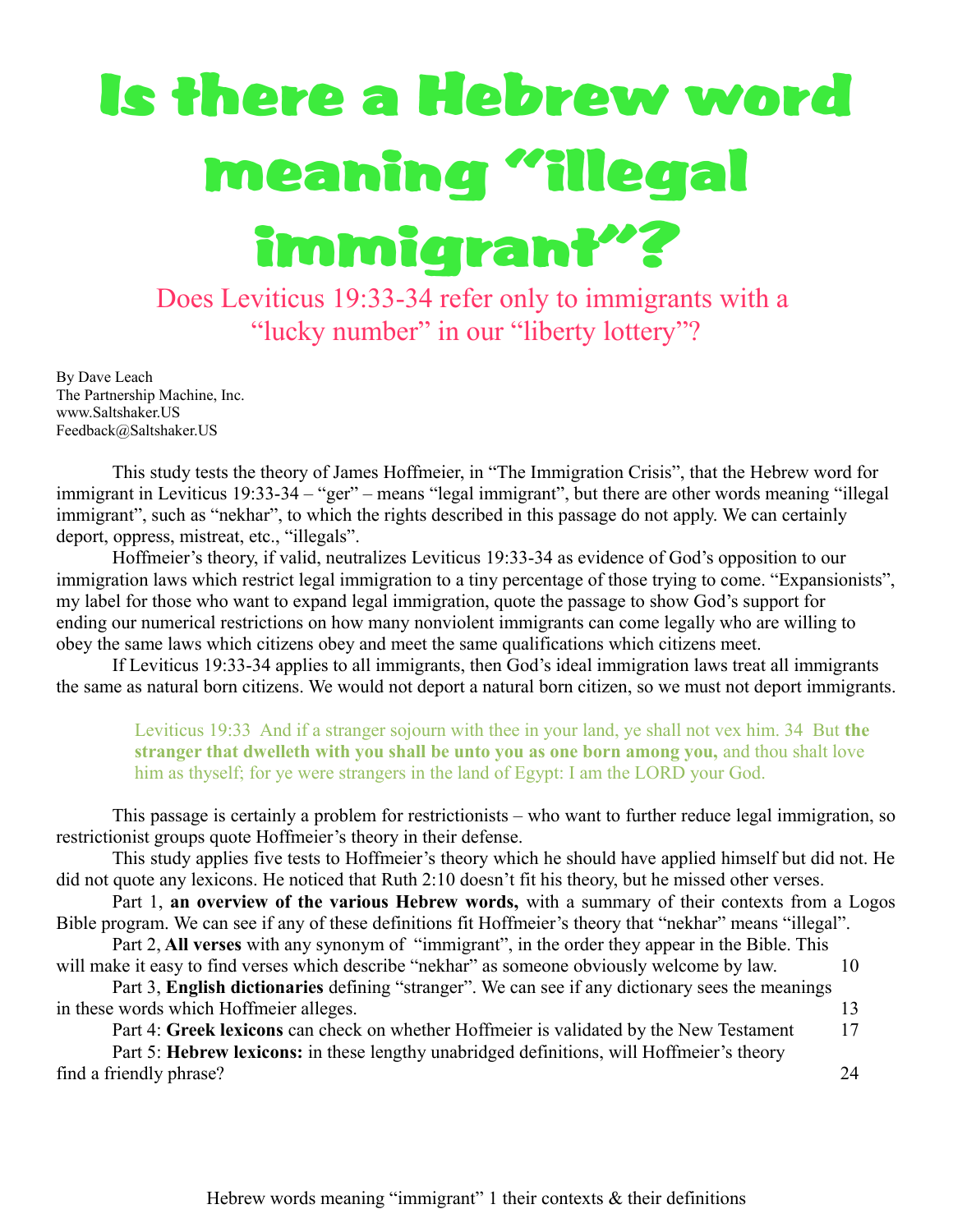# נכר**<sup>R</sup>OOT**

# Forms of the word

- נכר nkr to investigate; to recognize; to know, acknowledge; to misjudge, make a false presentation; to deface; to inspect carefully
- foreign; foreigner<br>foreigner<br>**i**
- כככרָנ nē·ḵār foreigner, foreign country
- כככרָמ mǎk·kār merchant
- misfortune ḵěrʹ·nē נָכככרר
- ה רכ ככ כָה hǎk·kā·rā(h) bias, partiality

# **– (1) 5234**

# *nākar*) *treat as foreign*. Demoninative verb) כרָנככ **1368d**

## strangers

Gen 42:7 • Joseph saw • his brothers and recognized them, but he treated • them like strangers [KJV: made himself strange unto them]and spoke roughly to them. "Where do you come from?" • he said. • • They said, "From the land of Canaan, to buy food." (TWOT: It should especially be noted that in Gen 42:7, *nkr* occurs with two opposite meanings: Joseph "knew" (*nkr*), i.e. "recognized" his brothers, but "he treated them like strangers"  $(Hithpael of *nkr*), i.e. "he kept his identity from them" (see *nkr* II).)$  וירא יוסף את־אחיו

<span id="page-1-0"></span>ויכּרם ויתנכּר אליהם וידבּר אתם קשות ויֹאמר אלהם מאין באתם ויֹאמרוּ מארץ כּנען לשבּר־אֹכל

# 2) (man, husband) combined with:

*nokriy* /nok·**ree**/] [adj.](#page-13-0) From 5235 (second form); TWOT 1368c; GK 5799; 45] י רי כר נכ..5237

| noun,  | stranger $(2)$ |                                                                                                                                                                                                                                                                                                                                                                                                                                                                                 |
|--------|----------------|---------------------------------------------------------------------------------------------------------------------------------------------------------------------------------------------------------------------------------------------------------------------------------------------------------------------------------------------------------------------------------------------------------------------------------------------------------------------------------|
| normal | Deut<br>25:5   | "If brothers dwell together, and one of them dies and has no son, the wife of the<br>dead man shall not be married outside the family* to a stranger. Her husband's<br>brother* shall go in to her and take her as his wife and perform the duty of a<br>husband's brother to* her. מֶהֵם וּבֵן אֵין־לוֹ לֹא־תְהְיֵה אֲשֶׁת־husband's brother to* her.<br>הַמֵּת הַחוּצָה לְאִישׁ זָר יִבָמָהּ יָבֹא עָלֶיהָ וּלְקָחָהּ לוֹ לְאִשָּׁה וְיִבְּמָהּ                               |
|        | Eccles<br>6:2  | a man to • whom • God gives wealth, • possessions, and honor, so that he lacks<br>nothing* of all that he desires, yet • God does not give him power to enjoy •<br>them, but a stranger* enjoys them. This is vanity; • it is a grievous evil. איש אֲשֶׁר<br>יִתֵּן־לוֹ הָאֱלֹהִים עֹשֶׁר וּנְכָסִים וִכָבוֹד וְאֵינֵנּוּ חַסֵר לְנַפְשׁוֹ מִכֹּל אֲשֵׁר־יִתְאַוֵּה וְלֹא־ישַׁלִיטֵנּוּ<br>האֱלֹהִים לֵאֱכֹל מִמֶּנּוּ כִּי אִישׁנַכֵר י יֹאבְלֵנּוּ זֶה הֻבָל וַחֲלִי רַע הוּא |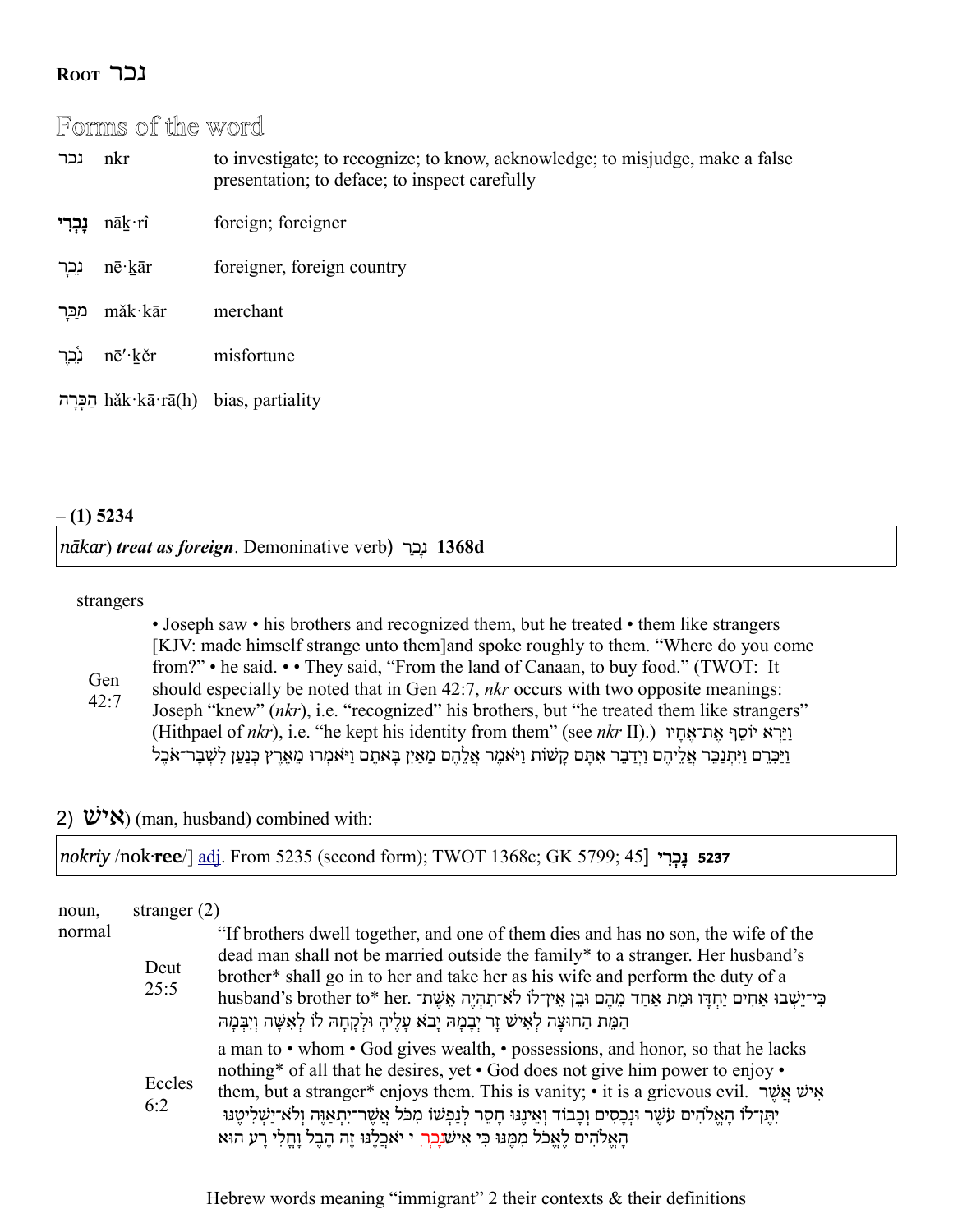$#5$  גר) (29) (ger, sojourner, temporary dweller)

<span id="page-2-4"></span><span id="page-2-3"></span><span id="page-2-2"></span>

| noun,  |                     | stranger $(21)$ , strangers $(8)$                                                                                                                                                                                                                                                                                                                                                                                                       |
|--------|---------------------|-----------------------------------------------------------------------------------------------------------------------------------------------------------------------------------------------------------------------------------------------------------------------------------------------------------------------------------------------------------------------------------------------------------------------------------------|
| normal | Exod<br>12:48       | • If a stranger shall sojourn with you and would keep the Passover to the Lord,<br>let all his males be circumcised. • Then he may come near and keep it; • he shall<br>be as a native of the land. But no uncircumcised person shall eat of • it. וְבִי־יָגוּר<br>אִתִּךְ גַּרְ וְעָשָׂה פֵסַח לַיהוה הִמּוֹל לוֹ כָל־זָכָר וְאָז יִקְרַב לַעֲשׂתוֹ וְהָיָה כְּאֵזְרַח הָאָרֵץ וְכָל־עָרֵל<br>לא־יאכל בוֹ                              |
|        | Exod<br>12:49       | There shall be one law for the native and for the stranger who sojourns among<br>חִוֹרָה אַחַת יִהְיֶה לָאֶזְרָח וְלַגְּרָ הַגָּר בְּתוֹכְכֶם ''.you                                                                                                                                                                                                                                                                                    |
|        | Lev<br>16:29        | "And it shall be • a statute to you forever that in the • seventh month, on the tenth<br>day of the month, you shall afflict • yourselves and shall do no • work, either the<br>native or the stranger who sojourns among you. וְהָיְתָה לְכֶם לְחֻקַּת עוֹלָם בַּחֹדֶשׁ<br>הַשְּׁבִיעִי בֶּעֲשׂוֹר לַחֹדֶשׁ תְּעַנּוּ אֶת־נַפְשֹׁתֵיכֶם וְכָל־מְלָאכָה לֹא תַעֲשׂוּ הָאֶזְרָח וְהַגֵּר הַגָּר בְּתוֹכְכֶם                              |
|        | Lev<br>17:8         | "And you shall say to them, Any one* of the house of Israel, or of the strangers<br>who sojourn among them, who offers a burnt offering or sacrifice וַאֲלֵהֶם תּאמַר<br>אִישׁ אִישׁ מְבֵית יִשְׂרָאֵל וּמִן־הַגְּךָ אֲשֶׁר־יָגוּר בְּתוֹכָם אֲשֶׁר־יַעֲלֶה עֹלָה אוֹ־זָבַח                                                                                                                                                             |
|        | Lev<br>17:10        | "• If any one* of the house of Israel or of the strangers who sojourn among them<br>• eats any blood, • I will set my face against that person who eats • • blood and<br>will cut • him off from among his people. וְאִישׁ אִישׁ מִבֵּית יִשְׂרָאֵל וּמִן־הַגֵּר הַגָּר<br>בְּתוֹכָם אֲשֶׁר יֹאמַל כָּל־דָּם וְנָתַתִּי פָּנֵי בַּגֶּפֶשׁ הָאֹכֶלֶת אֶת־הַדָּם וְהִכְרַתִּי אֹתָהּ מִקֶּרֶב עַמָּה                                      |
|        | Lev<br>17:12        | Therefore I have said to the people of Israel, No person among you shall eat<br>blood, neither shall any • stranger who sojourns among you eat blood. עַל־כֵן<br>אָמַרְתִּי לִבְנֵי יִשְׂרָאֵל כָּל־נֶפֶשׁ מִכֶּם לֹא־תאכַל דָּם וְהַגֵּר הַגַּרָ בְּתוֹכְכֶם לֹא־יֹאכַל דָּם                                                                                                                                                           |
|        | Lev<br>17:13        | "Any one* also of the people of Israel, or of the strangers who sojourn among<br>them, who takes in hunting any beast or bird that may be eaten • shall pour out •<br>its blood and cover it with • earth. וְאִישׁ אִישׁ מִבְּנֵי יִשְׂרָאֵל וּמִן־הַגְּרַ הַגְּר בְּתוֹכָם אֲשֶׁר<br>יָצוּד צִיד חַיָּה אוֹ־עוֹף אֲשֶׁר יֵאָֽכֵל וְשָׁפַדְּ אֶת־דָּמוֹ וְכִסְּהוּ בֶּעָפָר                                                             |
|        | Lev<br>18:26        | But you shall keep • my statutes and • my rules and do none of • • these •<br>abominations, either the native or the stranger who sojourns among you ושמרתם<br>אַתֵּם אֵת־חֻקֹּתַי וְאֵת־מִשְׁפַּטַי וְלֹא תַעֲשׂוּ מִכֹּל הַתּוֹעֵבֹת הָאֵלֶּה הָאֵזְרָח וְהַגִּרְ הַגָּר בְתוֹכְכֵם:                                                                                                                                                  |
|        | Lev<br>19:33        | ". When a stranger sojourns with you in your land, you shall not do . him wrong<br>וְכִי־יָגוּר אִתְךָ גַּרְ בְּאַרְצְכֶם לֹא תוֹנוּ אֹתוֹ:                                                                                                                                                                                                                                                                                             |
|        | Lev<br>19:34<br>(2) | You shall treat* the stranger who sojourns with you as the native among† you,<br>and you shall love • him as yourself, for you were strangers in the land of Egypt:<br>וּ I am the Lord your God. בְּצֶזְרָח מִכֶּם יִהְיֶה לְבֶם הַגֵּר הַגְּר אִתְכֶם וְאָהַבְתְּ לוֹ כְּמוֹךָ כִּי־גֵרִים<br>הֵיִיתֶם בִּאֲרֶץ מִצְרָיִם אֲנִי יהוה אֱלֹהֵיכֶם:                                                                                      |
|        | Lev<br>20:2         | ". Say to the people of Israel, Any one* of the people of Israel or of the strangers<br>who sojourn in Israel who gives any of his children to • Molech shall surely be<br>put to death. The people of the land shall stone him with • stones. וְאֶל־בְּנֵי יִשְׂרָאֵל<br>תּאמַר אִישׁ אִישׁ מִבְּנֵי יִשְׂרָאֵל וּמִן־הַגֵּר הַגֹּרָ בְּיִשְׂרָאֵל אֲשֶׁר יִתֵּן מִזַּרְעוֹ לַמֹּלֶךְ מוֹת יוּמָת עַם<br>הָאָרֶץ יִרְגְּמֻהוּ בָאָבֶן: |
|        | Lev                 | "• The land shall not be sold in perpetuity, for the land is mine. For you are                                                                                                                                                                                                                                                                                                                                                          |

<span id="page-2-1"></span><span id="page-2-0"></span> $|ger, or (fully), geyr/gare/] n m. From 1481; TWOT 330a; GK 1731; 92 occurrences; AV].$  $|ger, or (fully), geyr/gare/] n m. From 1481; TWOT 330a; GK 1731; 92 occurrences; AV].$  $|ger, or (fully), geyr/gare/] n m. From 1481; TWOT 330a; GK 1731; 92 occurrences; AV].$  $|ger, or (fully), geyr/gare/] n m. From 1481; TWOT 330a; GK 1731; 92 occurrences; AV].$  $|ger, or (fully), geyr/gare/] n m. From 1481; TWOT 330a; GK 1731; 92 occurrences; AV].$ 

Hebrew words meaning "immigrant" 3 their contexts & their definitions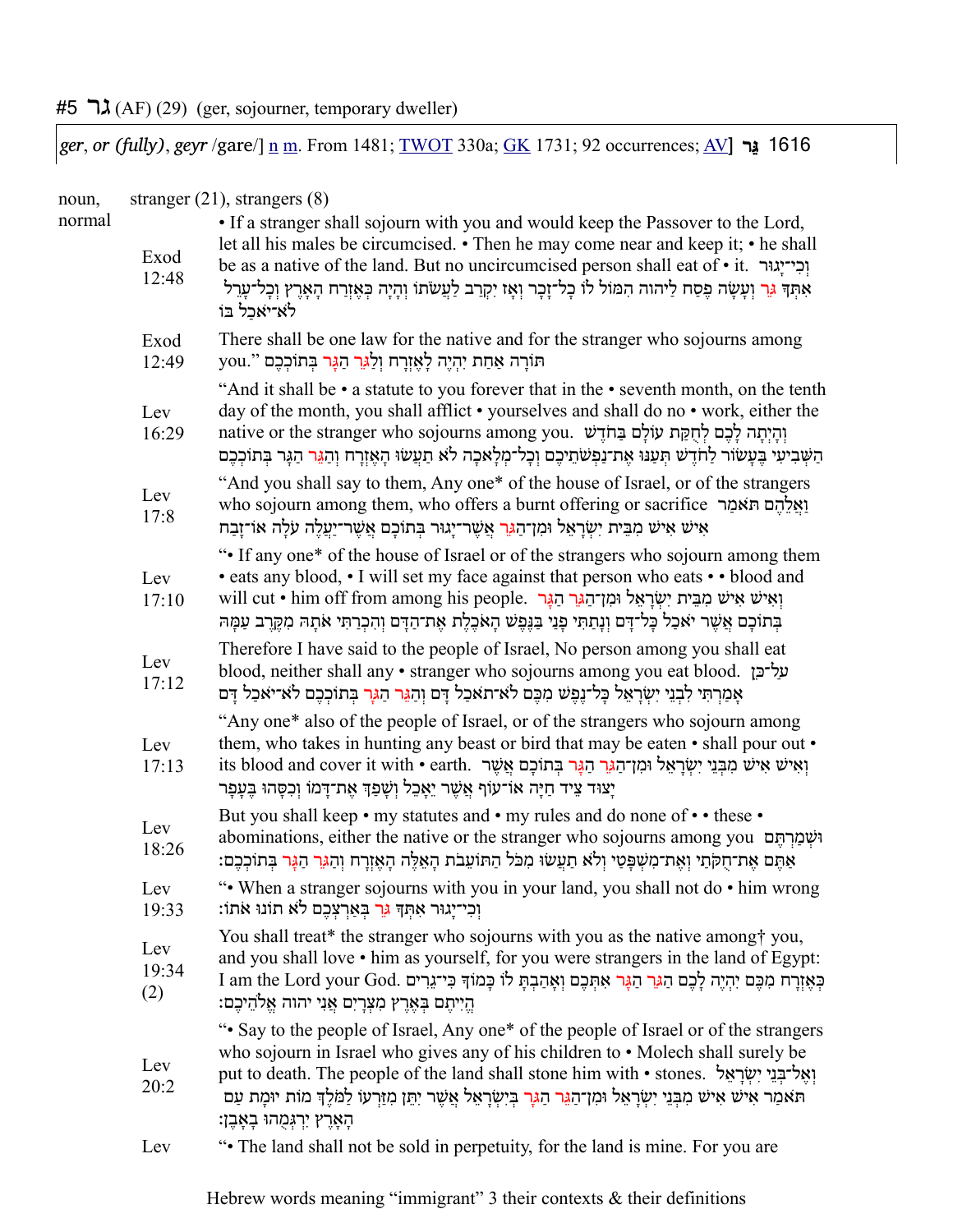| 25:23               | strangers and sojourners with me. וְהָאָרֶץ לֹא תִמְּכֵר לִצְמִתֻת כִּי־לִי הָאָרֶץ כִּי הַאֲרֶךָ<br>וְתוֹשַׁבִים אַתֵּם עִמַּדִי:                                                                                                                                                                                                                                                                                                                                                          |
|---------------------|---------------------------------------------------------------------------------------------------------------------------------------------------------------------------------------------------------------------------------------------------------------------------------------------------------------------------------------------------------------------------------------------------------------------------------------------------------------------------------------------|
| Lev<br>25:35        | "• If your brother becomes poor and cannot maintain himself* with you, • you<br>shall support • him as though he were a stranger and a sojourner, and he shall live<br>וְכִי־יָמוּךְ אָחִיךָ וּמְטָה יָדוֹ עִמְךְ וְהֶחֱזַקְתָּ בּוֹ גֵּר וְתוֹשָׁב וָחַי עִמְּךְ: with you                                                                                                                                                                                                                 |
| Lev<br>25:47<br>(3) | "• If a stranger or sojourner with you becomes rich,* and your brother beside him<br>becomes poor and sells himself to the stranger or sojourner with you or to a<br>member of the stranger's clan, וְכִי תַשְׂיג יַד גֵּר וְתוֹשָׁב עִמְןּ וּמָךְ אָחִיךָ עִמּוֹ וְנִמְכַּר לְגֵר<br>תּוֹשַׁב עִמַּךְ אוֹ לְעֵקֵר מְשִׁפַּחַת גֵּ <mark>ר</mark>                                                                                                                                           |
| Num<br>9:14         | And if a stranger sojourns among you and would keep the Passover to the Lord,<br>according to the statute of the Passover and according to its rule, so shall he do.<br>You shall have* one statute, both* for the sojourner and* for the native." • • "וְכִי־<br>יָגוּר אִתְּבֶם גֵּר וְעָשָׂה פֵסַח לַיהוה כְּחֻקַּת הַפֵּסַח וּכְמִשְׁפָּטוֹ כֵּן יַעֲשֶׂה חֻקָּה אַחַת יִהְיֶה לָבֶם וְלַגֵּר<br>ּוּלְאֵזְרַח הָאָרֵץ:                                                                  |
| Num<br>15:14        | And if a stranger is sojourning with you, or • anyone is living permanently<br>among you, and he wishes to offer • a food offering, with a pleasing aroma to the<br>Lord, • he shall do as you do. אִשָּׁה אִשָּׁה יִעָּשָׂה אִשָּׁה Lord, • he shall do as you do. וְכִי־יָגוּר אִתְּכֶם גֵּר אוֹ אֲשֶׁר־בְּתוֹכְכֶם לְדֹרֹתֵיכֶם וְעָשָׂה אִ<br>רֵיחַ־נִיחֹחַ לַיהוה כַּאֲשֶׁר תַּעֲשׂוּ כֵּן יַעֲשֶׂה                                                                                    |
| Num<br>15:15        | For the assembly, there shall be one statute for you and for the stranger who<br>sojourns with you, a statute forever throughout your generations. You and the<br>הַקְּהָל חֻקָּה אַחַת לָבֶם וְלַגְּרְ הַגָּר חֻקַּת עוֹלָם. sojourner shall be alike before the Lord.<br>לדרתיכם כַּבֵם כַּגֵּר יִהְיֵה לִפְנֵי יהוה                                                                                                                                                                      |
| Num<br>15:16        | One law and one rule shall be for you and for the stranger who sojourns with<br>חּוֹרָה אַחַת וּמִשְׁפָּט אֶחָד יִהְיֶה לָכֶם וְלַ <mark>גְּרְ הַגָּר אִתְּכֶם: ''.you</mark>                                                                                                                                                                                                                                                                                                               |
| Num<br>15:26        | And $\cdot$ all the congregation of the people of Israel shall be forgiven, and $\cdot$ the<br>stranger who sojourns among them, because • the whole • population† was<br>וְנִסְלַח לְכָל־עֲדַת בְּנֵי יִשְׂרָאֵל וְלַגֵּר הַגַּרְ בְּתוֹכָם בִּי לְכָל־הָעָם .involved in the mistake<br>בִּשְׁגַנָה                                                                                                                                                                                       |
| Num<br>15:29        | You shall have* one law for him who does anything unintentionally, for him who<br>is • native among the people of Israel and for the stranger who sojourns among<br>הָאֶזְרָח בִּבְנֵי יִשְׂרָאֵל וְלַגְּרָ הַגָּר בְּתוֹכָם תּוֹרָה אַחַת יִהְיֶה לָכֶם לָעִשֶׂה בִּשְׁגָגָה .them                                                                                                                                                                                                         |
| Num<br>19:10        | And the one who gathers • the ashes of the heifer shall wash • his clothes and be<br>unclean until $\cdot$ evening. And this shall be $\cdot$ a perpetual statute for the people of<br>Israel, and for the stranger who sojourns among them. וְכִבֶּס הָאֹסֵף אֶת־אֵפֶר הַפָּרָה<br>אֶת־ <b>בְּד</b> ָ יו וְטָמֵא עַד־הָעָרֶב וְהָיִתָה לִבְנֵי יִשְׂרָאֵל וְלַגֵּר הַגַּר בְּתוֹכָם לְחֻקַּת עוֹלָם                                                                                        |
| Num<br>35:15        | • These six • cities shall be for refuge for the people of Israel, and for the stranger<br>and for the sojourner among them, that anyone who kills any person without<br>חֹוֹחוֹשׁ בְּתוֹכָם תִּהְיֶינָה שֵׁש־הֶעָרִים הָאֵלֶּה .intent* may • flee there<br>לְמִקְלָט לָנוּס שָׁמָּה כָּל־מַכֵּה־גֵפֵשׁ בִּשְׁגָגָה                                                                                                                                                                        |
| Josh<br>20:9        | These were the cities designated for all the people of Israel and for the stranger<br>sojourning among them, that anyone who killed a person without intent* could<br>flee there, so that he might not die by the hand of the avenger of • blood, till he<br>stood before the congregation. אֵלֶּה הָיוּ עָרֵי הַמּוּעָדָה לְכֹל בְּנֵי יִשְׂרָאֵל וְלַגֵּר הַגָּר בְּתוֹכָם<br>לְנוּס שָׁמָּה כְּל־מַכֵּה־נֶפֶשׁ בִּשְׁנְגָה וְלֹא יָמוּת בְּיַד גֹּאֵל הַדָּם עַד־עָמְדוֹ לִפְנֵי הָעֵדָה |
| 1 Chron             | For we are strangers before you and sojourners, as all our fathers were. Our days                                                                                                                                                                                                                                                                                                                                                                                                           |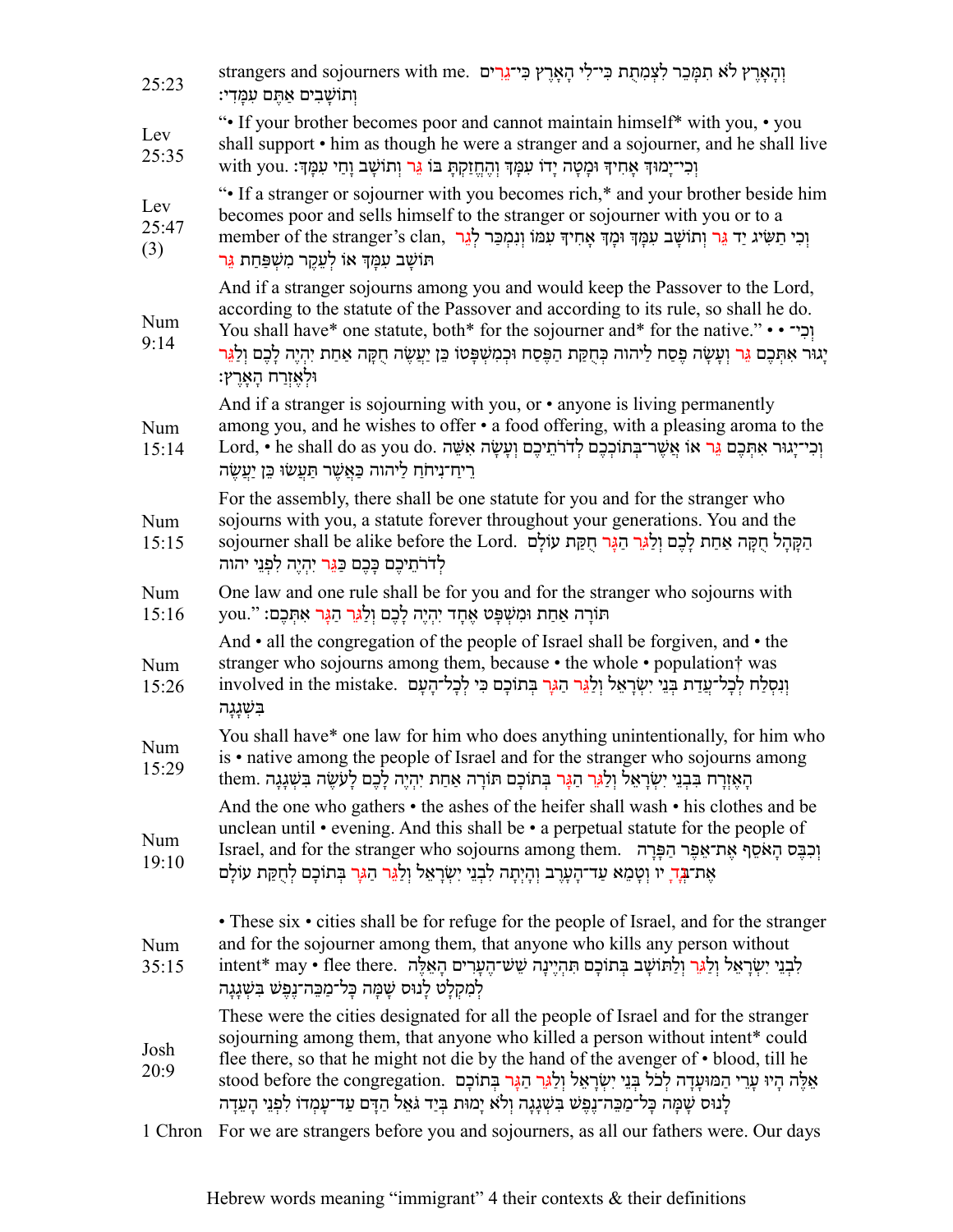| 29:15        | on the earth are like a • shadow, and there is no abiding. בִּיבְרָ יִם אֲנַחְנוּ לְפַנֵיךְ<br>וְתוֹשָׁבִים כִּכָל־אֲבֹתֵינוּ כַּצֵּל יָמֵינוּ עַל־הָאָרֵץ וְאֵין מִקְוֵה                                                                                                                                                                                                                                                                                                                                                                                                                       |
|--------------|-------------------------------------------------------------------------------------------------------------------------------------------------------------------------------------------------------------------------------------------------------------------------------------------------------------------------------------------------------------------------------------------------------------------------------------------------------------------------------------------------------------------------------------------------------------------------------------------------|
| Jer 14:8     | O you hope of Israel, its savior in time of trouble, why should you be like a<br>stranger in the land, • like a traveler who turns aside to tarry for a night? מְקְוָה<br>יִשְׂרָאֵל מוֹשִׁיעוֹ בִּעֵת צָרָה לָמָּה תִהְיֵה כְּגֵ <b>ר</b> בָּאָרֵץ וּכְאֹרֵחַ נָטָה לַלוּן:                                                                                                                                                                                                                                                                                                                    |
| Ezek<br>14:7 | For any one <sup>*</sup> of the house of Israel, or of the strangers who sojourn in Israel, •<br>who separates himself from me, • taking his idols into his heart and putting the<br>stumbling block of his iniquity before his face, and yet comes to $a \cdot$ prophet to<br>consult • me through him, I the Lord will answer • him • myself. בִּי אִישׁ אִישׁ מְבֵיח<br>יִשְׂרָאֵל וּמֵהַגֵּךְ אֲשֶׁר־יָגוּר בְּיִשְׂרָאֵל וְיִנְזֵר מֵאַחֲרַי וְיַעַל גִּלּוּלְיו אֶל־לִבּוֹ וּמִכְשׁוֹל עֲוֹנוֹ יָשִׂים נֹכַח<br>פָּנָיו וּבָא אֱל־הַנָּבִיא לְדְרָשׁ־לוֹ בִי אֲנִי יהוה נַעֲנֵה־לּוֹ בִּי |

 $#2 \rightharpoonup \rightharpoonup$  (AF) (1) (crown, border) combined with:

*[z](#page-13-2)uwr* /zoor/] [v.](#page-12-1) primitive root; [TWOT](#page-12-0) 541; [GK](#page-13-3) 2319 and 2320; 77 occurrences; [AV](#page-13-2)] זור ,זור 2114

| verb, hofal, pure noun participle, | stranger<br>Ps<br>69:8 | I have become a stranger [2114, estranged, unrelated,<br>unknown] to my brothers, $\cdot$ an alien [5237,<br>unfamiliar] to my mother's sons. [This shows the<br>same person called both 2114 and 5237 in relation to |
|------------------------------------|------------------------|-----------------------------------------------------------------------------------------------------------------------------------------------------------------------------------------------------------------------|
| passive, normal                    |                        | the same siblings, proving the words can't refer to<br>different groups, one legal and the other illegal.] מוזר<br>הָיִיתִי לְאֶחֶי וְנָבְרִי לִבְנֵי אָמִי                                                           |

# $\uparrow$ 7 (AF) (20)

|                 |                                                                                                                                                                                                                                                                                                                                                                                                                                                                                                                                                                                | $ z1z1z2z1$ primitive root; WOT 541; GK 2319 and 2320; 77 occurrences; AV $\sim$ 114                                                                                                                                        |  |  |  |
|-----------------|--------------------------------------------------------------------------------------------------------------------------------------------------------------------------------------------------------------------------------------------------------------------------------------------------------------------------------------------------------------------------------------------------------------------------------------------------------------------------------------------------------------------------------------------------------------------------------|-----------------------------------------------------------------------------------------------------------------------------------------------------------------------------------------------------------------------------|--|--|--|
| noun,<br>normal | stranger (9), strangers (11) "Unacquainted, unrelated"<br>"If brothers dwell together, and one of them dies and has no son, the wife of the<br>dead man shall not be married outside the family* to a stranger. Her husband's<br>brother* shall go in to her and take her as his wife and perform the duty of a<br>Deut<br>husband's brother to* her. <i>(Outsider to the family.)</i> בִּי־יֵשְׁבוּ אֲחִים יַחְדָּו וּמֵת אֲחָד<br>25:5<br>מֶהֶם וּבֵן אֵין־לוֹ לֹא־תְהְיֶה אֲשֶׁת־הַמֶּת הַחוּצָה לְאִישׁ זַר יִבְמַה יַבֹּא עַלֵיהַ וּלְקַחַהּ לוֹ לְאִשֶּׁה<br>וְיִבְּמָה: |                                                                                                                                                                                                                             |  |  |  |
|                 | Job<br>15:19                                                                                                                                                                                                                                                                                                                                                                                                                                                                                                                                                                   | to whom <sup>*</sup> • alone the land was given, and no stranger passed among them).<br>לַהֶם לְבַדָּם נְתְּנָה הַאֲרֵץ וְלֹא־עַבָר זֵר בְּתוֹכָם: (Outsider to the wise men.)                                              |  |  |  |
|                 | Job<br>19:15                                                                                                                                                                                                                                                                                                                                                                                                                                                                                                                                                                   | The guests in my house and my maidservants count me as a stranger; I have<br>become a foreigner in their eyes. (Outsider to the household.) גֵּרֵי בֵיתִי וְאַמְהֹתִי לְדָּי<br>תַּחִשְׁבָנִי נַכְרִי הָיִיתִי בְעֵינֵיהֵם: |  |  |  |
|                 | Ps 54:3                                                                                                                                                                                                                                                                                                                                                                                                                                                                                                                                                                        | For strangers have risen against me; • ruthless men seek my life; they do not set<br>God before themselves. Selah (Foreign invaders.)                                                                                       |  |  |  |
|                 | Ps<br>109:11                                                                                                                                                                                                                                                                                                                                                                                                                                                                                                                                                                   | May the creditor seize $\cdot$ all that he has; $\cdot \cdot$ may strangers plunder the fruits of his<br>toil! (Outsider to his family.) יַנַקֵּשׁ נוֹשֵׁה לְכָל־אֲשֵׁר־לוֹ וְיָבֹזוּ זָרִים יְגִיעִ                        |  |  |  |

Hebrew words meaning "immigrant" 5 their contexts & their definitions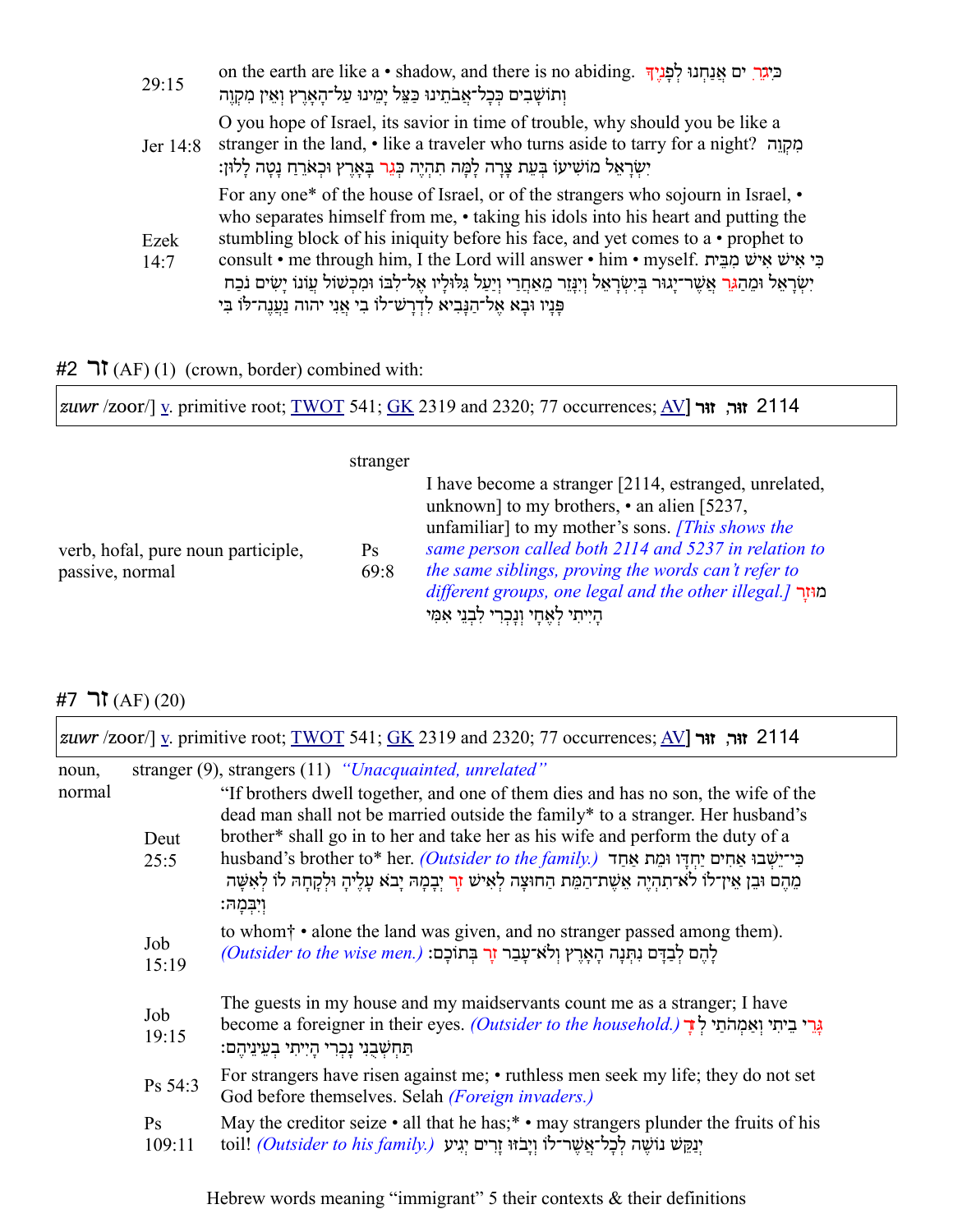| Prov<br>5:10  | lest strangers take their fill of your strength, and your labors go to the house of a<br>foreigner, (Outsider to the family.) בָּן־יִשְׂבְעוּ זָרִים כֹּחֵדְּ וַעֲצָבֵיךָ בִּבֵית נָכִרִי                                                                                                                                                                                       |  |  |
|---------------|---------------------------------------------------------------------------------------------------------------------------------------------------------------------------------------------------------------------------------------------------------------------------------------------------------------------------------------------------------------------------------|--|--|
| Prov<br>5:17  | Let them be for yourself $\cdot$ alone, and not for strangers with you. <i>(Outsider to</i><br>$your$ marriage bonds.) יִהְיוּ־לְךָּ לְבַדֶּךָּ וְאֵין לְזָרִים אִתְּךָ                                                                                                                                                                                                         |  |  |
| Prov<br>6:1   | My son, if you have put up security for your neighbor, have given your pledge*<br>for a • stranger, <i>(Outsider to your circle of tested, trusted friends.)</i> בִּנִי אִם־עַרַבְה<br>לִרַעֵךְ תַּקַעְתָ לַ <del>זָּר</del> כַּפֵּיךָ                                                                                                                                          |  |  |
| Prov<br>11:15 | Whoever puts up security for a stranger will surely suffer harm, but he who hates<br>striking hands in pledge is secure. (Outsider to your circle of true friends.) רע־<br>ירוע כי־ערב זר ושנא תקעים בוטח                                                                                                                                                                       |  |  |
| Prov<br>14:10 | The heart knows its own bitterness, and no stranger shares • its joy. <i>(Outsider to</i><br>לֵב יוֹדֵעַ מָרַת נַפְשׁוֹ וּבְשָׂמְחָתוֹ לֹא־יִתְעָרַב זָר (.those who know you well                                                                                                                                                                                              |  |  |
| Prov<br>20:16 | Take a man's • garment when he has put up security for a stranger, [2114] and<br>hold it in pledge when he puts up security for foreigners [5237]. (Outsider to<br>לְקַח־בִּגְדוֹ כִּי־עָרַב זָרְ וּבְעַד נָבְרִים חַבְלֵה <i>וּ</i> (.those you recognize                                                                                                                      |  |  |
| Prov<br>27:13 | Take a man's $\cdot$ garment when he has put up security* for a stranger [2114], and<br>hold it in pledge when he puts up security for an adulteress [5237]. (Outsider to<br>קַח־בִּגְדוֹ כִּי־עָרַב זָר וּבְעַד נָכְרִיָּה חַבְלֵהוּ (.those you recognize                                                                                                                     |  |  |
| Isa<br>17:10  | For you have forgotten the God of your salvation and have not remembered the<br>Rock of your refuge; therefore, though you plant pleasant plants and sow the<br>vine-branch of a stranger [unrecognizable slips], • (Outsider to normal crops.) כי<br>שָׁכַחַתְּ אֱלֹהֵי יִשְׁעֵךְ וְצוּר מָעֻזֵךְ לֹא זָכָרָתְ עַל־כֵּן תִּטְעִי נִטְעֵי נַעֲמָנִים וּזְמֹרַת זָר תִזְרָעֶנּוּ |  |  |
| Isa 61:5      | • Strangers [2114]shall stand and tend your flocks; • foreigners [5236] shall be<br>your plowmen and • vinedressers; (Immigrants welcomed as a blessing) וְעַמְדוּ<br>זָרִים וְרָעוּ צֹאגִכֶם וּבְנֵי <b>נִכְרְ אִכְ</b> רֵיכֶם וְכֹרְמֵיכֶם                                                                                                                                    |  |  |
| Lam 5:2       | Our inheritance has been turned over to strangers [2114], our homes to<br>נַחֲלָתֵנוּ נֵהֶפְּכָה לְזַרִים בָּתֵּינוּ לְנָכְרִים (Foreign invaders.) נַחֲלָתֵנוּ נֵהֶפְּכָה לְזַרִים בָּתֵּינוּ לְנָכְרִים                                                                                                                                                                       |  |  |
| Ezek<br>16:32 | • Adulterous • wife, who receives • strangers instead of her husband! (Outsider<br>$to$ the marriage bond.) הְאִשָּׁה תִּקַח אִת־זָרִים                                                                                                                                                                                                                                         |  |  |
| Hos 7:9       | Strangers devour his strength, and he knows it not; • gray hairs are sprinkled<br>upon him, and he knows it not. (Foreign lenders.) אָכְלוּ זַרִים כֹּחוֹ וְהוּא לֹא יָדָע גַּם־<br>שֵׂיבָה זַרְקָה בּוֹ וְהוּא לֹא יָדָע                                                                                                                                                       |  |  |
| Hos 8:7       | For they sow the wind, and they shall reap the whirlwind. The standing grain has<br>no heads; it shall yield no flour; if it were to yield, strangers would devour it.<br>כִּי רוּחַ יִזְרָעוּ וְסוּפָתָה יִקְצֹרוּ קָמָה אֵין־לוֹ צֶמַח בְּלִי יַעֲשֶׂה־קֶמַח אוּלַי (Foreign invaders.)<br>יַעֲשֶׂה זַרִים יִבְלָעָהוּ                                                        |  |  |
| Joel<br>3:17  | "So you shall know that I am the Lord your God, who dwells in Zion, my holy<br>mountain. And Jerusalem shall be holy, and strangers shall never again pass<br>through it. <i>(Foreign invaders.) ? יִי</i> דַעְתָּם כִּי אֲנִי יהוה אֱלֹהֵיכֶם שֹׁבֵן בְּצִיּוֹן הַר־קָדְשִׁ<br>וְהָיִתָה יְרוּשָׁלַם קֹדֶשׁ <b>וְזָרְ יִם לֹא</b> ־יַעַבְרוּ־בָהּ עוֹד:                        |  |  |
| Obad 11       | On the day that you stood aloof, on the day that strangers carried off his wealth<br>and foreigners entered his gates and cast lots for Jerusalem, you • were like one<br>of them. (Foreign invaders.) בְּיוֹם עֲמָדְךָּ מִנֶּגֶד בְּיוֹם שְׁבוֹת זָרִים חֵילוֹ וְנָכְרִים בָּאוּ שַׁעֲרו<br>וְעַל־יְרוּשָׁלַםְ יַדוּ גוֹרָל גַּם־אַתָּה כִּאַחַד מֶהֶם                         |  |  |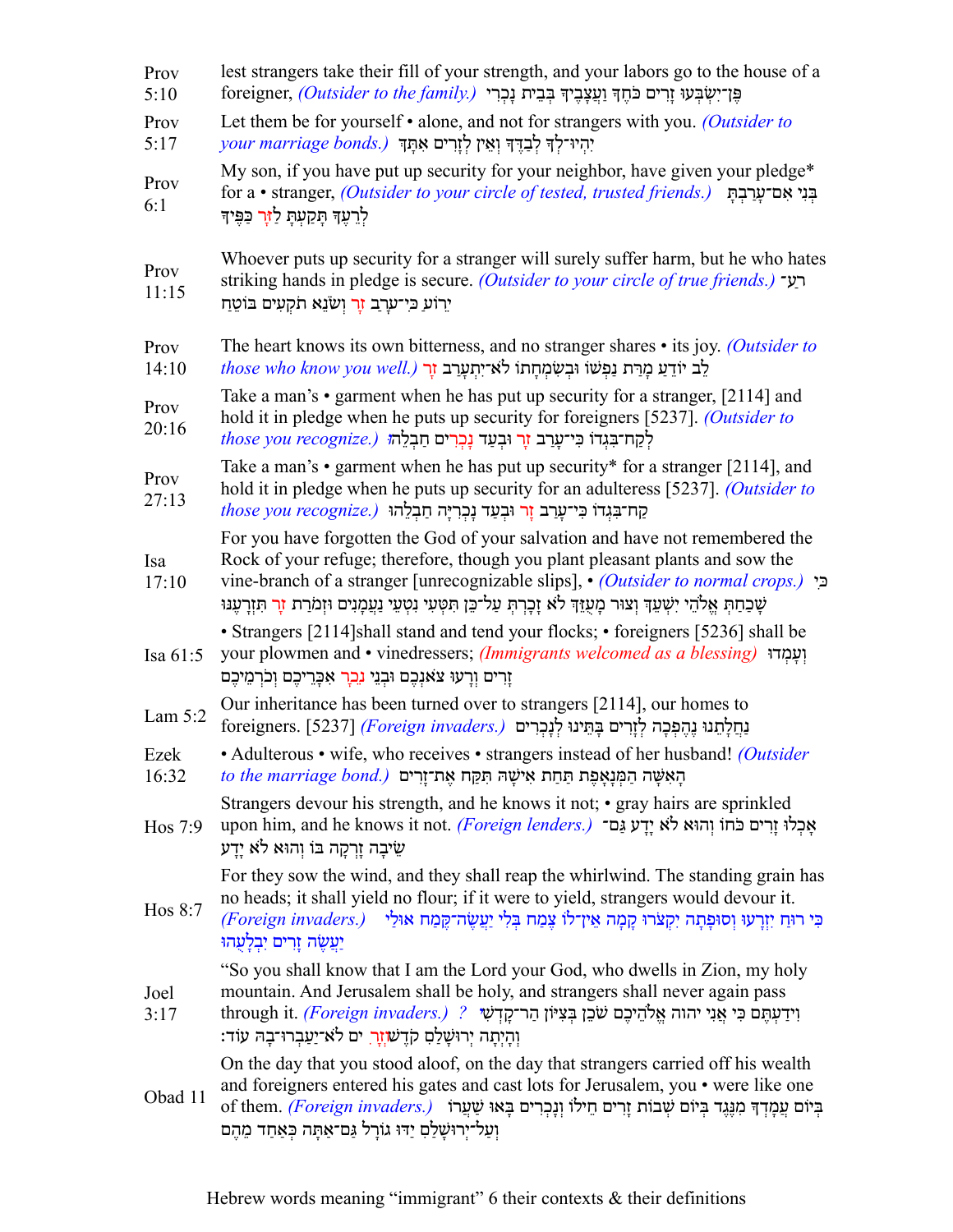#### $(1)$  ( $(1)$ כרי) (Foreign, alien)

nokriy /nok·ree/] adj. From 5235 (second form); TWOT 1368c; GK 5799; 45] 5237

| noun,  | stranger $(2)$ |                                                                                                                                                                                                  |
|--------|----------------|--------------------------------------------------------------------------------------------------------------------------------------------------------------------------------------------------|
| normal | Prov<br>27:2   | Let another praise you, and not your own mouth; a stranger, and not your own<br>lips. (An outsider to your own personal interests.) יִהַלֵּלְךָּ זָר וְלֹאִ־פִּיךָ נָבְרִי וְאַלִּ<br>שִׂפָּחֵיך |

stranger (2)

**Eccles** 6:2 a man to • whom • God gives wealth, • possessions, and honor, so that he lacks nothing\* of all that he desires, yet • God does not give him power to enjoy • them, but a stranger\* enjoys them. This is vanity; • it is a grievous evil. *(An*  איש אֲשֶׁר יְתֵּן־לוֹ הַאֱלֹהִים עִשֶׁר וּנְכַסִים וְכָבוֹד (.outsider to those you want to support ואִינֵנוּ חַסֶר לְנַפְשׁוֹ מְכֹּל אֲשֶר־יִתְאָוֶה וְלֹא־יַשְׁלִיטֶנּוּ הָאֱלֹהִים לָאֱכֹל מִמֶּנּוּ כִי אִישׁ נָכְרִי יֹאכֲלֵנּוּ זֵה הֵבֵל וַחֲלִי רַע הוא:

1) גר $\mathbf{D}$  (sojourner, more temporary, often joined to  $\mathbf{D}$ )

*tôšāb*) *sojourner*) ב תושכ **922d**

noun, strangers

normal

noun,

Lev 25:45 • You may also buy from • • among • the strangers [8453] who sojourn [1481, gwr] with you and • their clans that are with you, who have been born in your וגָם מְבְּנֵי הַתּוֹשָׁבִים הַגָּרִים עִמַּכֵם מֵהֵם תִּקְנוּ • property. וְנָם מִבְּנֵי הַתּוֹשָׁבִים הַגָּרִי ומִמְשִׁפַּחִתַּם אֲשֶׁר עִמַּכֵם אֲשֶׁר הוֹלִידוּ בִאֲרַצְּכֵם וְהַיוּ לַכֶם לַאֲחָזָה

The ESV English-Greek Reverse Interlinear New Testament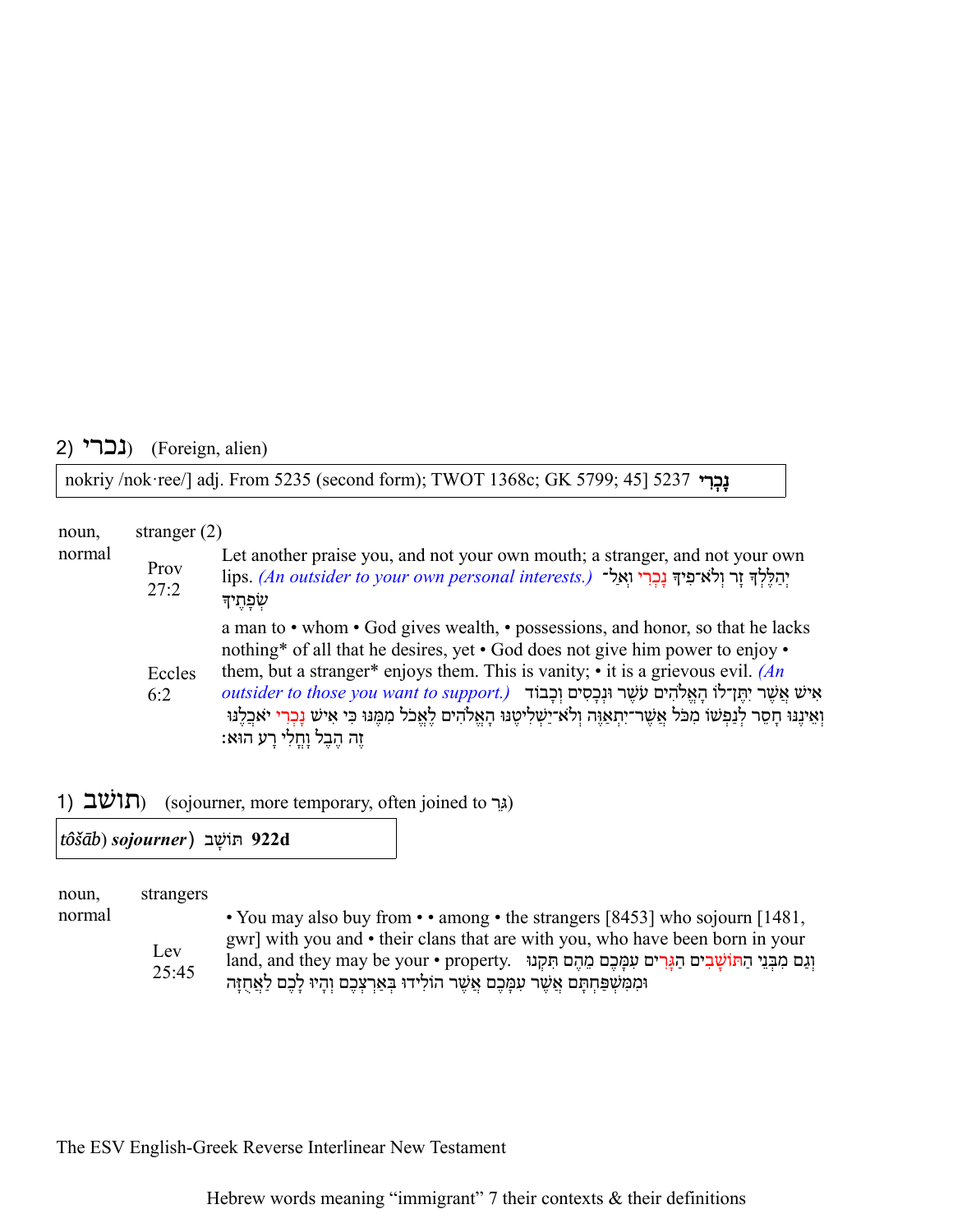strangers

Heb 13:2 Do not neglect to show hospitality to strangers, for thereby some have entertained angels unawares.

| άλλότριος (4)<br>Adjective, dative | stranger<br>John<br>10:5  | • A stranger they will not follow, but they will flee from him, for they<br>do not know the voice of strangers."                                                                                   |  |
|------------------------------------|---------------------------|----------------------------------------------------------------------------------------------------------------------------------------------------------------------------------------------------|--|
| Adjective,<br>genitive             | strangers<br>John<br>10:5 | • A stranger they will not follow, but they will flee from him, for they<br>do not know the voice of strangers."                                                                                   |  |
| Substantive,<br>dative             | stranger<br>John<br>10:5  | • A stranger they will not follow, but they will flee from him, for they<br>do not know the voice of strangers."                                                                                   |  |
| Substantive,<br>genitive           | strangers<br>John<br>10:5 | • A stranger they will not follow, but they will flee from him, for they<br>do not know the voice of strangers."                                                                                   |  |
| ξένος $(17)$                       |                           |                                                                                                                                                                                                    |  |
| Adjective,<br>accusative           | Matt                      | stranger $(2)$ , strangers<br>And when did we see you a stranger and welcome you, or naked and                                                                                                     |  |
|                                    | 25:38<br>Matt<br>25:44    | clothe you?<br>Then they also will answer, saying, 'Lord, when did we see you hungry or<br>thirsty or a stranger or naked or sick or in prison, and did not minister to<br>you?'                   |  |
|                                    | 3 John 5                  | Beloved, it is a faithful thing you do in all your efforts for these brothers,<br>strangers as they are, *                                                                                         |  |
| Adjective,<br>dative               | strangers<br>Matt<br>27:7 | So they took counsel and bought with them the potter's field as a burial<br>place for strangers.                                                                                                   |  |
| Adjective,<br>nominative           | Matt                      | stranger $(2)$ , strangers $(3)$<br>For I was hungry and you gave me food, I was thirsty and you gave me                                                                                           |  |
|                                    | 25:35<br>Matt<br>25:43    | drink, I was a stranger and you welcomed me,<br>I was a stranger and you did not welcome me, naked and you did not<br>clothe me, sick and in prison and you did not visit me.'                     |  |
|                                    | Eph<br>2:12               | remember that you were at that time separated from Christ, alienated from<br>the commonwealth of Israel and strangers to the covenants of promise,<br>having no hope and without God in the world. |  |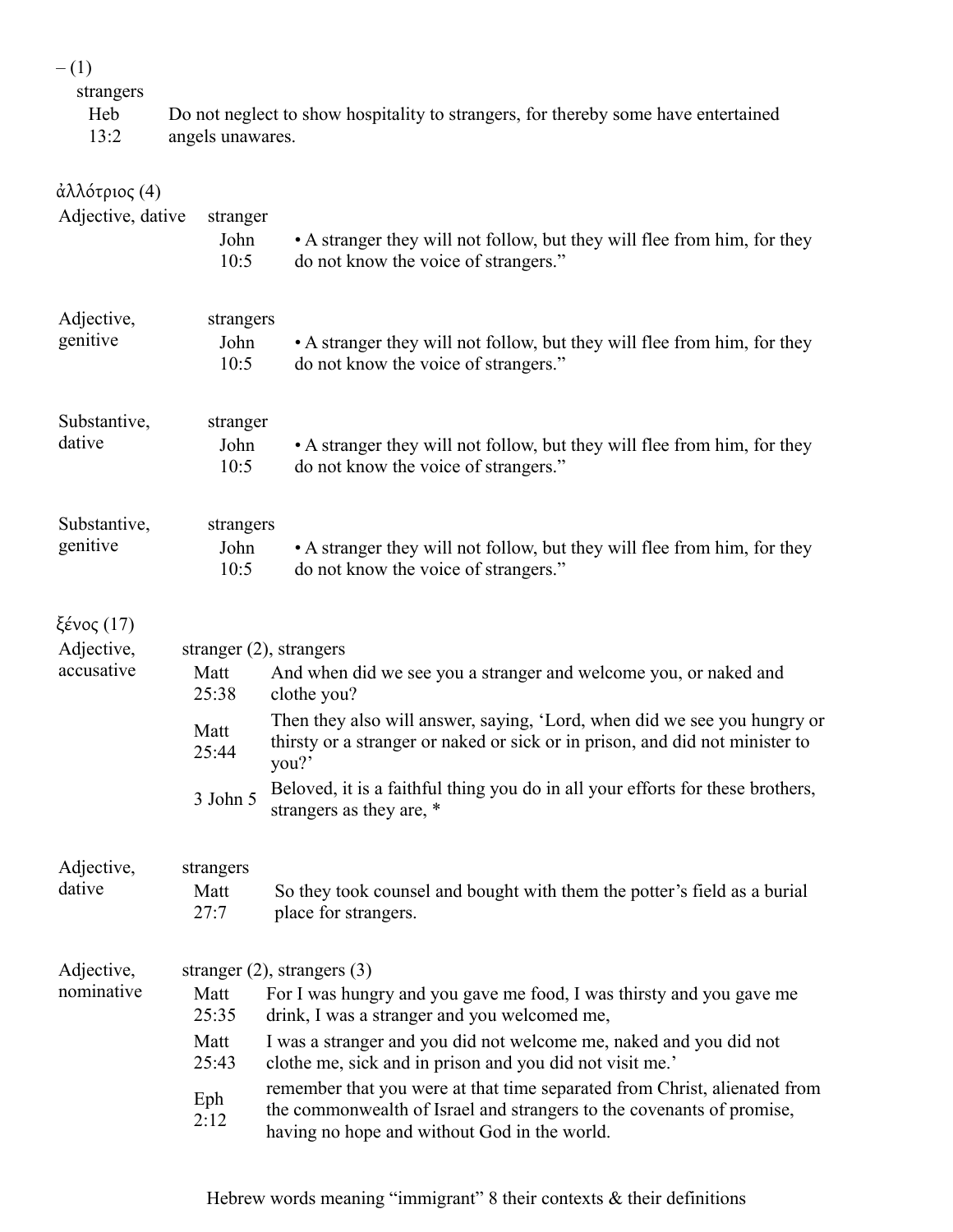|                             | Eph<br>2:19               | So then you are no longer strangers and aliens, but you are fellow citizens<br>with the saints and members of the household of God,                                                                |
|-----------------------------|---------------------------|----------------------------------------------------------------------------------------------------------------------------------------------------------------------------------------------------|
|                             | Heb<br>11:13              | These all died in faith, not having received the things promised, but having<br>seen them and greeted them from afar, and having acknowledged that they<br>were strangers and exiles on the earth. |
| Noun,                       |                           | stranger $(2)$ , strangers                                                                                                                                                                         |
| accusative                  | Matt<br>25:38             | And when did we see you a stranger and welcome you, or naked and<br>clothe you?                                                                                                                    |
|                             | Matt<br>25:44             | Then they also will answer, saying, 'Lord, when did we see you hungry or<br>thirsty or a stranger or naked or sick or in prison, and did not minister to<br>you?'                                  |
|                             | 3 John 5                  | Beloved, it is a faithful thing you do in all your efforts for these brothers,<br>strangers as they are, *                                                                                         |
| Noun, dative                | strangers                 |                                                                                                                                                                                                    |
|                             | Matt<br>27:7              | So they took counsel and bought with them the potter's field as a burial<br>place for strangers.                                                                                                   |
| Noun,                       |                           | stranger $(2)$ , strangers $(2)$                                                                                                                                                                   |
| nominative                  | Matt<br>25:35             | For I was hungry and you gave me food, I was thirsty and you gave me<br>drink, I was a stranger and you welcomed me,                                                                               |
|                             | Matt<br>25:43             | I was a stranger and you did not welcome me, naked and you did not<br>clothe me, sick and in prison and you did not visit me.'                                                                     |
|                             | Eph<br>2:19               | So then you are no longer strangers and aliens, but you are fellow citizens<br>with the saints and members of the household of God,                                                                |
|                             | Heb<br>11:13              | These all died in faith, not having received the things promised, but having<br>seen them and greeted them from afar, and having acknowledged that they<br>were strangers and exiles on the earth. |
| $\dot{\delta}(2)$           |                           |                                                                                                                                                                                                    |
| Definite Article,<br>dative | strangers<br>Matt<br>27:7 | So they took counsel and bought with them the potter's field as a<br>burial place for strangers.                                                                                                   |
| Definite Article,           | strangers                 |                                                                                                                                                                                                    |
| genitive<br>John<br>10:5    |                           | • A stranger they will not follow, but they will flee from him, for they<br>do not know the voice of strangers."                                                                                   |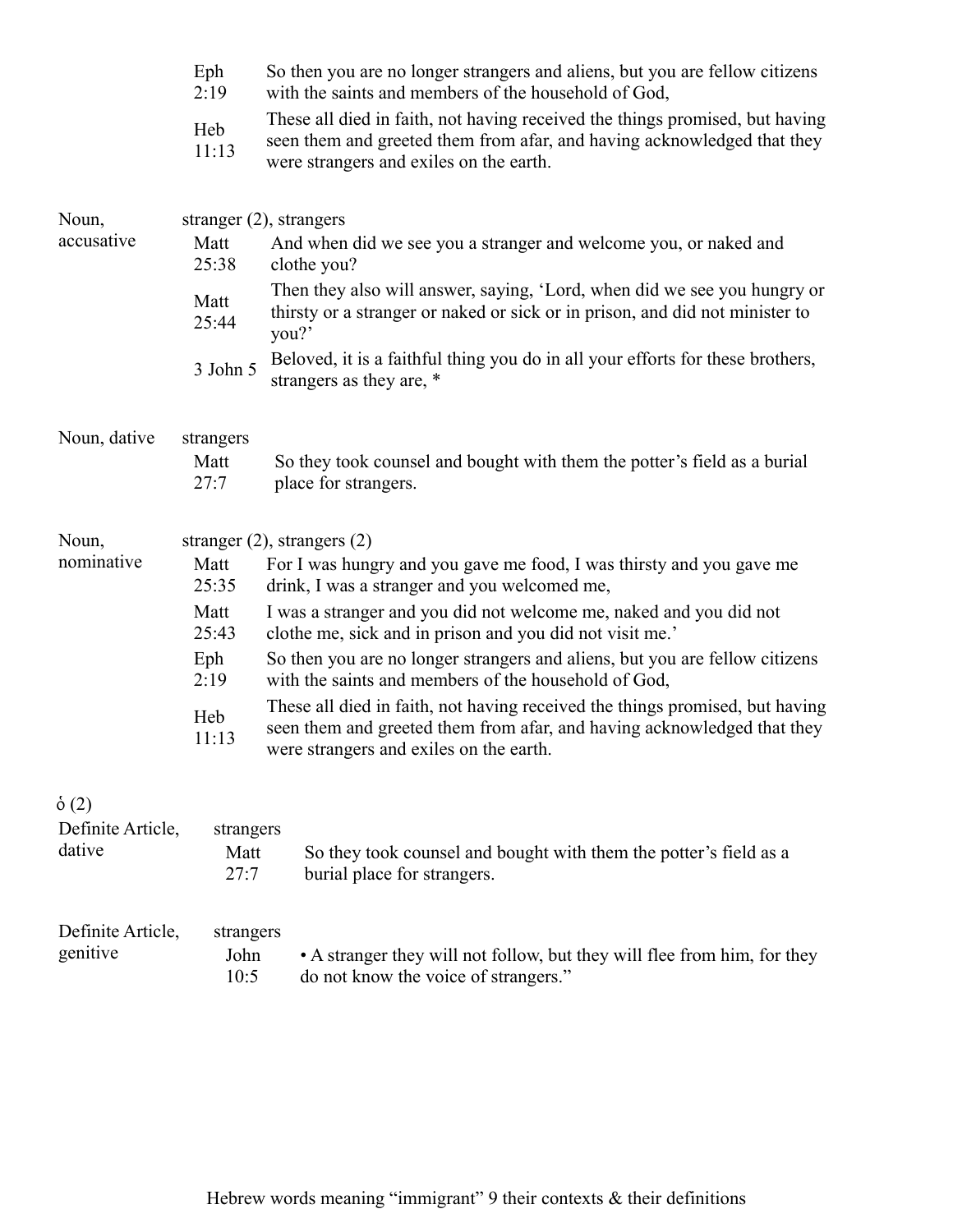Part Two: Condensed list of all contexts of synonyms meaning "stranger", in the order they appear in the Bible. (The final number in each line is the Strong's number.) (<<< indicates verses that prove "nokriy" doesn't mean someone prohibited by law from coming here.)

י **| Study Word Bible**

rî·nāḵ נכ כר רי י **LEMMA** נ כר-



your descendants will be **strangers** in a land G am a **stranger** and a sojourner among you; Are we not counted of him strangers? I have been a **stranger** in a **strange** land. Exercise "But if a **stranger** sojourns with you, Exercise to the **stranger** who sojourns among you." Exercise I have been an alien in a strange land: Exercise to sell her unto a strange nation Executive Research Executive Research Executive Research Executive Research R not wrong a **stranger** or oppress him, you were **strangers** in the land of Egypt. "You shall not oppress a **stranger**, Exercise **Exercise Exercise** know the feelings of a **stranger**, Exercise 1616 *also* were **strangers** in the land of Egypt. female slave, as well as your **stranger**, Exercise **EXECUTE:** offer any **strange** incense on this altar, Exercise offered **strange** fire before the LORD, them for the needy and for the **stranger**. L a **stranger** resides with you in your land, 'The **stranger** who resides with you shall L for the **stranger** as well as the native, L him, like a **stranger** or a sojourner, 'Now if the means of a **stranger** or of a to the descendants of a **stranger's** family, to a **stranger** who is sojourning with you. they offered **strange** fire before the LORD in offered **strange** fire before the LORD.  $\therefore$  thou shalt give it unto the stranger  $\qquad \qquad \Box$ thou mayest sell it unto an **alien** D Of a **foreigner** thou mayest exact *it again*: and the **stranger** and the orphan and the D the **stranger** and the orphan and the widow D thou may est not set a **stranger** over thee Dt 17:15 5237 nokriy Unto a **stranger** thou may est lend upon usury;  $\Box$ outside *the family* to a **strange** man.  $\Box$ give it to the Levite, to the **stranger**,  $\Box$ the **stranger** that shall come from a far land D with the **strange** gods of the land, "They made Him jealous with **strange** *gods*;

| your descendants will be strangers in a land            | Gn 15:13   | 1616       | ger                 |
|---------------------------------------------------------|------------|------------|---------------------|
| am a <b>stranger</b> and a sojourner among you;         | Gn 23:4    | 1616       |                     |
| Are we not counted of him strangers?                    | Gn 31:15   | 5237       | nokriy              |
| I have been a stranger in a strange land.               | Ex 2:22    | 1616       | ger - 5237 nokriy   |
| "But if a stranger sojourns with you,                   | Ex 12:48   | 1616       | ger                 |
| to the stranger who sojourns among you."                | Ex 12:49   | 1616       |                     |
| I have been an alien in a strange land:                 | Ex 18:3    | 1616       | $ger - 5237$ nokriy |
| to sell her unto a strange nation                       | Ex 21:8    | 5237       | nokriy              |
| not wrong a <b>stranger</b> or oppress him,             | Ex 22:21   | 1616       | ger                 |
| you were strangers in the land of Egypt.                | Ex 22:21   | 1616       |                     |
| "You shall not oppress a stranger,                      | Ex 23:9    | 1616       |                     |
| know the feelings of a stranger,                        | Ex 23:9    | 1616       |                     |
| <i>also</i> were <b>strangers</b> in the land of Egypt. | Ex 23:9    | 1616       |                     |
| female slave, as well as your stranger,                 | Ex 23:12   | 1616       |                     |
| offer any strange incense on this altar,                | Ex 30:9    | 2114a zuwr |                     |
| offered strange fire before the LORD,                   | Lv $10:1$  | 2114a      |                     |
| them for the needy and for the stranger.                | Lv $19:10$ | 1616       | ger                 |
| a stranger resides with you in your land,               | Lv $19:33$ | 1616       |                     |
| The stranger who resides with you shall                 | Lv $19:34$ | 1616       |                     |
| for the <b>stranger</b> as well as the native,          | Lv 24:22   | 1616       |                     |
| him, like a <b>stranger</b> or a sojourner,             | $Lv$ 25:35 | 1616       |                     |
| 'Now if the means of a <b>stranger</b> or of a          | $Lv$ 25:47 | 1616       |                     |
| to the descendants of a <b>stranger's</b> family,       | $Lv$ 25:47 | 1616       |                     |
| to a <b>stranger</b> who is sojourning with you,        | $Lv$ 25:47 | 1616       |                     |
| they offered strange fire before the LORD in            | Nu 3:4     | 2114a zuwr |                     |
| offered strange fire before the LORD.                   | Nu 26:61   | 2114a      |                     |
| : thou shalt give it unto the stranger                  | Dt 14:21   | 1616       | ger                 |
| thou mayest sell it unto an alien                       | Dt 14:21   | 5237       | nokriy              |
| Of a foreigner thou mayest exact it again:              | Dt $15:3$  | 5237       |                     |
| and the stranger and the orphan and the                 | Dt 16:11   | 1616       | ger                 |
| the stranger and the orphan and the widow               | Dt 16:14   | 1616       |                     |
| thou mayest not set a <b>stranger</b> over thee         | Dt 17:15   | 5237       | nokriy              |
| Unto a <b>stranger</b> thou mayest lend upon usury;     | Dt $23:20$ | 5237       |                     |
| outside the family to a strange man.                    | Dt $25:5$  | 2114a zuwr |                     |
| give it to the Levite, to the stranger,                 | Dt 26:12   | 1616       | ger                 |
| the stranger that shall come from a far land            | Dt 29:22   | 5237       | nokriy              |
| with the <b>strange</b> gods of the land,               | Dt 31:16   | 5236       | nekar               |
| "They made Him jealous with strange gods;               | Dt 32:16   | 2114a zuwr |                     |
| LORD, the stranger as well as the native.               | Jos 8:33   | 1616       | ger                 |
| the <b>strangers</b> who were living among them.        | Jos 8:35   | 1616       |                     |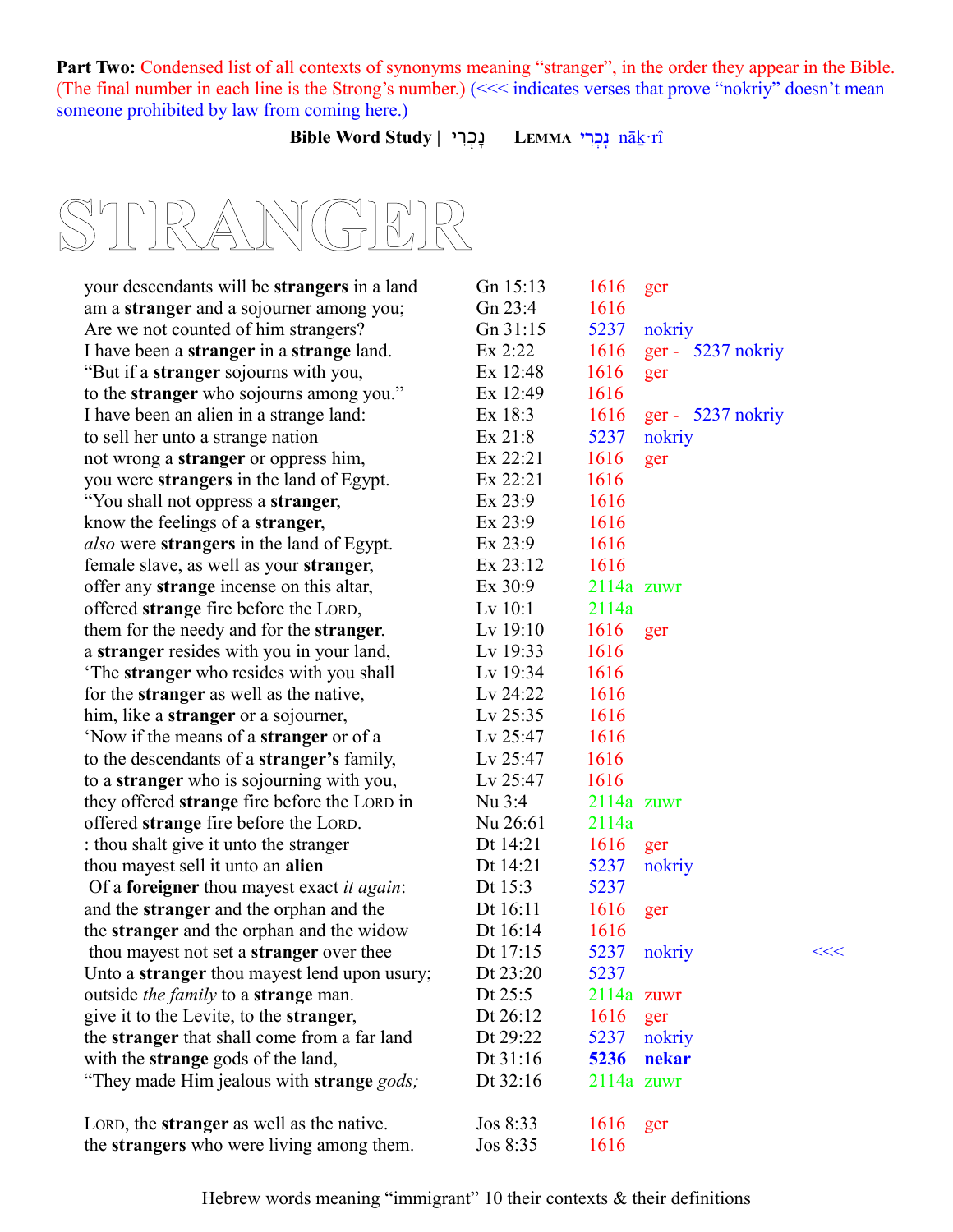| for the <b>stranger</b> who sojourns among them,            | Jos 20:9            | 1616         |                                          |  |
|-------------------------------------------------------------|---------------------|--------------|------------------------------------------|--|
| into the city of a stranger,                                | Jud 19:12           | 5237         | nokriy                                   |  |
| seeing I am a stranger?                                     | Ru 2:10             | 5237         | <<                                       |  |
| for thou <i>art</i> a <b>stranger</b> , and also an exile.  | 2 Sam 15:19         | 5237         |                                          |  |
| was no stranger with us in the house,                       | 1Ki 3:18            | 2114a zuwr   |                                          |  |
| a stranger, that is not of thy people Israel,               | 1 Ki 8:41           | 5237         | nokriy<br><<                             |  |
| do according to all that the stranger calleth               | 1 Ki 8:43           | 5237         | <<                                       |  |
| Solomon loved many strange women,                           | 1 Ki 11:1           | 5237         | <<                                       |  |
| his strange wivessacrificed unto their gods.                | 1 Ki 11:8           | 5237         | <<                                       |  |
| in number, Very few, and strangers in it,                   | 1 Ch 16:19          | 1481a guwr   |                                          |  |
| the stranger, which is not of thy people Israel,            | 2 Chr 6:32          | 5237         | nokriy<br><<                             |  |
| do according to all that the stranger calleth               | 2 Chr 6:33          | 5237         | <<                                       |  |
| strange wives/women                                         | Ezr $10$ (7 verses) | 5237         | <<<br>(verses 2, 10, 11, 14, 17, 18, 44) |  |
| even him did <b>outlandish</b> women cause to sin.          | Neh 13:26           | 5237         | <<                                       |  |
| transgress in marrying strange wives?                       | Neh 13:27           | 5237         | <<                                       |  |
| [they] count me for a <b>stranger</b> [and] an <b>alien</b> | Job 19:15           | $2114a$ zuwr | 5237 nokriy                              |  |
| For I am a stranger with You, A                             | Ps 39:12            | 1616         | ger                                      |  |
| Or extended our hands to a <b>strange</b> god,              | Ps 44:20            | 2114a zuwr   |                                          |  |
| For strangers have risen against me And                     | Ps 54:3             | 2114a        | zuwr                                     |  |
| I am become a stranger an alien unto                        | Ps 69:8             | 2114 6237    | nokriy                                   |  |
| "Let there be no strange god among you;                     | Ps 81:9             | 2114a zuwr   |                                          |  |
| They slay the widow and the stranger And                    | Ps 94:6             | 1616         |                                          |  |
| in number, Very few, and strangers in it.                   | Ps 105:12           | 1481a        | guwr                                     |  |
| And let strangers plunder the product of                    | Ps 109:11           | $2114a$ zuwr |                                          |  |
| Jacob from a people of strange language,                    | Ps 114:1            | 3937         | laaz (unintelligible)                    |  |
| I am a stranger in the earth;                               | Ps 119:19           | 1616         |                                          |  |
| The LORD protects the strangers;                            | Ps 146:9            | 1616         | ger                                      |  |
| To deliver you from the <b>strange</b> woman,               | Pr 2:16             | 2114a        | zuwr                                     |  |
| even from the stranger which flattereth                     | Pr 2:16             | 5237         | nokriy                                   |  |
| lest strangers be filled with thy wealth                    | Pr 5:10             | 2114a        | zuwr                                     |  |
| and thy labours be in the house of a stranger;              | Pr $5:10$           | 5237         | nokriy                                   |  |
| alone And not for <b>strangers</b> with you.                | Pr 5:17             | 2114a zuwr   |                                          |  |
| whybe ravished with a strange woman                         | Pr 5:20             | 2114         |                                          |  |
| and embrace the bosom of a stranger?                        | Pr 5:20             | 5237         | nokriy                                   |  |
| Have given a pledge for a stranger,                         | Pr 6:1              | 2114a        | zuwr                                     |  |
| the flattery of the tongue of the strange woman             | Pr 6:24             | 5237         | nokriy                                   |  |
| strange woman, from the stranger which flattereth Pr 7:5    |                     | 2114         | 5237<br>nokriy                           |  |
| He who is guarantor for a stranger will surely              | Pr 11:15            | 2114a        | zuwr                                     |  |
| And a <b>stranger</b> does not share its joy.               | Pr 14:10            | 2114a        |                                          |  |
| surety for a strangerpledgefor a strange womanPr 20:16      |                     | 2114         | 5237<br>nokriy<br>zuwr                   |  |
| a strange woman is a narrow pit.                            | Pr 23:27            | 5237         |                                          |  |
| Your eyes will see strange things And                       | Pr 23:33            | 2114a zuwr   |                                          |  |
| A stranger, and not your own lips.                          | Pr 27:2             | 5237         | nokriy<br><<                             |  |
| Let another man praise theea stranger                       | Pr 27:2             | 2114         | nokriy $<<$<br>zuwr 5237                 |  |
| surety for a strangera pledge ofa strange woman Pr 27:13    |                     | 2114         | zuwr 5237<br>nokriy                      |  |
| a stranger eateth it: this is vanity,                       | Ecc $6:2$           | 5237         | nokriy                                   |  |
| Your fields-strangers are devouring them                    | Is $1:7$            | 2114a        | zuwr                                     |  |
| is desolation, as overthrown by strangers.                  | Is $1:7$            | 2114a        |                                          |  |
| they please themselves in the children of strangers         | Is $2:6$            | 5237         | nokriy                                   |  |
| And strangers will eat in the waste places                  | Is $5:17$           | 1481a        | guwr                                     |  |
| then strangers will join them and attach                    | Is 14:1             | 1616         | ger                                      |  |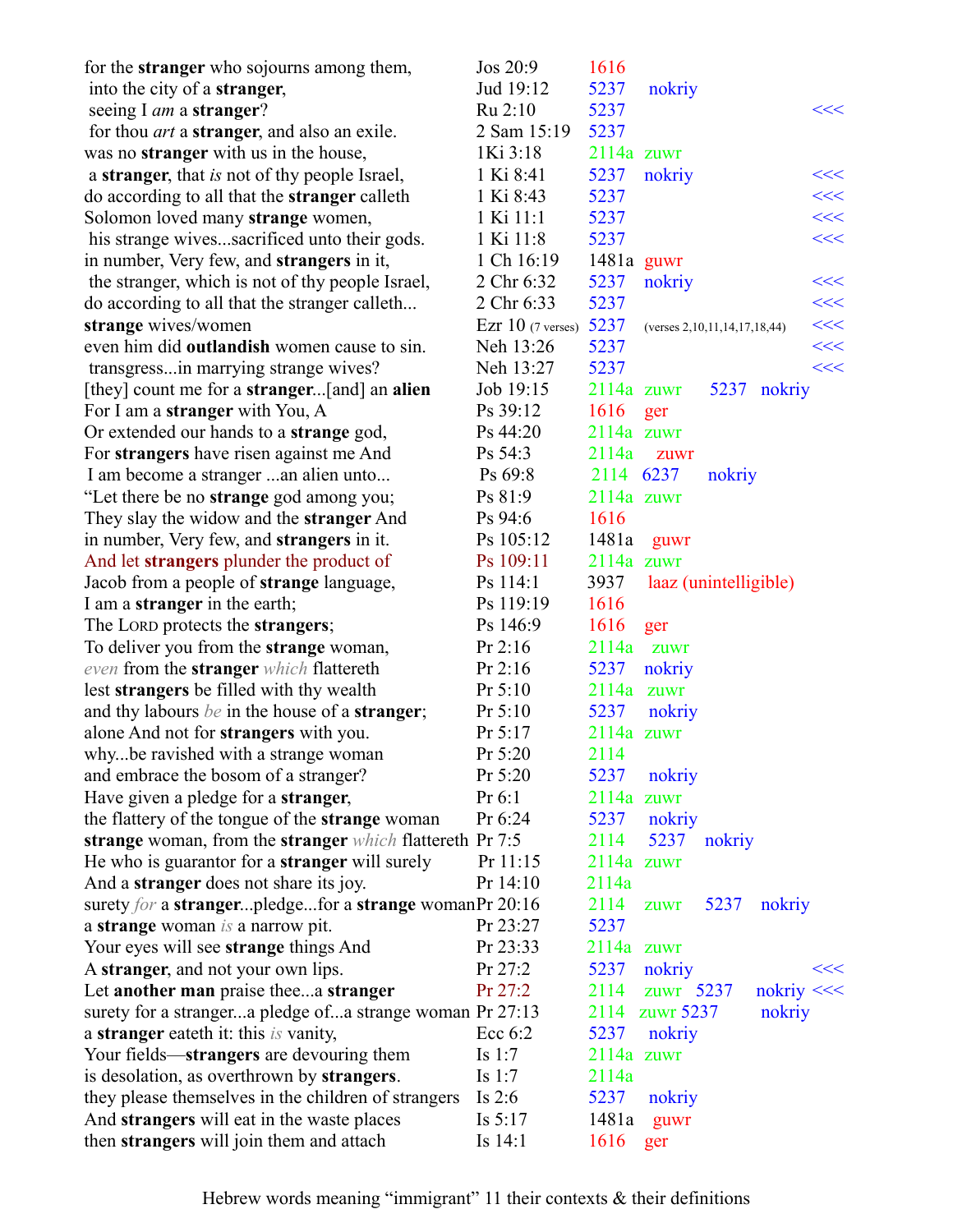| them with vine slips of a <b>strange</b> god.                            | Is $17:10$    | $2114a$ zuwr                               |
|--------------------------------------------------------------------------|---------------|--------------------------------------------|
| A palace of strangers is a city no more,                                 | Is 25:2       | $2114a$ zuwr                               |
| [the Lord's] strange work; his strange act                               | Is $28:21$    | 2114 5237<br>nokriy<br><<                  |
| And there was no <b>strange</b> god among you;                           | Is $43:12$    | $2114a$ zuwr                               |
| <b>Strangers</b> will stand and pasture your flocks,                     | Is $61:5$     | 2114a                                      |
| turned into the degenerate plant of a strange vine                       | Jer $2:21$    | 5237<br>nokriy                             |
| For I have loved strangers,                                              | Jer 2:25      | $2114a$ zuwr                               |
| have scattered your favors to the strangers                              | Jer 3:13      | 2114a                                      |
| so you will serve strangers in a land that is                            | Jer $5:19$    | 2114a                                      |
| Why are You like a stranger in the land                                  | Jer 14:8      | 1616<br>ger                                |
| mistreat or do violence to the stranger,                                 | Jer 22:3      | 1616                                       |
| and strangers will no longer make them                                   | Jer 30:8      | 2114a zuwr                                 |
| inheritance is turned to <b>strangers</b> houses to <b>aliens</b> La 5:2 |               | 2114 5237<br>nokriy                        |
| and deliver you into the hands of strangers                              | Ezk 11:9      | 2114a zuwr                                 |
| takes strangers instead of her husband!                                  | Ezk 16:32     | 2114a                                      |
| behold, I will bring strangers upon you,                                 | Ezk 28:7      | 2114a                                      |
| uncircumcised By the hand of strangers,                                  | Ezk 28:10     | 2114a                                      |
| that is in it, By the hand of <b>strangers</b> ;                         | Ezk 30:12     | 2114a                                      |
| <b>Strangers</b> devour his strength, Yet he does                        | Hos 7:9       | 2114a                                      |
| it yield, strangers would swallow it up.                                 | Hos $8:7$     | 2114a                                      |
| They are regarded as a <b>strange</b> thing.                             | Hos 8:12      | 2114a                                      |
| strangers will pass through it no more.                                  | JI 3:17       | 2114a                                      |
| strangers carried away captiveand foreigners                             | Ob 1:11       | 2114<br>zuwr 5237<br>nokriy                |
| clothed with strange apparel                                             | Zeph $1:8$    | 5237<br>nokriy                             |
| or the orphan, the <b>stranger</b> or the poor;                          | Zch 7:10      | 1616                                       |
| from their sons or from strangers?"                                      | Mt 17:25      | 245<br>allotrios                           |
| When Peter said, "From strangers,"                                       | Mt 17:26      | 245                                        |
| Potter's Field as a burial place for strangers.                          | Mt 27:7       | 3581<br>xenos                              |
| I was a stranger, and you invited Me in;                                 | Mt $25:35$    | 3581<br>xenos                              |
| 'And when did we see You a stranger,                                     | Mt 25:38      | 3581                                       |
| I was a <b>stranger</b> , and you did not invite                         | Mt 25:43      | 3581                                       |
| You hungry, or thirsty, or a <b>stranger</b> ,                           | Mt 25:44      | 3581                                       |
| A stranger they simply will not follow,                                  | Jn $10:5$     | 245<br>allotrios                           |
| they do not know the voice of strangers."                                | Jn $10:5$     | 245<br>allotrios                           |
| seems to be a proclaimer of strange deities,                             | Ac 17:18      | 3581<br>xenos                              |
| some strange things to our ears;                                         | Ac 17:20      | 3579<br>xenizo                             |
| (Now all the Athenians and the strangers                                 | Ac 17:21      | 3581<br>xenos                              |
| With men of other tongues and other lips                                 | 1Co 14:21     | 2084<br>2087<br>alloiow                    |
| and strangers to the covenants of promise,                               | Eph $2:12$    | 3581<br>xenos                              |
| you are no longer strangers and aliens,                                  | Eph 2:19      | 3581                                       |
| men not to teach strange doctrines,                                      | $1Tm$ 1:3     | 2085<br>heterodidaskalew (other teachings) |
| if she has shown hospitality to strangers,                               | $1$ Tm $5:10$ | 3580<br>xenodocheo                         |
| were strangers and exiles on the earth.                                  | Heb 11:13     | 3581<br>xenos                              |
| neglect to show hospitality to strangers,                                | Heb 13:2      | 5381                                       |
| away by varied and strange teachings;                                    | Heb 13:9      | 3581<br>xenos                              |
| I urge you as aliens and strangers to abstain                            | $1Pe$ 2:11    | 3927<br>parepidemos                        |
| strange thing were happening to you;                                     | 1Pe 4:12      | 3581                                       |
| and especially when they are strangers;                                  | $3Jn$ 1:5     | 3581<br>xenos                              |
|                                                                          |               |                                            |
| immorality and went after strange flesh,                                 | Jude $1:7$    | 2087 άλλοιόω, έτερος [heteros              |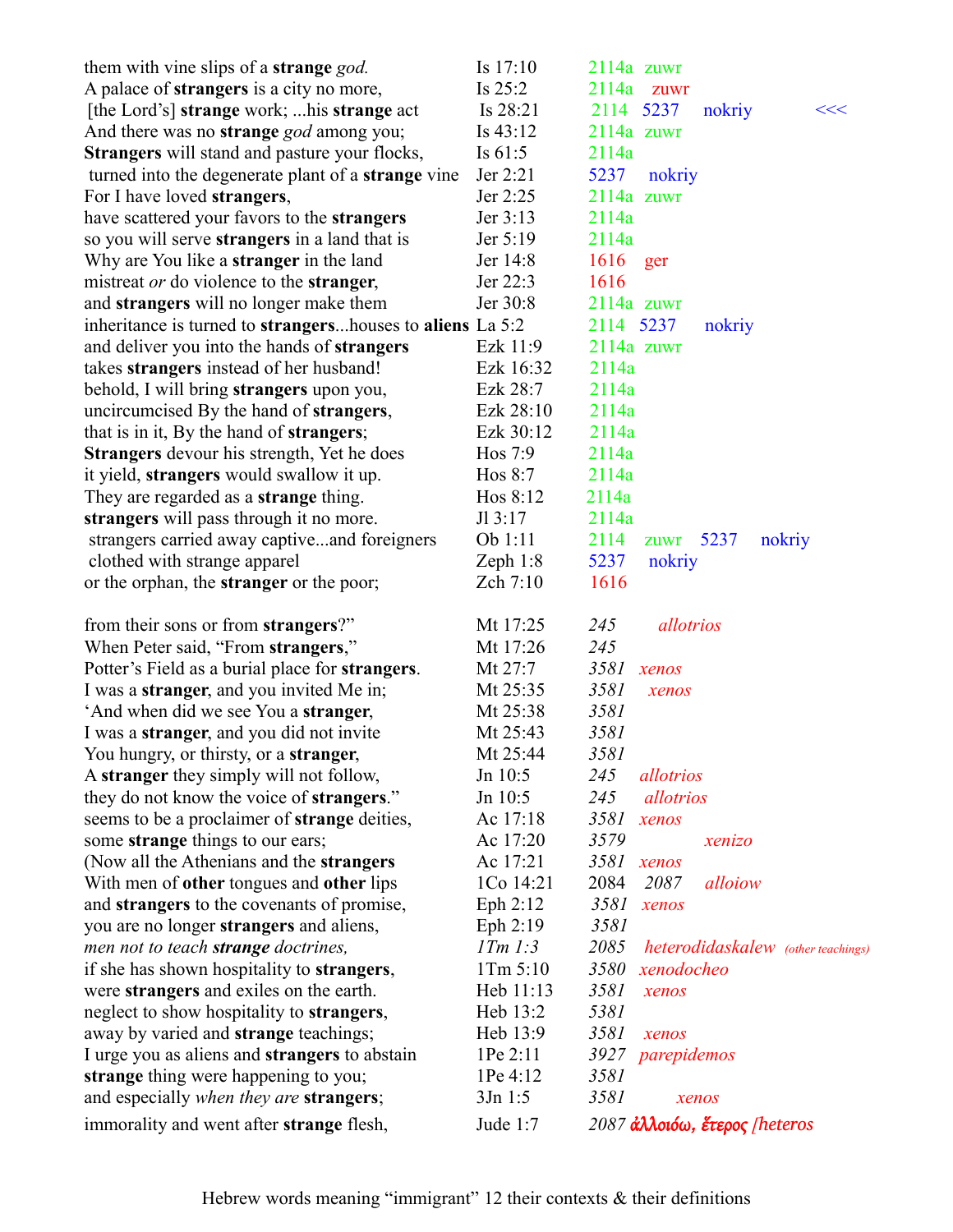# **Part 3: English Bible Dictionaries (OT & NT)**

**defining "stranger" as used in both Old and New Testaments**

### Harper's Bible Dictionary:

**stranger** ('sojourner' or 'alien' in some translations), in the Bible one who is not a member of a particular social group. Accordingly, Abraham was a stranger among the Hittites at Hebron (Gen. 23:4) as were Moses in Midian (Exod. 2:22) and the Israelites in Egypt (Deut. 23:7; cf. Ruth 1:1). After the settlement in Canaan, the term not only designated a temporary guest but also acquired the more specialized meaning of a resident alien who lived permanently within Israel. No doubt because the Israelites were keenly aware of their own heritage as strangers without rights in a foreign land, they developed specific laws governing the treatment of strangers (Exod. 22:21; 23:9; Deut. 10:19). Since the temporary guest was protected by the rather strict conventions of Near Eastern hospitality (e.g., Gen. 18:1-8; cf. Heb. 13:2), the laws more directly affected the resident alien who had no inherited political rights. Strangers were to be treated with kindness and generosity (Lev. 19:10, 33-34; 23:22; Deut. 14:29). They were included in the Israelite legal system (Lev. 24:16, 22; Num. 35:15; Deut. 1:16) and were subject to most of the religious requirements, such as the laws of ritual cleanliness (Lev. 17:8-13; but cf. Deut. 14:21) and the keeping of the Sabbath and fast days (Exod. 20:8-10; Lev. 16:29). They could celebrate Passover if they were circumcised (Exod. 12:48-49) and could offer sacrifices (Num. 15:14-16, 29). Ezekiel even envisioned a time when they would be granted an inheritance in the land as a sign of full citizenship (Ezek. 47:22-23). In later Judaism, the laws concerning strangers developed into the regulations governing the acceptance of Gentile proselytes into Judaism. In the [NT](#page-12-1) 'stranger' usually means simply someone who is not known (Matt. 25:34-40; John 10:5) or, in some older translations, a foreigner (Luke 17:18; Acts 17:21).

The term 'stranger' also appears in a figurative sense, usually in appealing to the generosity and mercy of God in dealing with his undeserving people (Ps. 39:12; 119:19; 1 Chron. 29:15). The idea of dwelling in a land owned by someone else is also applied theologically to the relationship of the people Israel to the land; it belonged to God and they were the strangers in it (Lev. 25:23).

The NT picks up this concept in two different ways. On one level, the Gentiles, who were excluded by Judaism from being the people of God, are no longer aliens and strangers in the new Christian community but are counted as full citizens of God's own household (Eph. 2:11-21). On another level, the Christian is not a citizen of this present world but a citizen of the heavenly kingdom and is therefore only a stranger or a pilgrim in this world (1 Pet. 1:1, 17; 2:11; cf. Heb. 11:13). *See also* Foreigner; Hospitality; Proselyte. [D.R.B.](#page-12-0) **[NT](#page-2-1)** New Testament

<span id="page-12-1"></span><span id="page-12-0"></span>D.R.B. Dennis R. Bratcher, Ph.D.; Adjunct Professor of Biblical Studies; Virginia Union University; Richmond, Virginia

Achtemeier, P. J., Harper & Row, P., & Society of Biblical Literature. (1985). *Harper's Bible dictionary*. Includes index. (1st ed.) (995). San Francisco: Harper & Row.

**foreigner,** one not native to a land. Any non-Israelite having temporary contact with Israel was considered a 'foreigner' and if friendly was entitled to hospitable treatment. In contrast, a 'sojourner' was resident alien who enjoyed some social and religious privileges. This distinction is frequently blurred in translation. For example, the [KJV](#page-12-1) rarely uses the word 'foreigner,' but often translates the Hebrew terms for both 'foreigner' and 'sojourner' as 'stranger.' The [RSV](#page-12-0), while delineating more clearly, occasionally uses 'stranger' to render both terms. Another Hebrew term with the general meaning of 'stranger' adds to this confusion.

Israelites were frequently warned that extended contact with foreigners would lead to religious corruption (Exod. 23:31-33; Isa. 2:6-8); thus the directive against foreign wives (1 Kings 11:1-4; Neh. 13:26-27). Also, foreigners were not permitted to participate in ritual festivities (Exod. 12:43; Neh. 9:1-3), nor could their animals be used for Israelite sacrifices (Lev. 22:25). In economic dealings, interest was chargeable on loans to foreigners, but not on those to fellow Israelites (Deut. 23:19. 20), and a foreigner's debt was not remitted in a year of release (Deut. 15:2, 3). References to foreigners as enemies occur in passages such as Obadiah 11 and Lam. 5:2 (RSV: 'aliens'; [NEB](#page-13-3) and [NIV](#page-13-2): 'foreigners').

[NT](#page-13-1) writings continued the [OT](#page-13-0) usage of 'foreigner' (Luke 17:18; Acts 26:11). However, as nationality became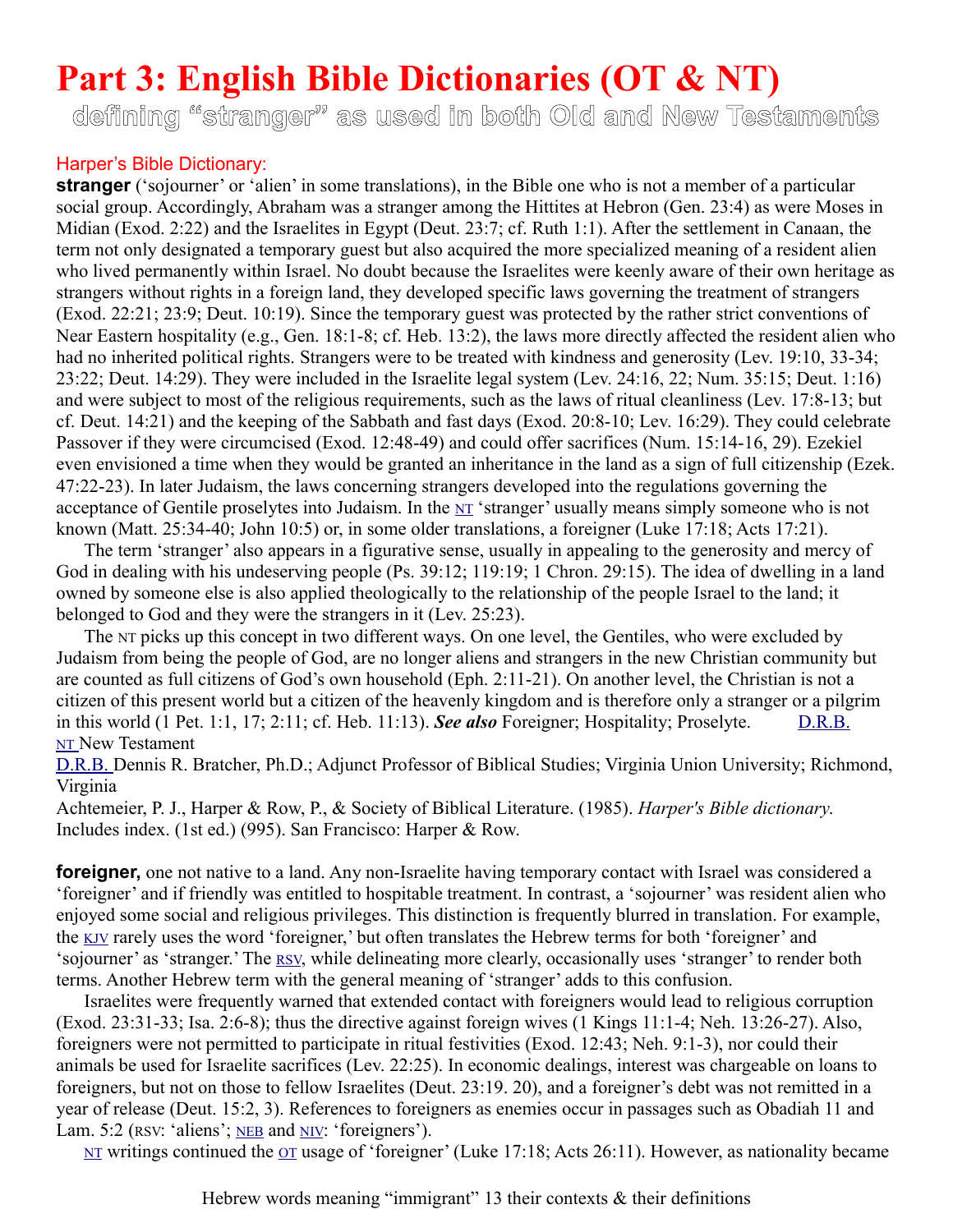less of a guide to religious affiliation, terms such as 'foreigner' and 'sojourner' developed a theological orientation as well. Eph. 2:19, for example, states that those accepting Jesus as Christ are 'no longer strangers and sojourners, but…fellow citizens with the saints' (RSV; KJV: 'strangers and foreigners'). *See also* Gentile; Stranger.

<span id="page-13-3"></span><span id="page-13-2"></span><span id="page-13-1"></span> [KJV](#page-2-1) King James Version [RSV](#page-2-0) Revised Standard Version [NEB](#page-2-4) New English Bible [NIV](#page-2-3) New International Version [NT](#page-2-2) New Testament [OT](#page-1-0) Old Testament Achtemeier, P. J., Harper & Row, P., & Society of Biblical Literature. (1985). *Harper's Bible dictionary*. Includes index. (1st ed.) (318). San Francisco: Harper & Row.

## <span id="page-13-0"></span>Webster's Thesaurus:

**STRANGER —** This word generally denotes a person from a foreign land residing in Palestine. Such persons enjoyed many privileges in common with the Jews, but still were separate from them. The relation of the Jews to strangers was regulated by special laws (Deut. 23:3; 24:14–21; 25:5; 26:10–13). A special signification is also sometimes attached to this word. In Gen. 23:4 it denotes one resident in a foreign land; Ex. 23:9, one who is not a Jew; Num. 3:10, one who is not of the family of Aaron; Ps. 69:8, an alien or an unknown person. The Jews were allowed to purchase strangers as slaves (Lev. 25:44, 45), and to take usury from them (Deut. 23:20). (Merriam Webster's Collegiate Thesaurus

## New Bible Dictionary:

**FOREIGNER**. The rather arbitrary fluctuation in [EVV](#page-12-1) between alien, foreigner, sojourner and stranger tends to obscure the fact that different groups of people are in view. In the classification which follows this inconsistency of translation should be kept in mind.

#### **a. The stranger or alien**

A stranger is essentially one who does not belong to the house or community in which he finds himself. The word *zār* is from the root *zûr*, '*to* turn aside' or 'to depart'. Thus it can be used simply of an outsider (1 Ki. 3:18). It can therefore mean one who usurps a position to which he has no right. The 'loose woman' in Proverbs is such an interloper. A further extension of the word makes it equivalent to alien or foreigner, *i.e*. one who does not belong to the nation, and so virtually equates it with an enemy (Is. 1:7; Je. 5:19; 51:51; Ezk. 7:21; 28:7, 10; Ob. 11).

#### **b. The foreigner**

The word *nokrî* can refer simply to one of another race; but it also acquires a religious connotation because of the association of other nations with idolatry. It was for this reason that the Israelites were forbidden to intermarry with the Canaanites (Dt. 7:1-6). One of the indictments of Solomon is that he loved many foreign women who turned him aside from Yahweh (1 Ki. 11:[1ff.](#page-12-0)). The Exile in Babylon was seen as a judgment on this decline, which was widespread in the nation. As a result the return from the Exile is marked by a vigorous enforcement of the prohibitions of mixed marriages. This emphasis by Ezra on national purity (Ezr. 9-10) was perverted in later Judaism into the hard exclusiveness which in the Judaizing movement in the early church proved such a hindrance to the free access of Gentile converts.

#### **c. The sojourner**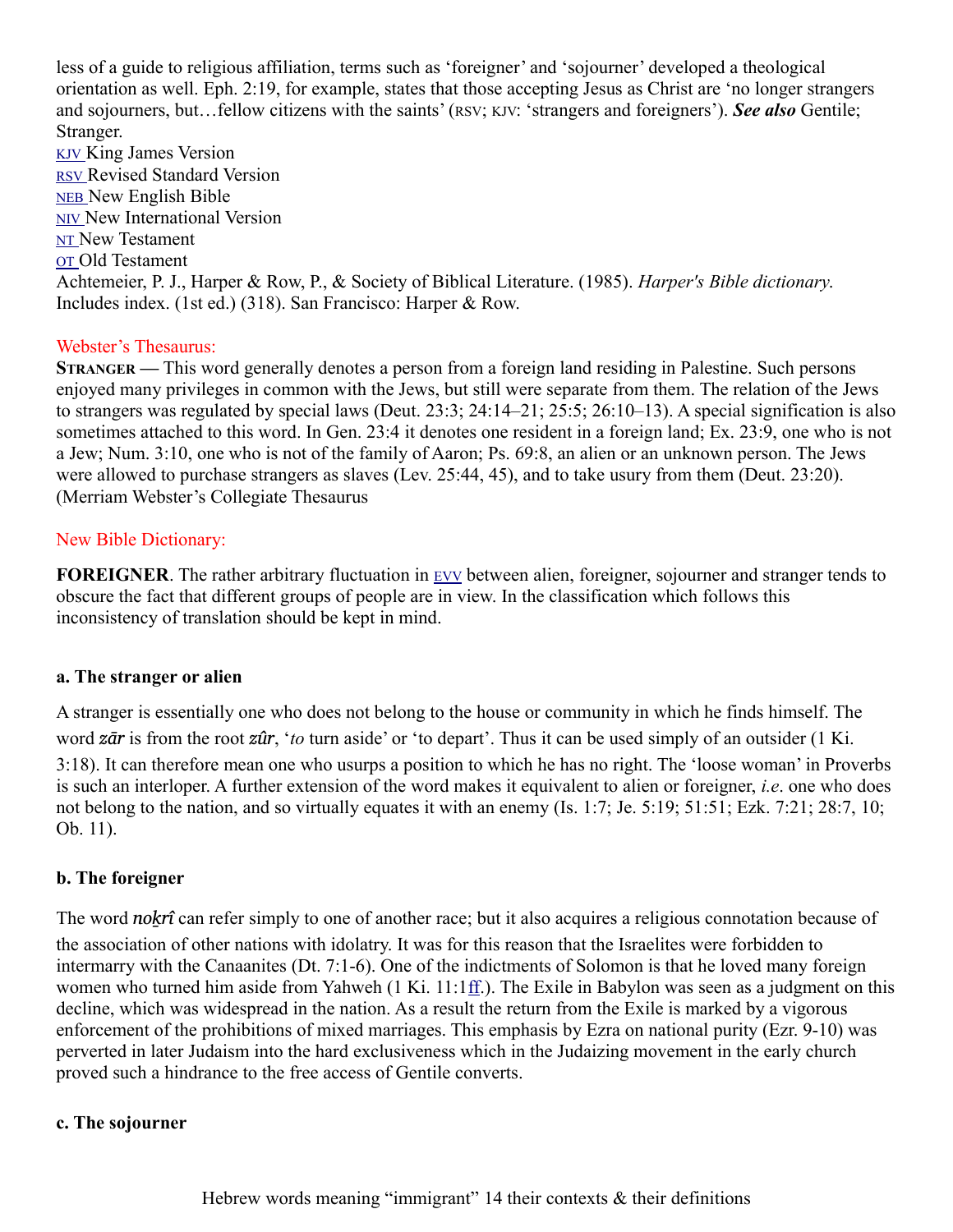A sojourner is one whose permanent residence is in another nation, in contrast with the foreigner whose stay is only temporary. The word thus rendered is *gēr* from the root *gûr*, 'to sojourn', though the alternative *tôšāḇ* is sometimes used in the simple sense of a settler. The Israelites themselves were sojourners in Egypt (Gn. 15:13; Ex. 22:21; Dt 10:19; 23:7). Indeed, this fact was to govern their attitude to the sojourners in Israel. These might comprise a whole tribe such as the Gibeonites (Jos. 9) or the remnants of the Canaanite tribes after the Conquest. Their number was quite considerable, as may be seen in Solomon's census of them (2 Ch. 2:17).

The sojourner had many privileges. The Israelites must not oppress him (Ex. 22:21; 23:9; Lv. 19:33-34). Indeed they are to go further and to love him (Dt. 10:19). One reason given for the observance of the sabbath is that the sojourner may be refreshed (Ex. 23:12). The gleanings of the vineyard and the harvest field are to be left for him (Lv. 19:10; 23:22; Dt. 24:19-21). He is included in the provision made in the cities of refuge (Nu. 35:15; Jos. 20:9). He is ranked with the fatherless and widow as being defenceless; and so God is his defence and will judge his oppressor (Pss. 94:6; 146:9; Je. 7:6; 22:3; Ezk. 22:7, 29; Zc. 7:10; Mal. 3:5). The chief drawback of his position is that, if he is a bond-servant, he is not included in the general liberation in the year of Jubilee (Lv. 25:45-46).

As far as religious life is concerned, he is bound by the law which forbids leaven during the Feast of Unleavened Bread (Ex. 12:19). He must abstain from work on the sabbath and on the Day of Atonement (Ex. 20:10; Lv. 16:29). He shares the prohibitions on eating blood (Lv. 17:10, 13), immorality (Lv. 18:26), idolatry (Lv. 20:2) and blasphemy (Lv. 24:16). He might, however, eat unclean meat (Dt. 14:21). He is not compelled to keep the Passover, but if he wishes to do so he must be circumcised (Ex. 12:48). He is indeed virtually on a level with the Israelite (Lv. 24:22), and in Ezekiel's vision of the Messianic age he is to share the inheritance of Israel (Ezk. 47:22-23).

In the  $NT$  the great feature of the gospel is that those who were aliens from Israel, and so were 'strangers' and sojourners' (Eph. 2:12, 19-20), have been made fellow heirs in the Israel of God. Now Christians are the aliens in this world and must live as pilgrims (1 Pet. 2:11).

<span id="page-14-2"></span><span id="page-14-1"></span><span id="page-14-0"></span>BIBLIOGRAPHY. *[EBi](#page-13-2)* and *[DAC](#page-13-1)* [\(s.v](#page-13-0)*.* 'stranger'); J. Pedersen, *Israel*, 3-4, 1940, pp. 272ff., 585; H. Bietenhard [et al](#page-14-5)., *[NIDNTT](#page-14-4)* 1, pp. 683-692; 2, pp. 788-790. H.[M](#page-14-3).C

<span id="page-14-5"></span> [EVV](#page-2-1) English versions [ff a](#page-2-0)nd the following (verses, *etc.*) [NT N](#page-2-4)ew Testament [EBi](#page-2-3) *Encyclopaedia Biblica [DAC](#page-2-2)* J. Hastings (ed.), *Dictionary of the Apostolic Church,* 2 vols., 1915-18 *[s.v s](#page-1-0)ub verbo* (Lat.), under the word [et al](#page-14-2) *et alii* (Lat.), and others *[NIDNTT](#page-14-1)* C. Brown (ed.), *The New International Dictionary of New Testament Theology*, 3 vols., 1975-8 H.[M](#page-14-0).C H. M. Carson, B.A., B.D., Minister of Knighton Evangelical Free Church, Leicester Wood, D. R. W. (1996, c1982, c1962). *New Bible Dictionary* (380). InterVarsity Press.

### <span id="page-14-4"></span><span id="page-14-3"></span>Tyndale Bible Dictionary:

**FOREIGNER** Noncitizen or alien, temporary guest, sojourner, or stranger.

The Hebrew word meaning "foreigner" is rendered correctly on all occasions in the [RSV](#page-12-1), but the [KJV](#page-12-0) uses it in its truest sense on only two occasions (Dt 15:3; Ob 1:11). In most cases the KJV translates the word as "alien" (Dt 14:21; Jb 19:15; Ps 69:8; Lam 5:2) or "stranger" (Gn 15:13; Ex 2:22; Lv 25:35). Another Hebrew word means "dweller" (Lv 25:35; 1 Chr 29:15; Ps 39:12) or "settler." For the most part, however, it is rendered "foreigner."

A temporary guest or sojourner was usually someone who wanted to take up temporary residence or had moved from one tribe of people to another, and then attempted to obtain certain privileges or rights belonging to the natives. A whole tribe might be sojourners in Israel. This was the case with the Gibeonites (Jos 9) and the Beerothites (2 Sm 4:3; cf. 2 Chr 2:17). The Israelites themselves were sojourners in the land of Egypt (Gn 15:13; 23:4; 26:3; 47:4; Ex 2:22; 23:9) and in other lands (Ru 1:1).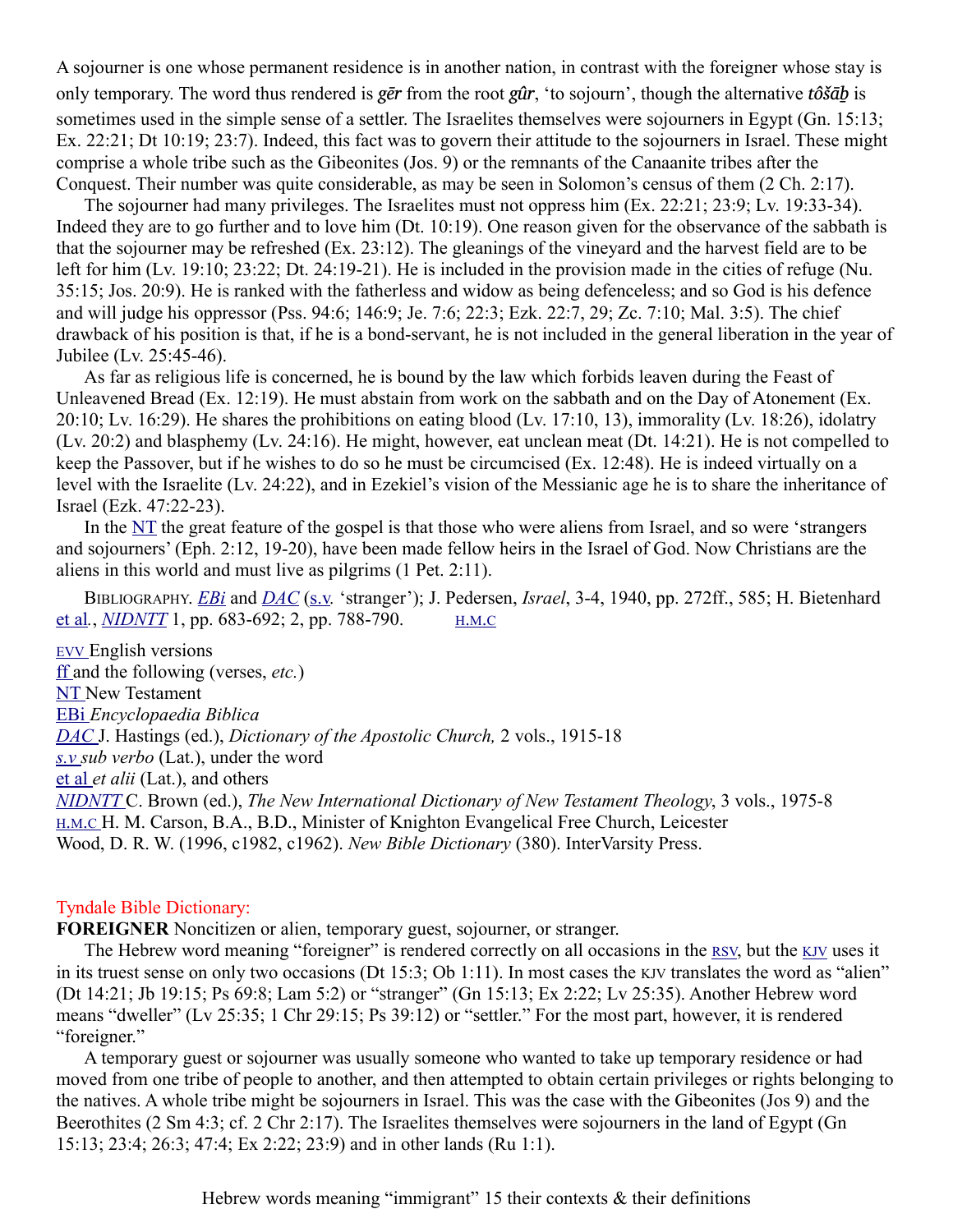Foreigners or sojourners had certain rights but also certain limitations while in Israel. They could offer sacrifices (Lv 17:8; 22:18) but could not enter the sanctuary unless circumcised (Ez 44:9). They were allowed to participate in the three great Jewish festivals (Dt 16:11, 14) but could not eat the Passover meal unless circumcised (Ex 12:43, 48). Foreigners were not obliged to follow the Israelite religion, but they shared in some of its benefits (Dt 14:29). They were not to work on the Sabbath or the Day of Atonement (Ex 20:10; 23:12; Lv 16:29; Dt 5:14) and could be stoned for reviling or blaspheming God's name (Lv 24:16; Nm 15:30). Foreigners were forbidden to eat blood (Lv 17:10–12) but could eat animals that had died a natural death (Dt 14:21). Israel's code of sexual morality also applied to the foreigner (Lv 18:26). There were prohibitions against Israelites intermarrying with foreigners, but it was nevertheless a common occurrence (Gn 34:14; Ex 34:12, 16; Dt 7:3–4; Jos 23:12).

Civil rights were provided for foreigners by the law of Moses (Ex 12:49; Lv 24:22), and they came under the same legal processes and penalties (Lv 20:2; 24:16, 22; Dt 1:16). They were to be treated politely (Ex 22:21; 23:9), loved as those under the love of God (Lv 19:34; Dt 10:18–19), and treated generously (Lv 19:10; 23:22; Dt 24:19–22). They could receive asylum in times of trouble (Nm 35:15; Jos 20:9). Foreign servants were to receive treatment equal to Hebrew servants (Dt 24:14). A foreigner could not take part in tribal deliberations or become a king (17:15). The prophet Ezekiel looked forward to the messianic age when the foreigner would share all the blessings of the land with God's own people (Ez 47:22–23).

In the NT, "foreigner" is often used metaphorically. On the one hand, the work of Christ allowed all foreigners (i.e., those alienated from Christ) to become members of God's household (Eph 2:11–19). On the other hand, Christians should consider themselves foreigners in this world (Heb 11:13; 1 Pt 2:11).

*See also* Barbarian; Neighbor.

[RSV](#page-2-1) Revised Standard Version

[KJV](#page-2-0) King James Version

Elwell, W. A., & Comfort, P. W. (2001). *Tyndale Bible dictionary*. Tyndale reference library (493). Wheaton, Ill.: Tyndale House Publishers.

Vincent: Word Studies in the New Testament

**Strangers** (ἀλλοτρίων). Not *foreigners*, but others than those of their own families; their *subjects*. In other words, Does a king tax his own children or his subjects? (Commentary on the meaning of "strangers" when Jesus scolded Peter about paying tribute.)

Vincent, M. R. (2002). *Word studies in the New Testament* (1:102). Bellingham, WA: Logos Research Systems, Inc.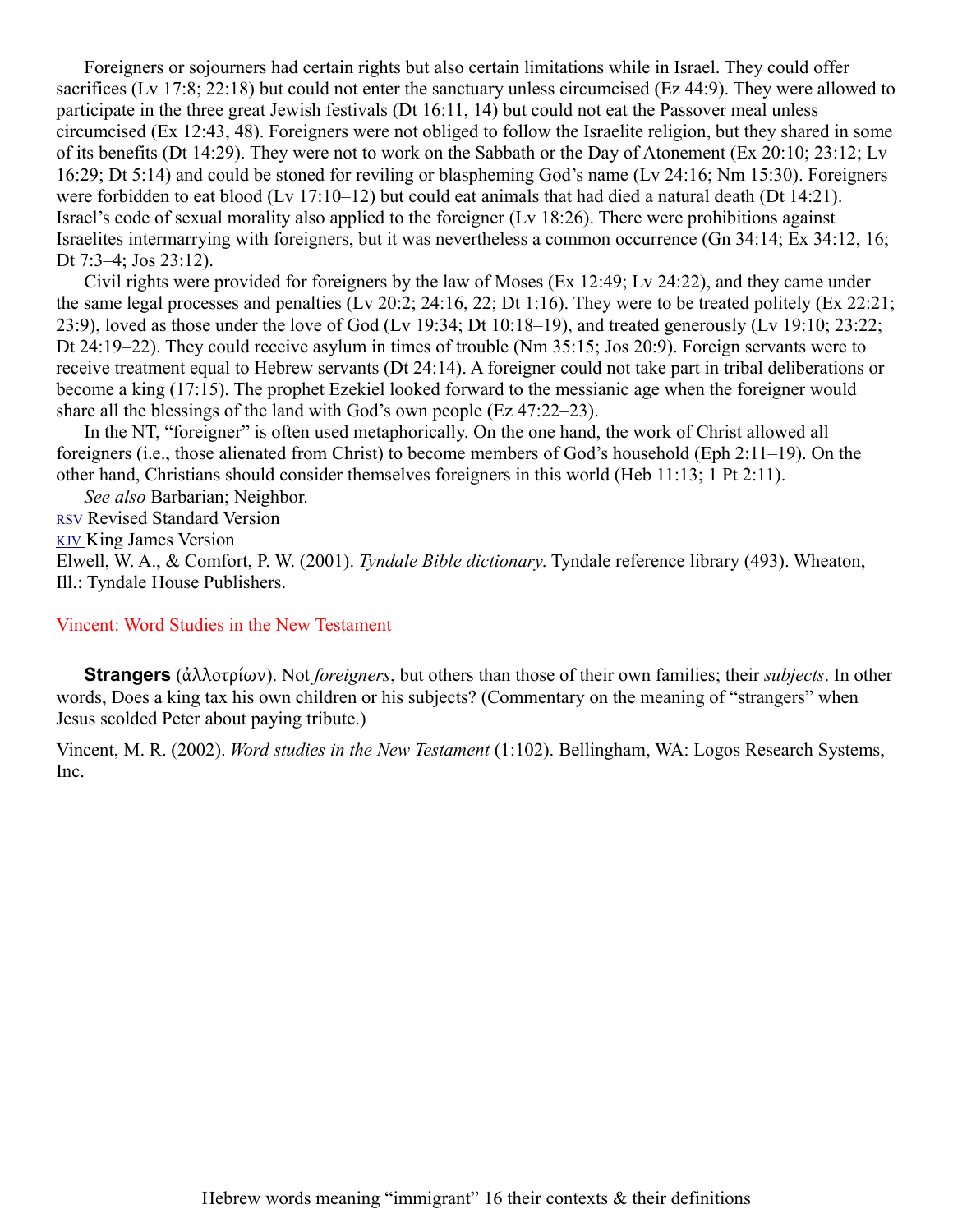# Part 4: Greek Lexicons

Louw, J. P., & Nida, E. A. (1996, c1989). *Greek-English lexicon of the New Testament : Based on semantic domains*

**11.73 ξένος<sup>a</sup>, ου** *[m](#page-12-1)*: a person belonging to a socio-political group other than the reference group—'stranger, foreigner.' ξένος ἤμην καὶ συνηγάγετέ με 'I was a stranger and you welcomed me in your homes' Mt 25.35.

Terms for 'stranger' or 'foreigner' are often based upon geographical differences or upon lack of previous knowledge. For example, 'I was a stranger' may be rendered as 'I came from another country' or 'I was not known to any of you.'

**11.74 ἀλλότριος<sup>b</sup>, α, ον**: a person from another geographical or cultural region and/or one not known to members of the socio-political group in question—'stranger, foreigner.' ἀλλοτρίῳ δὲ οὐ μὴ ἀκολουθήσουσιν 'they will certainly not follow a stranger' Jn 10.5. In Jn 10.5 the most satisfactory rendering of 'stranger' is often 'someone who is not known,' in other words, 'they will not follow someone whom they do not know' or ' … recognize.'

**11.75 άπαλλοτριόομαι**: (derivative of ἀλλότριος<sup>b</sup> 'stranger, foreigner,' 11.74) to be a stranger or foreigner—'to be a stranger, to be a foreigner.' ἀπηλλοτριωμένοι τῆς πολιτείας τοῦ Ἰσραήλ 'you were foreigners not belonging to the people of Israel' Eph 2.12.

**11.76** ἀλλογενής, οῦς *m*: a person belonging to a different socio-political group, with the implication of lack of kinship ties—'foreigner.' οὐχ εὑρέθησαν ὑποστρέψαντες δοῦναι δόξαν τῷ θεῷ εἰ μὴ ὁ ἀλλογενὴς οὗτοσ; 'why is this foreigner the only one who came back to give thanks to God?' Lk 17.18.

**11.77** πάροικος, ου *m*; παρεπίδημος, ου *m*: (derivatives of παροικέω<sup>b</sup> and ἐπιδημέω 'to live as a foreigner,' 85.78, respectively) a person who for a period of time lives in a place which is not his normal residence—'alien, stranger, temporary resident.'

*[m](#page-2-1)* masculine

Louw, J. P., & Nida, E. A. (1996, c1989). *Greek-English lexicon of the New Testament : Based on semantic domains* (electronic ed. of the 2nd edition.) (1:131-132). New York: United Bible societies.

# [†](#page-12-1) ἀλλότριος**. [\\*](#page-12-0)**

What belongs to an ἄλλος," and therefore "strange," also "alien," "unsuitable," and even finally " יָה: and sometimes נְכְרִי, shostile."<sup>[1](#page-13-3)</sup> The LXX normally uses it to render

In the [NT](#page-13-2) it is mainly used to denote "what belongs to another": οἰκέτης (R. 14:4), κόποι (2 C. 10:15), κανών (2 C. 10:16), ἁμαρτίαι (1 Tm. 5:22), αἷμα (Hb. 9:25), γῆ (Ac. 7:6; Hb. 11:9). Substantively, τὸ άλλότριον is used as the <u>opp.</u> of τὸ ὑμέτερον in Lk. 16:1[2](#page-13-0).<sup>2</sup> It can also denote that which does not form part of the subject in question,  $\frac{3}{2}$  $\frac{3}{2}$  $\frac{3}{2}$  and it is thus used in opp. to υἱοί in Mt. 17:25 and ποιμήν in Jn. 10:5. Finally, it has the sense of "hostile" in Hb. 11:34. In the NT, however, it is never used in the sense of alien to God.

# <span id="page-16-1"></span><span id="page-16-0"></span>† ἀπαλλοτριόω**. [\\*](#page-14-4)**

To estrange or alienate."<sup>[1](#page-14-3)</sup> άπαλλοτριοῦσθαι and ἀπαλλοτριωθῆναι usually have a [pass.](#page-18-1) rather than a " reflex, significance. [Polyb.,](#page-18-0) I, 79, 6: ἡ Σαρδὼ … ἀπηλλοτριώθη Καρχηδόνος, is not reflex. but pass., as shown by the context, cf. I, 82, 7. As against this it must be conceded that in Ps. 58:3; Hos. 9:10; Is. 1:4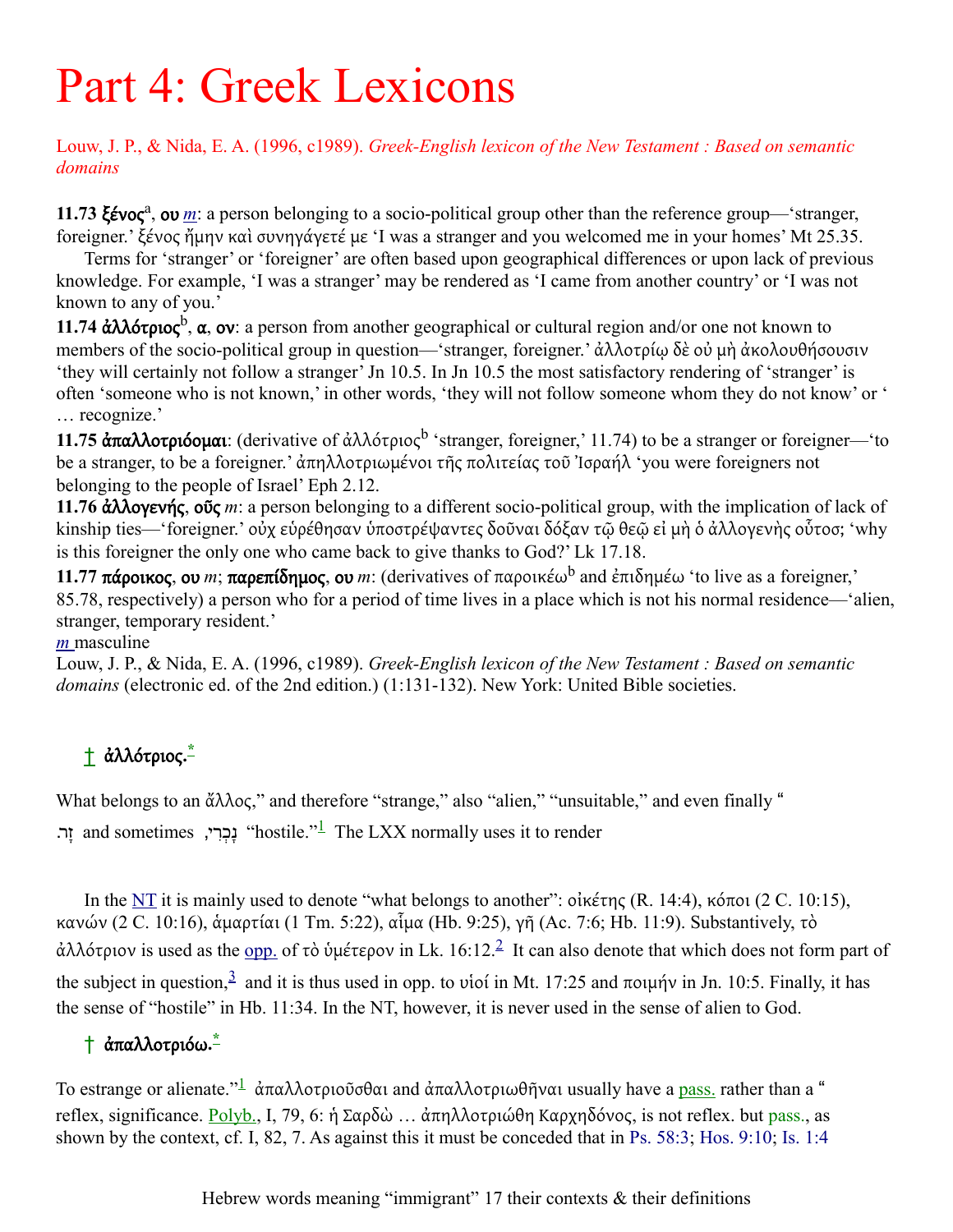<span id="page-17-6"></span><span id="page-17-5"></span><span id="page-17-4"></span><span id="page-17-3"></span>(Qmg) ἀπηλλοτριώθησαν has the meaning that "they have estranged or alienated themselves." In the LXX  $\alpha$ . (It is also found in [Jos.](#page-18-8) [\(Ant.,](#page-18-7) 4, 3; 11, 148  $\alpha$  .  $t$  . It is also found in Jos. (Ant., 4, 3; 11, 148

In the NT we find only the [part.](#page-18-6) [perf.](#page-18-5) pass. and the word occurs only in the Prison Epistles at Col. 1:21 and Eph. 2:12; 4:18. It denotes the state prior to reconciliation. The parallel expressions make it plain that in all three passages it applies only to this state. Col. 1:12: ὄντας ἀπηλλοτριωμένους καὶ ἐχθροὺς τῇ διανοίᾳ ἐν τοῖς ἔργοις τοῖς πονηροῖς; Eph. 2:12: ἀπηλλοτριωμένοι τῆς πολιτείας τοῦ Ἰσραὴλ καὶ ξένοι τῶν διαθηκῶν τῆς ἐπαγγελίας κτλ.; Eph. 4:18: ἐσκοτωμένοι τῇ διανοία̞ ὄντες ἀπηλλοτριωμένοι τῆς ζωῆς τοῦ θεοῦ. $^2~$  $^2~$  $^2~$  There is reference to a process or act which has brought about this state, whether we think of the judgment of God or the guilt of man, only to the extent that this state is culpable and worthy of condemnation; the presuppositions of the state are no longer expressly in view. As the parallels έχθρός and ξένος show, άπηλλοτριωμένος means almost the same as άλλότριος. <u>Aristot. Pol.</u>, II, 8, p. 1268a, 10: άλλότριον τῆς πολιτείας is a striking parallel to Eph. 2:12. Light is also shed on Eph. 4:18 by [Pol.,](#page-18-2) II, 8, since ού μετέχον in the latter is parallel Eph. 2:12. Light is also shed on Eph. 4:18 by Pol., II, 8, since  $o\dot{v}$  μετέχον in the latter is parallel to ἀλλότριον, and ἀπηλλοτριωμένος in the former means "without a share in (the life of God)."

# <span id="page-17-19"></span><span id="page-17-18"></span><span id="page-17-17"></span><span id="page-17-2"></span><span id="page-17-1"></span><span id="page-17-0"></span>† ἀλλογενής**. [\\*](#page-19-12)**

Alien" or "foreign," the opp. of ἐγγενής and συγγενής, also εὐγενής, and [par.](#page-19-11) to ἀλλόφυλος, " ἀλλοεθνής, ἑτεροεθνής also ἀλλοδαπός, ἀλλότριος. The word is found only in Jewish and Christian [Gk.;](#page-19-10) Ex. 29:33; Nu. 16:40 (17:5); Lv. 22:10 (not of priestly זכר there are no pagan examples. The LXX uses it for son of an alien ") בּז־(ה)נֵכד descent); Jl. 3(4):17; Jer. 51 (28):51; Ob. 11 (not of Israelite descent); or for bastard"): ") ר כָז מר כָמ land"): Ex. 12:43; Lv. 22:25; Is. 56:3.6; 60:10; Ez. 44:7, 9; also for [1](#page-19-9) Zech. 9:6. Philo has .it in [Som.,](#page-19-8) I, 161; [Spec. Leg.,](#page-19-7) I, 124; IV, 16; [Virt.,](#page-19-6) 147, but it is not found in Josephus

<span id="page-17-16"></span><span id="page-17-15"></span><span id="page-17-14"></span><span id="page-17-13"></span><span id="page-17-12"></span>In the NT it is used only of the Samaritan who gives thanks in Lk. 17:18. Elsewhere it is found only on the inscription on the barrier in the temple at Jerusalem:<sup>[2](#page-19-5)</sup> μηθένα ἀλλογενῆ εἰσπορεύεσθαι ἐντὸς τοῦ τρυφάκτου καὶ περιβόλου, ὃς δ' ἂν ληφθῇ, ἑαυτῷ αἴτιος ἔσται διὰ τὸ ἐξακολουθεῖν θάνατον. With the help of the hypothesis that this inscription comes from the Roman government,  $\frac{3}{2}$  $\frac{3}{2}$  $\frac{3}{2}$  attempts have been made to show that ἀλλογενής also occurs in secular Gk.. But since this hypothesis is palpably mistaken, we must accept the fact that, even if ἀλλογενής was not coined by the Jews, it was given its meaning by them. This is in full accord with the fact that genealogy, not in the sense of nationality but of descent from Abraham, had a significance for the Jews hardly paralleled among any other people. $\frac{4}{3}$  $\frac{4}{3}$  $\frac{4}{3}$ 

<span id="page-17-11"></span><span id="page-17-10"></span><span id="page-17-9"></span><span id="page-17-8"></span><span id="page-17-7"></span>The inscription has come down intact; cf. the illustration in Deissmann and quotations in Jos. [Bell.,](#page-19-2) 5, 194; 6, 124 f.; Ant., 15, 417. Its commencement is thus μηθένα ἀλλογενῆ, i.e., ἀλλογενής is used in the absolute. Consequently the inscription speaks from a Jewish rather than a Roman standpoint, and is thus Jewish in derivation. If it were Roman, the use of the absolute ἀλλογενής for non-Jews would be quite inexplicable. It would have run somewhat as follows: Access for Jews only, no alien may … In addition, the Jews themselves, i.e., the priests and their officers, had control of the temple.<sup>[5](#page-19-1)</sup> According to Jos., Titus says expressly that, as the Jews built the barrier, so they set up the Gk. and [Lat.](#page-19-0) inscriptions (Bell., 6, 124 f.); the right to execute those who violated the prohibition was guaranteed by the Romans (126). The οὐχ ὑμεῖς in 124 and 125 (the Jews) and the οὐχ ἡμεῖς in 126 (the Romans) correspond too plainly to leave any doubt that the Romans invested the Jews with the right referred to but did not themselves put up the inscriptions. The use of Lat. shows regard for the Roman government but does not prove that the Romans were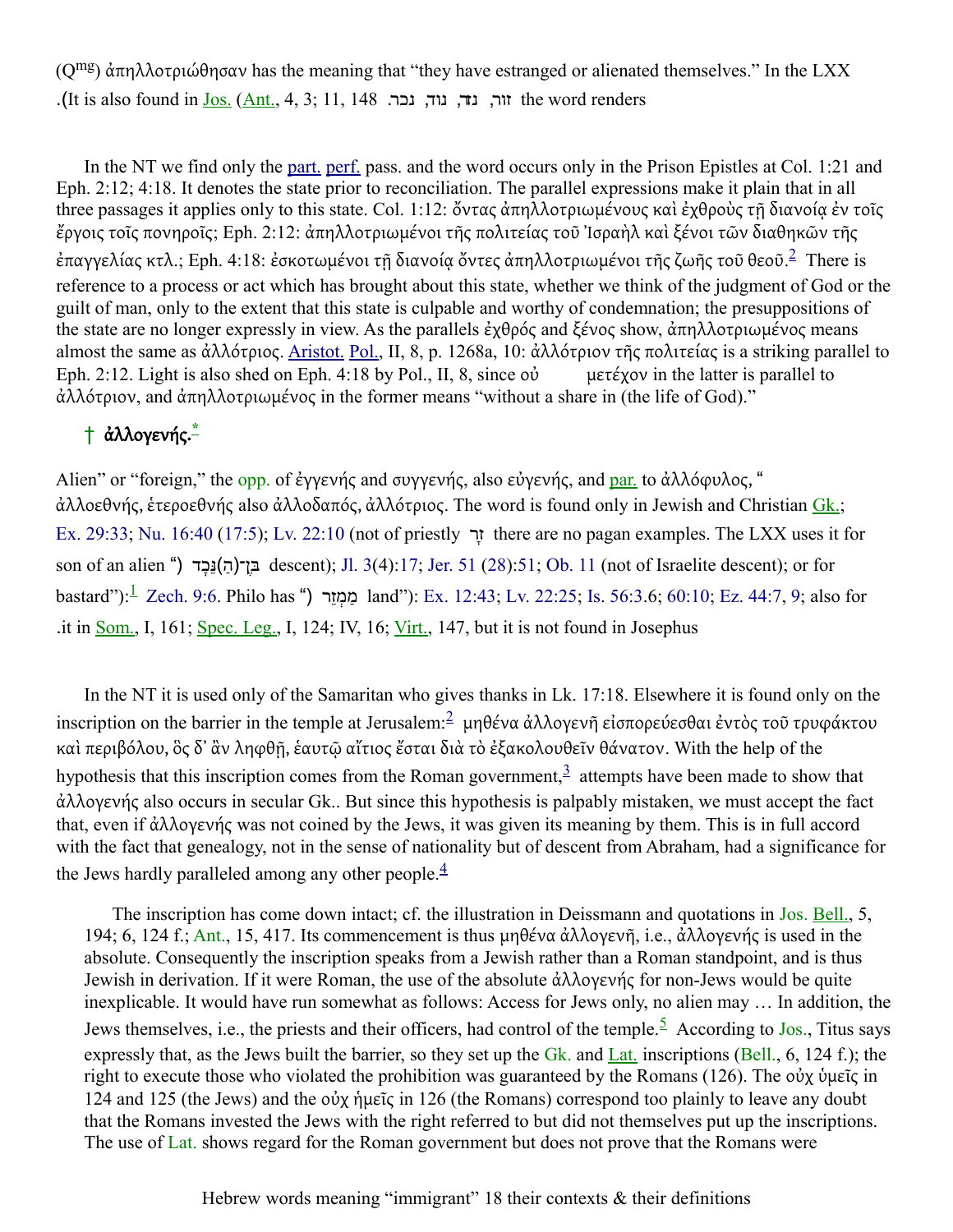responsible for the inscriptions.

It is striking that Jos. does not use ἀλλογενής in any of his three versions of the inscription. He has no equivalent in Bell., 6, 125, ἀλλόφυλος in 5, 194 and ἀλλοεθνής in Ant., 15, 417. His reason for avoiding ἀλλογενής is that he is writing for non-Jews. Perhaps he or his revisers feared that the word might offend non-Jews by seeming to deny them εὐγένεια. It is improbable that it was avoided on literary grounds, since Philo, who writes a cultured and not a popular Gk., does not avoid it in writing for Jews.

# <span id="page-18-12"></span>† ἀλλόφυλος**. [\\*](#page-19-16)**

Of alien descent," "foreign." It is found from the time of Aeschylus and Thucydides. $\frac{1}{2}$  $\frac{1}{2}$  $\frac{1}{2}$  In the LXX it is "

for בְּנֵי נֵכָר in Is. 2:6; for נַכְרִי in Is. 61:5.; for פְּלִשְׁתִּים .Jos .) 4:22 .in Is .61:5.; for בְּנֵי נֵכָר .uses it in Ant., 9, 102 and 291; 11, 150; Bell., 5, 194

<span id="page-18-10"></span>In the NT it is found only at Ac. 10:28 to denote the Gentiles from the standpoint of the Jews. According to [Dg.,](#page-19-14) 5, 17 the Jews treat Christians as ἀλλόφυλοι.

<span id="page-18-11"></span><span id="page-18-9"></span>*[Büchsel](#page-19-13)*

 $\dagger$   $\dagger$  before the heading of an article indicates that all the New Testament passages are mentioned in it.

**[\\*](#page-2-0)** ἀλλότριος. Pass.-Cr., Pr.-Bauer, Cr.-Kö.;, *s.v.*

 $\perp$ The fullest examples are given in Pass.-Cr. Under no. 4 there are examples of the sense of "alien," and under no. 5 of "hostile."

[NT N](#page-2-3)ew Testament.

[opp. o](#page-2-2)ppositum.

<sup>2</sup> Although there is good attestation for ήμέτερον BL Orig. or έμόν 157e i l Mcion, we must keep to the usual reading ὑμέτερον. To describe the eternal good as divine By means of ἡμέτερον (ἐμόν) is only to weaken the profound thought that the true possession of man is the eternal good ascribed to him by God; cf. Zn., *ad loc.* <sup>3</sup> Correspondingly we find in Jos. Bell., 2, 409 that no sacrifice of  $\dot{\alpha} \lambda \lambda$  (to a should be accepted; and in 7, 266

ἀλλότριοι is the opp. of οἰκειότατοι

**[\\*](#page-14-1)** ἀπαλλοτριόω. Cr.-Kö., *s.v.*

 $\frac{1}{2}$ Examples may be found in Pape and Pass.

<span id="page-18-1"></span>[pass. p](#page-16-1)assive.

<span id="page-18-0"></span>[Polyb. P](#page-16-0)olybius, of Megalopolis, in Arcadia (c. 210–120 B.C.), hostage of Rome in 167, general and statesman, and the greatest historian of Hellenism. In 40 books he depicts in essentials the rise of Roman world dominion in the period 221–168 B.C., ed. T. Büttner-Wobst, 1905.

<span id="page-18-8"></span>[Jos. F](#page-17-6)lavius Josephus, Jewish author (c. 37–97 A.D.) in Palestine and later Rome, author in Greek of the Jewish War and Jewish Archaeology, which treat of the period from creation to Nero, ed. B. Niese, 1887 ff. [Ant.](#page-17-5) *Antiquitates*.

<span id="page-18-7"></span><span id="page-18-6"></span>[part. p](#page-17-4)articiple.

<span id="page-18-5"></span><span id="page-18-4"></span>[perf. p](#page-17-3)erfect.

 $^2$ Cf. ψ 68:9: ἀπηλλοτριωμένος ἐγενήθην τοῖς ἀ $\qquad \qquad \mu$ ου καὶ ξένος τοῖς υἱοῖς τῆς μητρός μου; Ez. 14:5: κατὰ τὰς καρδίας αὐτῶν τὰς ἀπηλλοτριωμένας ἀπ' ἐμοῦ ἐν τοῖς ἐνθυμήμασιν αὐτῶν; Ps. Sol. 17:15: ἐν ἀλλοτριότητι ὁ ἐχθρὸς ἐποίησεν, ἐν ὑπερηφανίᾳ· καὶ ἡ καρδία αὐτοῦ ἀλλοτρία ἀπὸ τοῦ θεοῦ ἡμῶν. The meaning "excluded" or "expelled" is possible (Jos. Ant., 11, 148: ὡς τῶν … οὐκ ἀπαντησάντων ἀπαλλοτριωθησομένων τοῦ πλήθους), but seems less likely in view of the parallels.

<span id="page-18-3"></span>[Aristot. A](#page-17-1)ristotle, of Stageiros (c. 384–322 B.C.), with his teacher Plato the greatest of the Greek philosophers and the founder of the peripatetic school, quoted in each case from the comprehensive edition of the Academia Regia Borussica, 1831 ff.

<span id="page-18-2"></span>[Pol.](#page-17-0) *Politica*.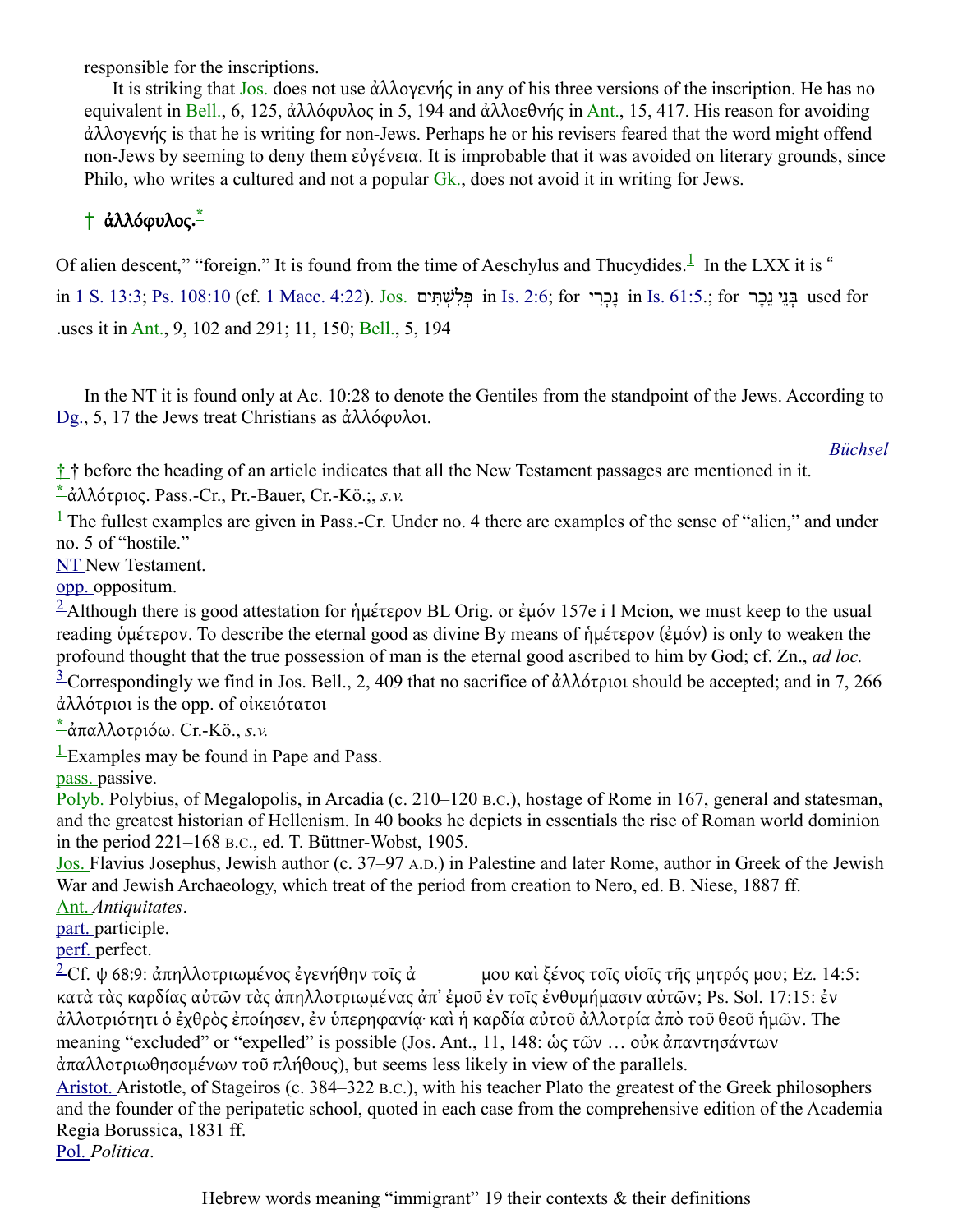<span id="page-19-12"></span><span id="page-19-11"></span><span id="page-19-10"></span><span id="page-19-9"></span><span id="page-19-8"></span><span id="page-19-7"></span><span id="page-19-6"></span><span id="page-19-5"></span><span id="page-19-4"></span><span id="page-19-3"></span>**[\\*](#page-17-19)** ἀλλογενής. Cr.-Kö., 237; Deissmann LO, 61; Dausch Synopt., 528. [par. p](#page-17-18)arallel. [Gk. G](#page-17-17)reek.  $\frac{1}{2}$ In the sense of mixed descent, cf. Ges.-Buhl, *s.v.* [Som.](#page-17-15) *De Somniis*. [Spec. Leg.](#page-17-14) *De Specialibus Legibus*. [Virt.](#page-17-13) *De Virtutibus*.  $2$ -Ditt. Or., 598; Schürer, II, 27[2](#page-17-12) f.; Deissmann LO, 61. [3](#page-17-11) T. Mommsen, *Röm. Gesch.*<sup>4</sup> (1894), 513, also Dittenberger and Deissmann. Cf. the emphasis placed by the Jews on genealogical records, 1 Chr. 1–9; Mt. 1 etc.; on this point cf. G. Kittel  $\frac{4}{3}$  $\frac{4}{3}$  $\frac{4}{3}$ .אבותינו in ZNW, 20 (1921), 49 ff. Even the full proselyte could never describe the patriarchs as [Bell.](#page-17-9) *Bellum Judaicum*.  $\frac{5}{2}$ Schürer, II, 271 ff. Mommsen and Dittenberger seem not to have considered this point. [Lat. L](#page-17-7)atin, latin. **[\\*](#page-18-12)** ἀλλόφυλος. Pr.-Bauer, Pape, *s.v.*; Cr.-Kö.. under ἀλλογενής.  $\frac{1}{2}$ Examples are given by Pape and Pass.-Cr. [Dg.](#page-18-10) *Epistle to Diognetus*. *[Büchsel](#page-18-9)* Friedrich Büchsel, Rostock (Vol. 1–4). *Theological dictionary of the New Testament*. 1964-c1976. Vols. 5-9 edited by Gerhard Friedrich. Vol. 10 compiled by Ronald Pitkin. (G. Kittel, G. W. Bromiley & G. Friedrich, Ed.) (electronic ed.) (1:265-267). Grand

<span id="page-19-16"></span><span id="page-19-15"></span><span id="page-19-14"></span><span id="page-19-13"></span><span id="page-19-2"></span><span id="page-19-1"></span><span id="page-19-0"></span>Rapids, MI: Eerdmans.

# Theological Dictionary of the New Testament:

*xénos* [foreigner, stranger, guest], *xenía* [hospitality, guestroom], *xenízō*

[to surprise, entertain], *xenodochéō* [to show hospitality], *philoxenía*

[hospitality], *philóxenos* [host, hospitable]

# **A. The Tension in the** *xénos* **Concept.**

1. Words of the *xen-* stem can mean "foreign" or "strange" but also "guest." The former is the main sense in

the [NT,](#page-12-1) though the less common "host" is the meaning in Rom. 16:23. The verb *xenízō* in the NT means "to surprise," "to be strange" (Acts 17:20; 1 Pet. 4:4), but also "to entertain" (Acts 10:23; Heb. 13:2).

2. Strangeness produces mutual tension between natives and foreigners, but hospitality overcomes the tension and makes of the alien a friend. Historically foreigners are primarily enemies or outlaws who should be killed. It is then found, however, that hospitality is a better way to deal with strangers, and they thus become the wards of law and religion.

# **B. The Judgment of Antiquity.**

# l. *Greeks and Romans.*

a. The Treatment of Foreigners. Homer divides the nations into the savage and the hospitable. Greece prides itself on hospitality to strangers, although at first it treats them with reserve and grants them no rights. Religion puts strangers under the protection of Zeus and gradually their rights are defined. In ethics mistreating aliens is a serious offense, but aliens themselves incur specific obligations, [e.g.,](#page-12-0) military service. Rome at first grants no rights to aliens unless they have patrons, but the situation changes by the imperial period. In the cosmopolitan cities of Hellenism natives and aliens live side by side with no palpable distinctions.

Hebrew words meaning "immigrant" 20 their contexts  $\&$  their definitions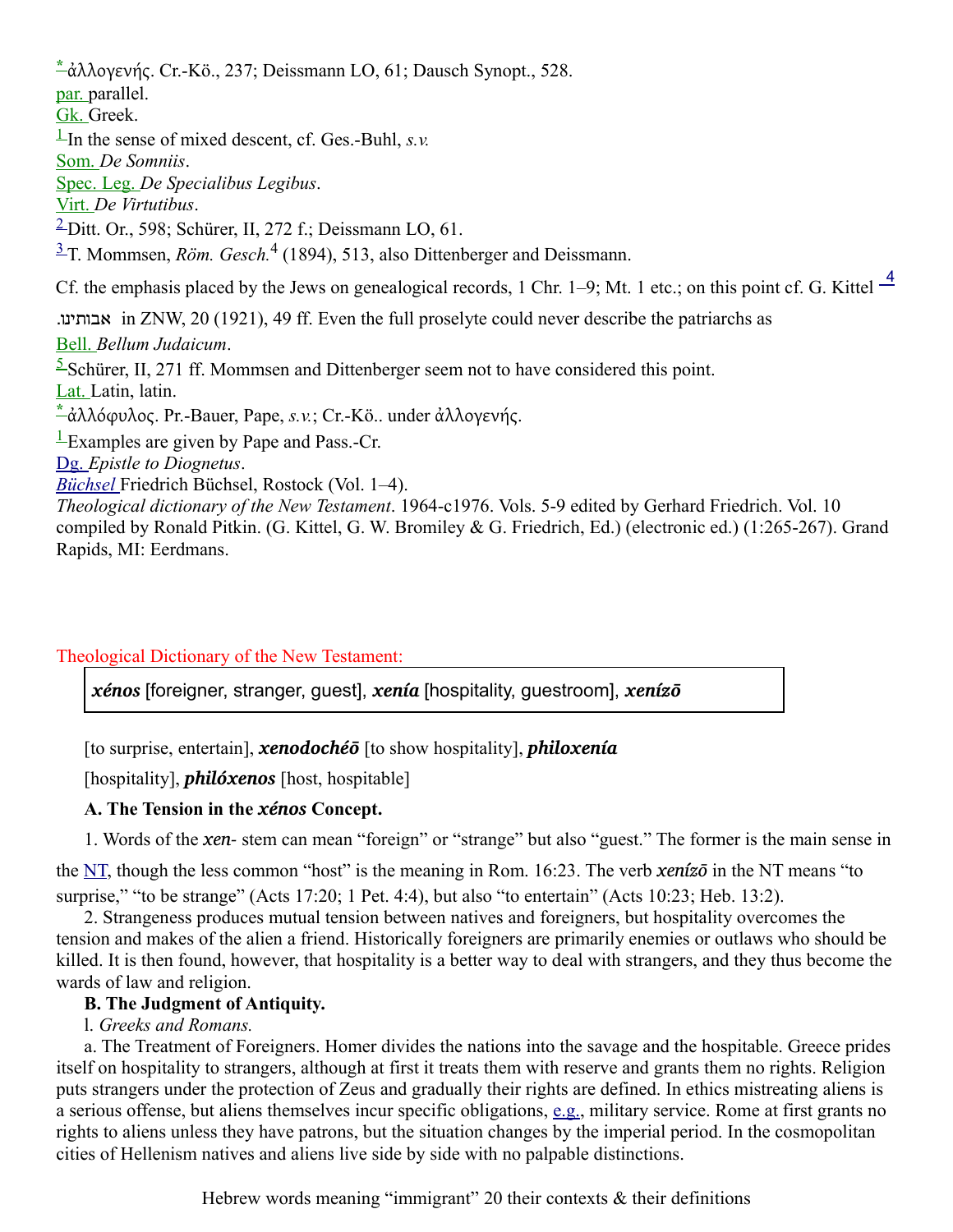b. Religious Evaluation. While the Bible opposes and condemns alien cults, Hellenism may deride them but is also interested in them. This is reflected in Acts 17: 18ff., where some mock Paul's message but others are curious about it.

*2. Israelites and Jews.*

a. Foreign Peoples, Resident Aliens, and Aliens Temporarily Present.

(a) Terms. Hebrew has different words for foreigners denoting (1) the alien, (2) the resident alien, (3) the resident without rights, and (4) the alien temporarily present. For these the [LXX](#page-13-3) usually has the terms *allótrios*

### or *allógenēs, pároikos*, and *prosēlytos. xenós* is not as such the direct equivalent of any of the Hebrew words.

(b) Basic Judgment. (1) Foreigners are primarily enemies both politically and religiously. (2) Yet if it is a wretched thing to be an alien (Gen. 19:4ff.), kindness is shown to foreign visitors. (3) Resident aliens come under protection (Ex. 22:20). They might at first be treated with contempt or even violence [\(cf.](#page-13-2) Gen. 12:12), but religious law takes them under its wing (cf. Dt. 10:18-19) and gradually integrates them into the people.

b. Historical Survey.

(a) The [OT](#page-13-1) Period. The monarchy is a period of openness to foreigners (1 Kgs. 8:41ff.; 11:7-8), but the prophets head a reaction against foreign influences and especially foreign religions. Aliens are representatives of their religions, [i.e.,](#page-13-0) Gentiles. Their foreignness may be overcome either by exclusion or by full inclusion. Exilic prophecy calls for universal mission (Is. 42:6ff.; 66:19), but ungodly Gentiles are to be destroyed (Jer. 46ff.). After the exile the attitude hardens with the campaign against mixed marriages (Ezr. 9-10) and the opposition to the Samaritans. But resident aliens may still be full members of the community, since this is religiously rather than racially defined. The attitude to foreigners has a theological basis. It is for God's sake that mercy is to be shown to aliens and that efforts are to be made to win them, but it is also for God's sake that Gentiles are to be bitterly opposed.

(b) Later Judaism. Later Judaism practices strict separation from everything foreign. Yet there is a broader party (cf. Philo and Josephus) that is more open to foreigners and foreign influences. Missionary zeal appears on both sides. Yet semiproselytes enjoy only limited civil and religious rights, and after A.D. 70 a stricter approach to Gentiles tends to prevail, the missionary impulse weakens, and even full proselytes, who are sharply distinguished from others, meet with some reserve. Since neighborly love need be shown only to members of the people, hostility to others increases except for the sake of peace. It may be noted that the rejection of aliens is thought to have eternal as well as temporal significance.

c. Graves of Foreigners. A question arises as to Mt. 27:7: Who are the strangers that are to be buried in this field? Of the various suggestions—Israelites temporarily in Jerusalem, proselytes temporarily resident there, or Gentiles—the most likely one is that the field was meant for unclean Gentiles, who are thus set apart from members of the people even in death.

*3. The Attitude of Christians to Foreigners.* Christians share the dislike of the OT and Judaism for what is foreign in religion, but love of the *xenós* is a special form of love of neighbor, as Jesus shows (1) in the parable of the Good Samaritan and (2) in the parable of judgment in Mt. 25. That kindness to strangers has a bearing on eternal destiny is a theme in Parsee and Greek religion, and the thought occurs in Judaism too, but the new thing in Mt. 25 is that Jesus himself is the *xenós*, so that the deciding factor is one's relation to Jesus. The stranger representing Jesus might, of course, be anyone, and not just some other Christian. Thus all the ethical concepts of humanity regarding kindness to strangers come to fulfilment here; in the most alien of aliens Jesus himself is loved. The point is 3 Jn. 5, of course, is the different one that hospitality is to be shown to brethren from abroad.

### **C. The Custom of Hospitality.**

*1. Greeks and Romams.* While aliens may have no rights, hospitality provides some compensation. Based on a sense of mutual obligation, this has divine sanction. Aliens are guests of deity, and sanctuaries are the primary places of hospitality. (a) There is, of course, private hospitality among the Greeks and Romans. Motives for this are the divine requirement, sympathy, and hope of return. (b) Hospitality may also take a more public or official form. (c) With increasing commerce, the need arises for inns or hospices, some of which are associated with temples, synagogues, or places of pilgrimage.

*2. Israelites and Jews.* The biblical stories extol hospitality (cf. Job 31:32). This is a duty as a work of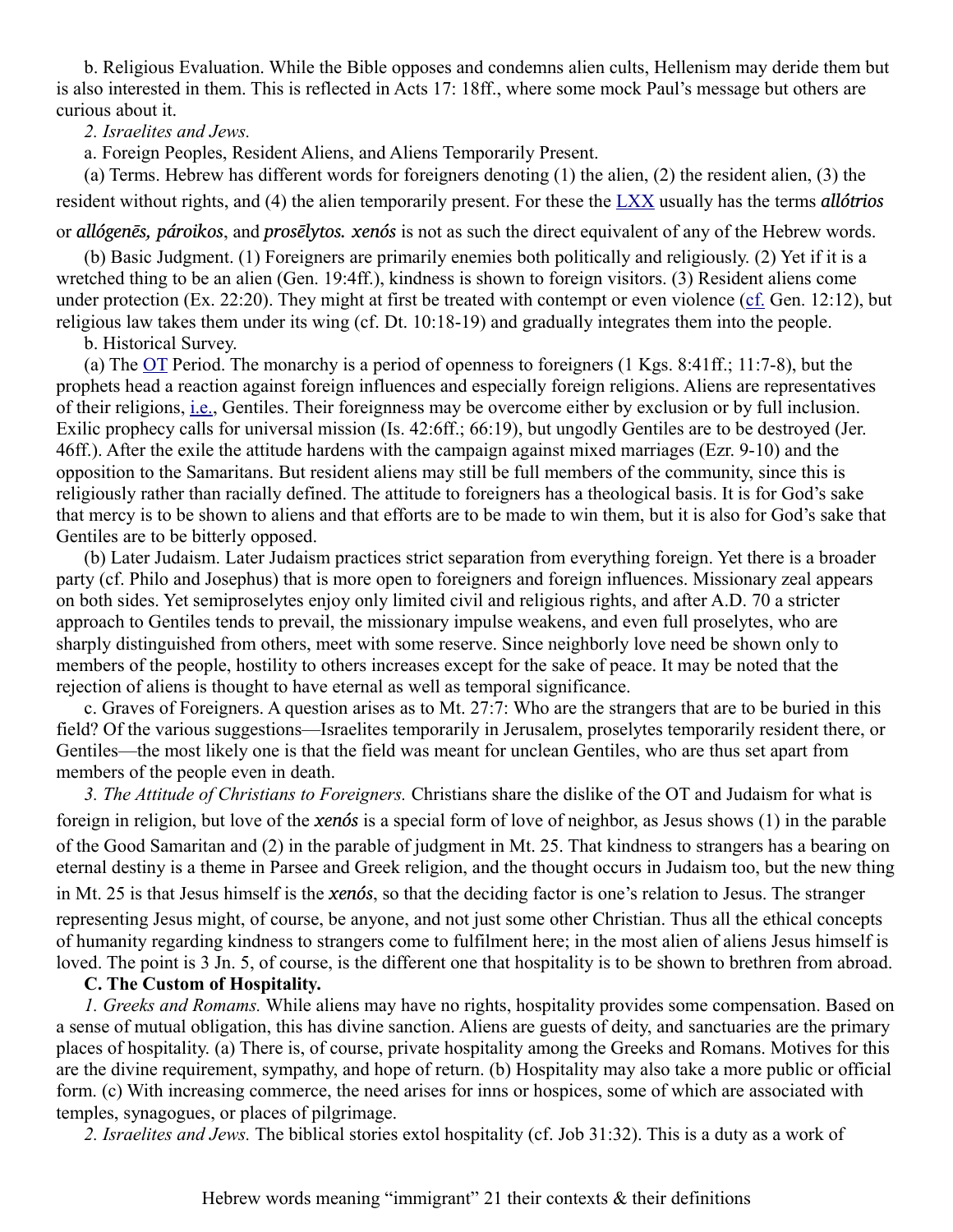mercy. In later Judaism the tradition continues, but with some emphasis on the meritoriousness of the work and some restriction to members of the people.

*3. Christians.* a. The NT.

(a) Terms. *philoxenía* is the term for hospitality, the *philóxenos* is the host, and the guestroom is the *xenía* (Phlm. 22).

(b) The Story and Message of Jesus. Hospitality is important in the Gospels. Jesus depends on it (Mk. 1:29ff.; 2:15ff., etc.). He regards it as important in the parables (Lk. 10:34-35; 11:5ff., etc.). God's hospitality is an essential part of his message (cf. the divine generosity in Lk. 14:16ff.; 12:37; 13:29, etc.).

(c) Exhortation. *agápē* implies *philoxenía.* The latter expresses *agápē* in Rom. 12:9ff. It is linked to

*philadelphía* in Heb. 13:1-2. It is to be shown *by* all (Mt. 25:35ff.), but especially bishops etc. (1 Tim. 3:2). It is also to be shown *to* all (Rom. 12:13-14), although in fact it will be shown most to fellow believers (Gal. 6:10; 1 Pet. 4:9).

(d) Motives. While *agápē* is the ultimate motive, there is also a charismatic motive—hospitality is a charism; an eschatological motive—Christians are strangers and pilgrims going through affliction; a metaphysical motive—the hope of entertaining angels unawares (Heb. 13:2); and above all a missionary motive —aiding itinerant evangelists (cf. Mt. 10:11ff.; Acts 10:6, 18, 32; Phlm. 22; 3 Jn. 8), which in the case of genuine messengers plays a big part in the spread of the gospel and may lead to the baptism of whole families (cf. Acts 16:15, 33; Rom. 16:4-5).

b. The Early Church. Hospitality becomes a prominent feature in the early church (cf. 1 Clem. 1.2), although Origen complains of the gap between preaching and practice (*Homily 5.1 on Genesis*). Hermas *Mandates* 8.10 includes hospitality in the list of Christian virtues. With missionary increase, organization is needed, and in the fourth century Antioch cares daily for 3,000 widows, sick, and strangers. Bishops and widows are especially expected to be hospitable both privately and officially. Bigger churches and sanctuaries later set up hospices, and where care focuses on the sick these develop into hospitals.

*4. Christ the Host.* While Christ comes to earth as a guest, he is also depicted as the heavenly Host. In the OT God is often presented as the Host (cf. Pss. 15:1; 23:5), and as in the judgement, so in the related eschatological banquet, Jesus is the Host alongside God or in his place (cf. Mt. 22:2ff.). At this feast, which is for sinners, Christ offers lavish entertainment (Mt. 6:41ff.), he himself serves his guests (Lk. 12:37), washes their feet (Jn. 13:1ff.), and crowns his service by offering himself as their eternal nourishment (Mk. 14:22ff.).

#### **D. Foreign as a Religious Concept.**

*1. The Greek and Biblical Views.*

a. The Greek View. Foreignness has a religious aspect in Greek thought. But the approach is primarily anthropological. The soul belongs to the noetic world and by divine appointment is temporarily lodged as a stranger in the body. It is anxious in this alien world and longs for its heavenly home.

b. The Biblical View. The biblical approach is theological. The world belongs to God but has been estranged from him by an alien power, so that the antithesis of humanity is not with the world but with God. God's action, whether in grace or judgement, is alien to us. Israel, however, has been put in God's land as a resident alien under his protection, and as such, keeping God's law, she becomes a foreign body in the world of humanity.

*2. Hellenistic Judaism.* As represented by Philo, Hellenistic Judaism brings Greek ideas into the biblical world. The souls of the wise are of heavenly origin and hence are strangers on earth. The wise prefer heavenly citizenship even if this means that they are strangers here. Hillel calls his soul a guest in the body.

*3. The NT*.

a. God and Christ. The NT follows the OT pattern. God and the world are alien to one another because of human estrangement from God (cf. Acts 17:23; Eph. 4:18). This estrangement means hostility. On account of it Christ comes to the world as a stranger (Mk. 12:1ff.; Jn. 8:14, 25ff.). He comes from the unknown God (Jn. 7:27ff.). He lives as in a tent (Jn. 1:14). He is subject to misunderstanding (3:4). Even his disciples must ask who he is (21:12). His dominion is not of this world (18:36). He must go back to heaven to take his kingdom (Mt. 25:15; Lk. 19:12).

b. Christians.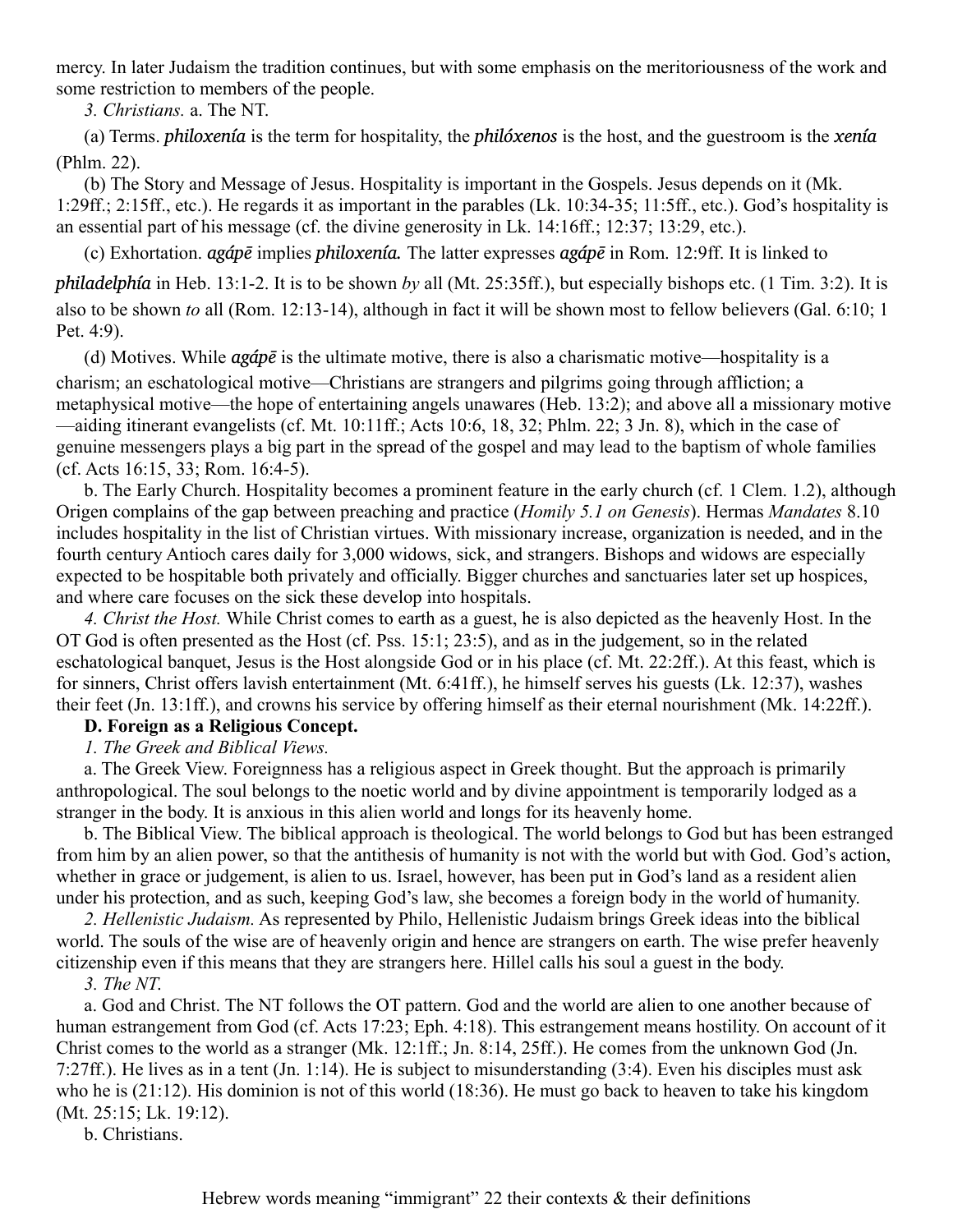(a) Legal Terminology. Christians, too, are strangers in the world, for God has given them a new home in heaven (Heb. 11:15-16; Eph. 2:6; Phil. 3:20). In legal terms, they belong to the city of God (Heb. 11:10, 16; 12:22-23). Formerly outlaws, they now have civil rights there (Eph. 2:19). They are thus aliens in the world (Jn. 15:19; 17:14, 16). They live as sheep among wolves (Mt. 10:16). The world is offended by them (1 Pet. 4:4). They can only reside as aliens in it (2:11). In the apostolic fathers Diog. 5.5 makes this point with impressive force, and cf. Hermas *Similitudes* 1.1; 2 Clem. 5.1.

(b) OT Prototypes. For this position of Christians in the world, models are found in (1) the patriarchs (Heb. 11:8ff.), (2) Israel in Egypt (Acts 7:6), and (3) the Jewish dispersion (Jms. 1:1; 1 Pet. 1:1).

c. Foreignness and Foreigners. Christians have to be on guard against making this world their homeland. They must therefore avoid all strange ways and doctrines. Yet they must offer the gospel freely to foreigners (in contrast to Greek, Roman, and Jewish exclusiveness).

d. The Devil as Foreigner. Behind the world stands the devil, who in relation to God and believers is the supreme alien and enemy (Mt. 13:39; Lk. 10:19). In the early church *ho xenós* is thus one of the names for the devil.

*4. Fusions of Biblical and Greek Views.*

a. Gnosticism. Hellenization effects a fusion of the very different biblical and Greek views of foreignness. Thus Gnosticism makes a big point of the foreignness of the soul, its longing for another world (the strange world of God), and its redemption by the stranger from heaven. A complication is that the soul, astray in a strange world, becomes alien from its true home. The redeemer-stranger, however, does not let himself be alienated, rekindles in the soul homesickness for heaven, and by attaching it to himself makes it foreign again in the world. In some versions the redeemer, by clothing himself in earthly garments, runs the risk of alienation and has thus to be redeemed by a letter from home and a heavenly voice. In distinction from the NT this complex does not see that it is sin that brings estrangement or that Christians become strangers in the world only when Christ brings redemption. Gnosticism thinks anthropocentrically. It starts with the experience of foreignness, whereas the Bible starts with the holy and gracious God.

b. Marcion. For Marcion humans, as creatures of the just God, are alien to the good God. This alien God brings them into the new Father's house. Marcion, then, thinks theocentrically, but in contrast to the NT his stranger God comes in merciful love to redeem those who are not his concern, since he has not created them. In other words, God is *essentially* a stranger. In the Bible, however, estrangement is due to the fall. God's world has become an alien world, and by God's saving action believers

become alien in and to it. [G. STÄHLIN, V, 1-36]

# → *allogenḗs, allóphylos, bárbaros, éthnos, parepídēmos, pároikos, prosḗlytos, phílos*

[NT N](#page-2-1)ew Testament [e.g.](#page-2-0) *exempli gratia*, for example [LXX S](#page-2-4)eptuagint [cf.](#page-2-3) *confer*, compare [OT O](#page-2-2)ld Testament [i.e.](#page-1-0) *id est*, that is Kittel, G., Friedrich, G., & Bromiley, G. W. (1995, c1985). *Theological dictionary of the New Testament*. Translation of: Theologisches Worterbuch zum Neuen Testament. (661). Grand Rapids, Mich.: W.B. Eerdmans.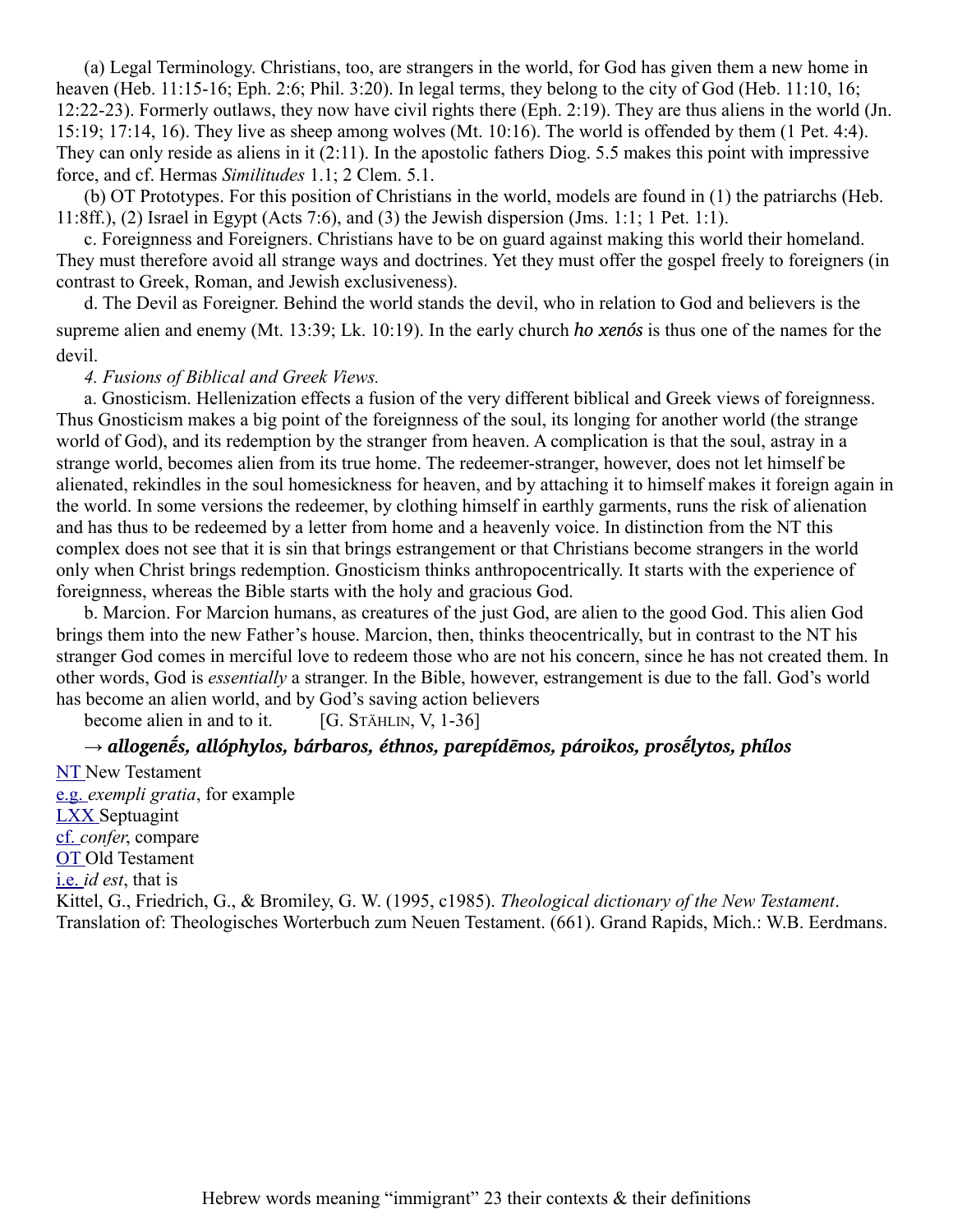# Part 5: Hebrew Lexicons

# Strong's

 ;occurrences 4906; 4240 and 1217 and 1201 [GK](#page-13-2);254 [TWOT](#page-13-3);1129 From [.m](#page-12-0) [n](#page-12-1)]/bane/ *ben [*בָכ ן, בר נו ו, לָכ בָכ ן1121 [AV](#page-13-1) translates as "son" 2978 times, "children" 1568 times, "old" 135 times, "first" 51 times, "man" 20 times, "young" 18 times, "young + 1241" 17 times, "child" 10 times, "stranger" 10 times, "people" five times, and translated miscellaneously 92 times. **1** son, grandson, child, member of a group. 1A son, male child. 1B grandson. 1C children (pl.—male and female). 1D youth, young men (pl.). 1E young (of animals). 1F sons (as characterisation, ie sons of injustice [for un- righteous men] or sons of God [for angels]. 1G people (of a nation) (pl.). 1H of lifeless things, ie sparks, stars, arrows (fig.). 1I a member of a guild, order, class. [n](#page-2-1) **n**: noun [m](#page-2-0) **m**: masculine [TWOT T](#page-2-4)heological Wordbook of the Old Testament [GK G](#page-2-3)oodrick-Kohlenberger [AV A](#page-2-2)uthorized Version Strong, J. (1996). *The exhaustive concordance of the Bible : Showing every word of the text of the common English version of the canonical books, and every occurrence of each word in regular order.* (electronic ed.) (H1121). Ontario: Woodside Bible Fellowship.

God, through several verses, gives rights to "the stranger" which shame America's immigration laws. Defenders of America's immigration laws attempt to prove that the rights God gives are only to certain kinds of immigrants, not to immigrants like today's "illegals". In order to make this case, they note that several different Hebrew words are used, that are translated "stranger". They try to prove that God smiles only upon the immigrants designated by some of the Hebrew words, but not upon immigrants designated by other Hebrew words.

What is the difference between the various Hebrew words translated as "stranger", "foreigner", etc? Is there any evidence that any of them are limited to corresponding to these English concepts:

- 1. "tourist" (no intent to settle down; or reside permanently; their homeland is elsewhere)
- 2. "legal permanent resident", with the intent to settle down indefinitely, or as long as he pleases
- 3. "illegal", not allowed to live there

# 1121 בָכ ן, בר נו ו, לָכ בָכ ן 254 [TWOT](#page-13-3) .[m](#page-12-0) [n](#page-12-1)] /bane/ *ben*;

 $ben$  $ben$ /bane/] בֵּל, בְּנْו, לַבֵּל [ ;<u>om 1129; TWOT</u> 254; [GK](#page-13-2)1201 and 1217 and 4240; 4906 occurrences [AV](#page-13-1) translates as "son" 2978 times, "children" 1568 times, "old" 135 times, "first" 51 times, "man" 20 times, "young" 18 times, "young + 1241" 17 times, "child" 10 times, "stranger" 10 times, "people" five times, and translated miscellaneously 92 times. **1** son, grandson, child, member of a group. 1A son, male child. 1B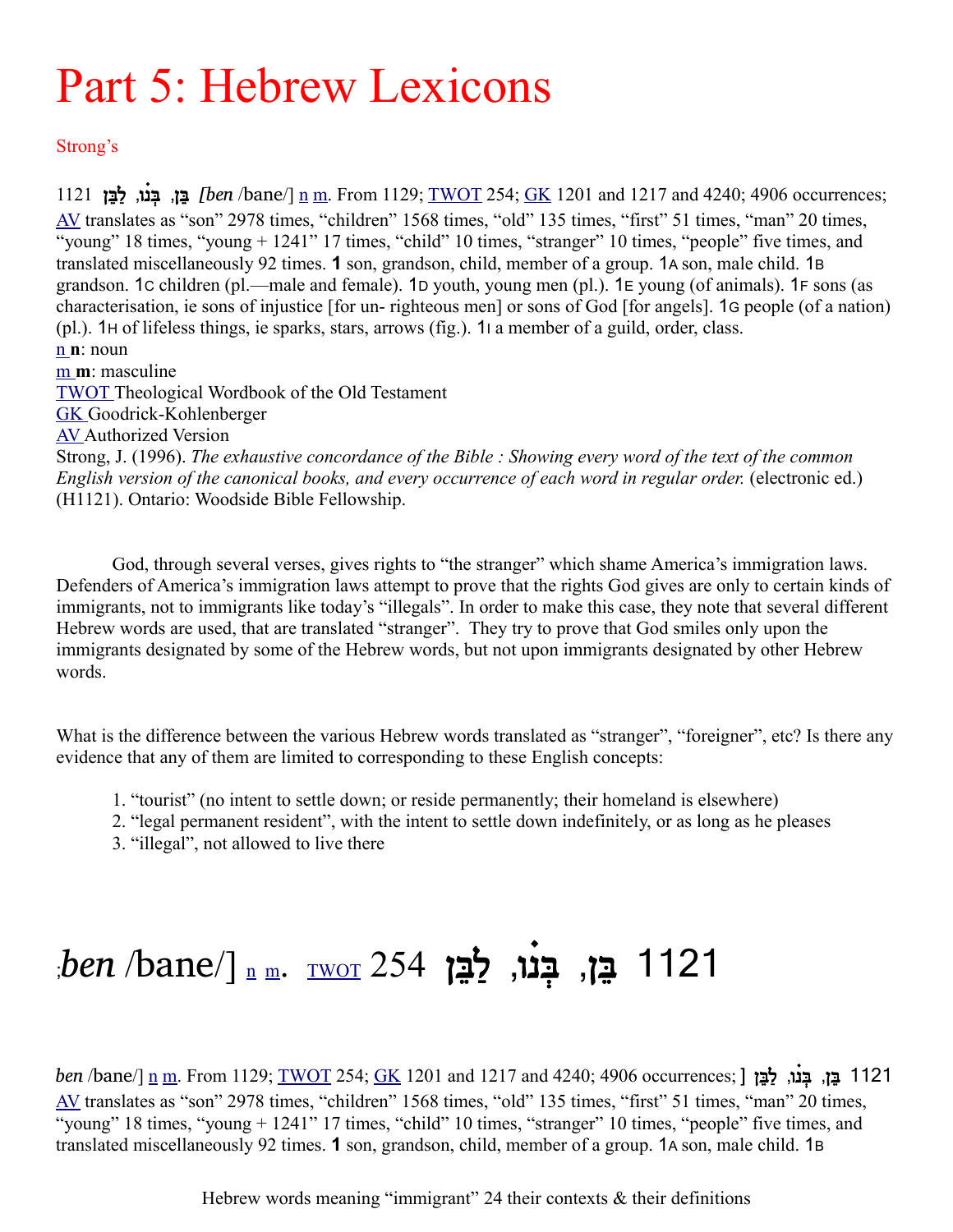grandson. 1C children (pl.—male and female). 1D youth, young men (pl.). 1E young (of animals). 1F sons (as characterisation, ie sons of injustice [for un- righteous men] or sons of God [for angels]. 1G people (of a nation)

.(pl.). 1<sup>H</sup> of lifeless things, ie sparks, stars, arrows (fig.). 1<sup>I</sup> a member of a guild, order, class

[n](#page-2-1) **n**: noun [m](#page-2-0) **m**: masculine [TWOT T](#page-2-4)heological Wordbook of the Old Testament [GK G](#page-2-3)oodrick-Kohlenberger [AV A](#page-2-2)uthorized Version Strong, J. (1996). *The exhaustive concordance of the Bible : Showing every word of the text of the common English version of the canonical books, and every occurrence of each word in regular order.* (electronic ed.) (H1121). Ontario: Woodside Bible Fellowship.

.*bēn*) *son, grandson, member of a group*) כןָב 254

#### **Derivatives**

**a254** בי נר יכמי ין (*Benjamin*) *n̂binyāmı*. **b254** בָכ ת (*daughter*) *bat*.

Occurring almost five thousand times, *bēn* is basically but not exclusively a reference to the male offspring of human parents. It is also used idiomatically for children generally, for descendants, i.e. grandsons, for male offspring of beasts, for age designation (e.g. "son of eight days," Gen 17:12) and for people or items belonging in a category or group (e.g. "sons of prophets"). A synonym is *yeled* "child."

Along with other literature from the ancient near east, such as the Ugaritic epic of Keret, the OT places great value upon having a son. The original life from God and the image of God is passed on in the son (Gen 5:3; 9:6). A man achieves social continuance through his son (Deut 25:6; II Sam 18:8). It is against this value that the pain of the loss of an only son must be understood (Gen 22:2; Zech 12:10). The woman finds a great measure of fulfillment in childbearing (Gen 30:1; I Sam l; Ps 113:9). A recurring motif from Genesis into the NT is the promise to childless parents, of a son (*bēn*). Features of such narratives include the appearance of a messenger. usually an angel, the promise, including either a description of the son's activities or his name, a response of surprise or even disbelief. and a report of the conception and birth (e.g. Gen 12:2; 17:6; Jud 13:7; II Kgs 4:16; Lk 1:13). Most striking is the promise to Isaiah: "Behold a young woman shall conceive and bear a son (*bēn*)" (7:14), see *˓almâ* which some hold had immediate fulfillment, but which was unquestionably fulfilled eventually in the coming of Jesus Christ (Mt 1:23; cf. Isa 9:6 [H 5]).

Godly parents are fully rewarded in a wise son (Gen 27:46: Prov 10:1). Great emphasis is placed on the parents' responsibility to instruct the son in the Law (Ex 13:14:20:10; Deut 11:19; Josh 4:6). On their part, sons are to honor their parents. In this connection it is important to note that the verb "honor" elsewhere in the OT takes as its object a person or that which has a sacral character.

Another motif involving *bēn* is the adoption procedure (cf. Gen 15:2ff.), which was especially common in Nuzi law. Moses was taken into Pharoah's daughter's house and "he became her son" (Ex 2:10). Certain statements which God directed both to people and to individuals are best appreciated in a figurative context associated with adoption or legitimation based on covenant promises, e.g. "Israel is my firstborn son" (Ex 4:22). Of David's descendant God declares, "He shall be my son" (II Sam 7:14) and of Israel it is to be said "sons of the living God" (Hos 1:10 [H 2:1]). Similarly of a king to be coronated, though with ultimate reference to Christ, "You are my son, today I have begotten you" (Ps 2:7; see *māšâḥ*). Clearly in these contexts *bēn* specifies an intimate relationship (cf. Ps 103:13). This functions to show the distance between Yahweh and his "son," the subordinate position of the "son," and his right to share God's authority.

A further motif is that of blessing/curse upon the son. The patriarchs such as Isaac and Jacob speak blessings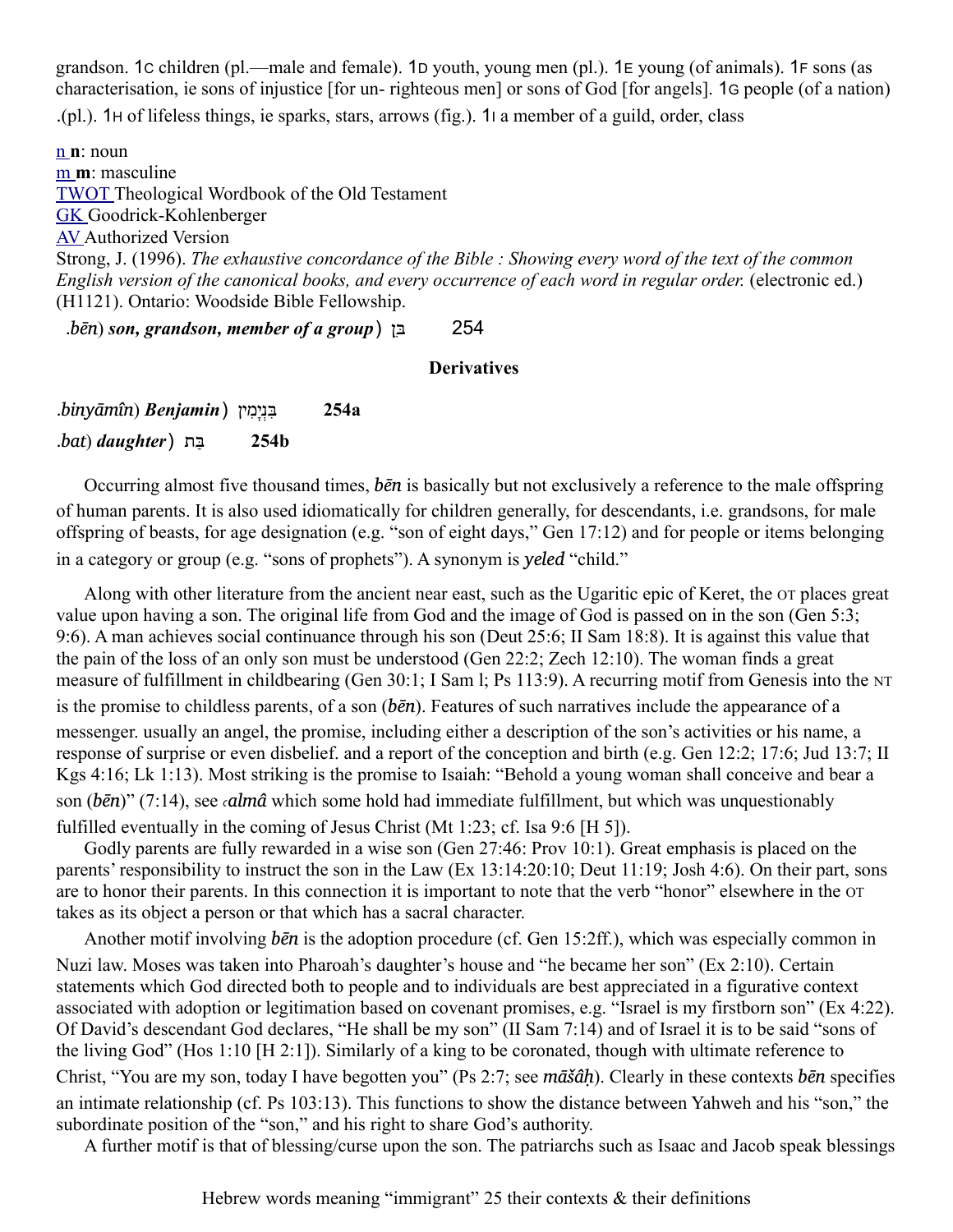upon their sons (Gen 27:28–29; 48:14ff.), but so does Moses bless Israel prior to his death (Deut 33:1). Punishment, on the other hand, is destined for sons of the third and fourth generation of parents who do evil (Ex 20:5; 34:7; cf. Jer 6:21).

An important motif is that of setting apart the firstborn male child (cf. *bĕkôr*) for the Lord. Of course

children were not to be sacrificed as were the firstborn of animals, but children were to be redeemed (*pādâ*, q.v.) for a redemption price of five shekels (Ex 13:13; 34:20; Num 18:16). Furthermore, the naming of children by the prophets to convey a message should be noted (e.g. "Not-My-People" Hos 1:9; cf. Hos 1:3; Isa 7:3; 8:3).

One characteristic formula with the term *bēn* is "sons of Israel," a phrase that occurs 630 times and is rendered as "children of Israel" by [ASV](#page-12-1) and as "people of Israel" or "Israelites" by [RSV](#page-12-0) and [NIV.](#page-13-3) It is comparable in idiom to "sons of Ammon," i.e. Ammonites. Another important formularic combination is "son of man" which is equivalent to "man" as the poetic parallelism makes clear (Num

 23:19; Ps 8:4 [H 5]; Job 25:6; 35:8). *ben-ādām* ("son of man") occurs as a title for the prophet in Ezk (93 times), where the phrase designates simply "man" or "individual," but emphasizes the finiteness of the prophet *vis-a-vis* God's transcendence. Christ's appropriation of the title "Son of man" reaches back to its Aramaic usage in Dan 7:13 in which case (though interpretations vary) it underscores his identification with mankind and combines features of both suffering and glory. The "sons of God" (*˒ĕlōhı̂m*) mentioned in Gen 6 are either angelic beings, or rulers, i.e. kings (cf. Ps 82:6), or more likely the godly line of Seth. In contrast to other religions, "sons of God" occurs seldom in the OT–this identical phrase only three other times—and generally signifies heavenly creatures (Ps 29:1 *¿ēlîm* [with a parallel in 96:7]; Job 1:6 *¿ĕlōhîm*; 38:7 *¿ělōhîm*) or Israel (e.g. Deut 14:1; 32:19; also 32:8; cf. [DSS\)](#page-13-2).

Harris, R. L., Harris, R. L., Archer, G. L., & Waltke, B. K. (1999, c1980). *Theological Wordbook of the Old Testament* (electronic ed.) (113). Chicago: Moody Press.

# *guwr* /goor/] [v.](#page-12-1) A primitive root; [TWOT](#page-12-0) 330, 332; [GK](#page-13-3) <sup>1591</sup> and ] גור ,גור ,גור <sup>1481</sup>

1592 and 1593; 98 occurrences; [AV](#page-13-2) translates as "sojourn" 58 times, "dwell" 12 times, "afraid" six times, "stranger" six times, "gather together" four times, "fear" three times, "abide" twice, "assemble" once, "stand in awe" once, "gathered" once, "inhabitant" once, "remain" once, "sojourners" once, and "surely" once. **1** to sojourn, abide, dwell in, dwell with, remain, inhabit, be a stranger, be continuing, surely. 1A (Qal). *1A1* to sojourn, dwell for a time. *1A2* to abide, stay, temporarily dwell. 1B (Hithpolel). *1B1* to seek hospitality with. *1B2* to assemble oneself. **2** to stir up trouble, strife, quarrel, gather together. 2A (Qal). *2A1* to stir up strife. *2A2* to quarrel. 2B (Hithpolel) to excite oneself. **3** to dread, fear, stand in awe, be afraid. 3A (Qal). *3A1* to fear, be .afraid. *3A2* to be in awe, stand in awe

Strong, J. (1996). .*gēr*) *sojourner*) כרָג **330a** .(*gērût*) *lodging (place* ) רות כָג **330b** .*māgôr*) **I,** *sojourning place*) מכגור **330c** .*mĕgûrâ*) *storehouse, granary* ) ה גורכ מר **330d e330** מָכ מר גק רות ( *granary ,storehouse*) *mammĕgūrôt*.

The root means to live among people who are not blood relatives; thus, rather than enjoying native civil

Hebrew words meaning "immigrant"  $26$  their contexts  $\&$  their definitions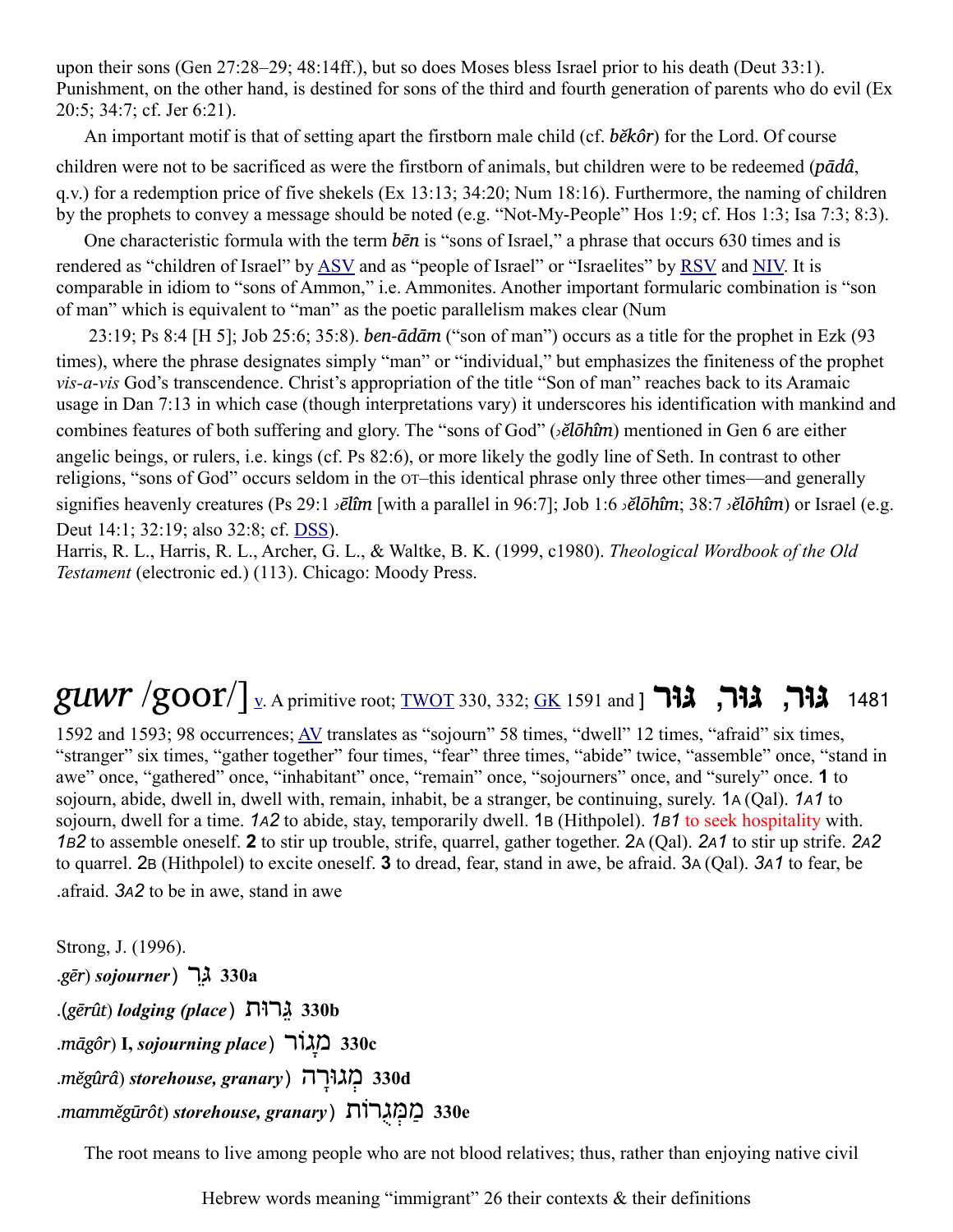rights, the *gēr* was dependent on the hospitality that played an important role in the ancient near east. [This sounds more like sarcasm than a precise scholarly definition. Abraham lived among kings inclined to kill him for his wife; kings who went to war against each other and captured Abram's kid brother Lot; tribes who seized most of the wells he dug; some hospitality! It seems the Canaanites got more "hospitable" after Abram took his 317 servants and whipped the 4 kings who had defeated the 5 kings! This characterization is so tenuously related to reality that it is hard to discern how to use it.] When the people of Israel lived with their neighbors they were usually treated as protected citizens; foreigners in Israel were largely regarded as proselytes.

Often because of famine the people of Israel lived as protected [?? How "protected" did Abram feel when he feared being killed if they found out his sister was his wife??? I think we can rule out that Abram was "protected" by anyone but God!] citizens outside the promised land: Abraham in Egypt (Gen 12:10); Israel in Egypt (47:4); Isaac with Abimelech of Gerar (26:3). In the case of the Patriarchs, however, they became "protected" citizens in the promised land through the call of God (Gen 17:8; 20:1; 23;4). Hebrews 11:9,13 describes them as pilgrims and strangers, evidence that they did not regard themselves as members of the sinful world. Many passages illustrate this meaning. Abraham, Isaac, and Jacob only sojourned in Canaan (Ex 6:4), although Isaac and Jacob were born there. The land had not been given to them because the iniquity of the Amorites was not yet full (Gen 15:16). The Israelites are called sojourners (*gērı̂m*) in Egypt (Deut 10:17–19; Ex 22:20); being outsiders at the beginning and virtual slaves at the end of their stay.

Jacob describes his stay with Laban as a sojourn, for he expected to return to Canaan. Lot dwelled in Sodom, but when he quarrelled with the men of Sodom he was scornfully called a sojourner, i.e. a foreigner, one without voice in community affairs (Gen 19:9).

Israel in exile in Mesopotamia was said to sojourn there (Ezr 1:4) because exiled from their covenant home. The Canaanites became *gērîm* after the conquest (Ex 20:10; 22:20; 23:9). because their sin had voided any privileges conferred upon them under the common grace of God. Even Israel is termed a sojourner in the sense that their tenure in the land was effective only as long as they honored the Covenant.

In the age to come the wolf will be the protected citizen of the lamb (Isa 11:6). Evil never enjoys that status with God (Ps 5:4 [H 5]); but the Psalmist regards himself as such before the Lord (Ps 39:1–13; I Chr 29:15). Indeed, even after the Conquest Israel is still a sojourner in the land, for the land belongs to the Lord (Lev 25:23).

*gēr*). *Alien, sojourner, stranger*, referring to someone who did not enjoy the rights usually possessed by the ) כרָג resident. The clearest sense of the noun *gēr* is seen when used of Israel in their sojourn in Egypt (Ex 23:9; Gen 15:13). Moses named his son Gershom in memory of his stay in

Midian (Ex 18:3), for he had been exiled from both Egypt and Canaan. Abraham, Isaac and Jacob lived as strangers in Canaan (Ex 6:4) meaning that they had no property rights there.

The *gēr* in Israel was largely regarded as a proselyte. He was to be present for the solemn reading of the Law (Deut 31:12) showing that he was exposed to its demands. The law concerning "unleavened bread" applied to him as well as the native (Ex 12:19), and a circumcised *gēr* could keep Passover (Ex 12:48f.; Num 9:14). He was also included in the festival of the Great Day of Atonement (Lev 16:29) and was expected to celebrate the Feast of Booths (Deut 16:14). With the native he was threatened with the death penalty if he offered a sacrifice to a foreign god (Lev 17:5f.) and was forbidden to eat blood (17:10, 12, 13). Though in contrast to the native he was allowed to eat what had died or was torn (Deut 14:21), like the native Israelite he underwent special cleansing (Lev 17:15f.). He was also included in the rites of cleansing with the ashes of the red heifer (Num 19:10). The laws of sexual chastity applied to him as well as the native (Lev 18:26) along with the Sabbath laws (Ex 20:10; 23:12). In a word he was to show the same fidelity to the Lord (Lev 20:2).

He also enjoyed many of the same rights as the native and was not to be oppressed (Ex 22:21 [H 20]; Lev 19:3; Jer 7:6; 22:3). He is mentioned in connection with the poor (Lev 19:10; cf. 23:22) and with orphans and widows (Deut 14:29; 16:11, 14; 24:17; 26:13; 27:19). With them he shared the sheaf left in the field (24:19) and the gleanings in the olive trees and in the vineyards (24:20–21) along with the tithe every three years (14:27;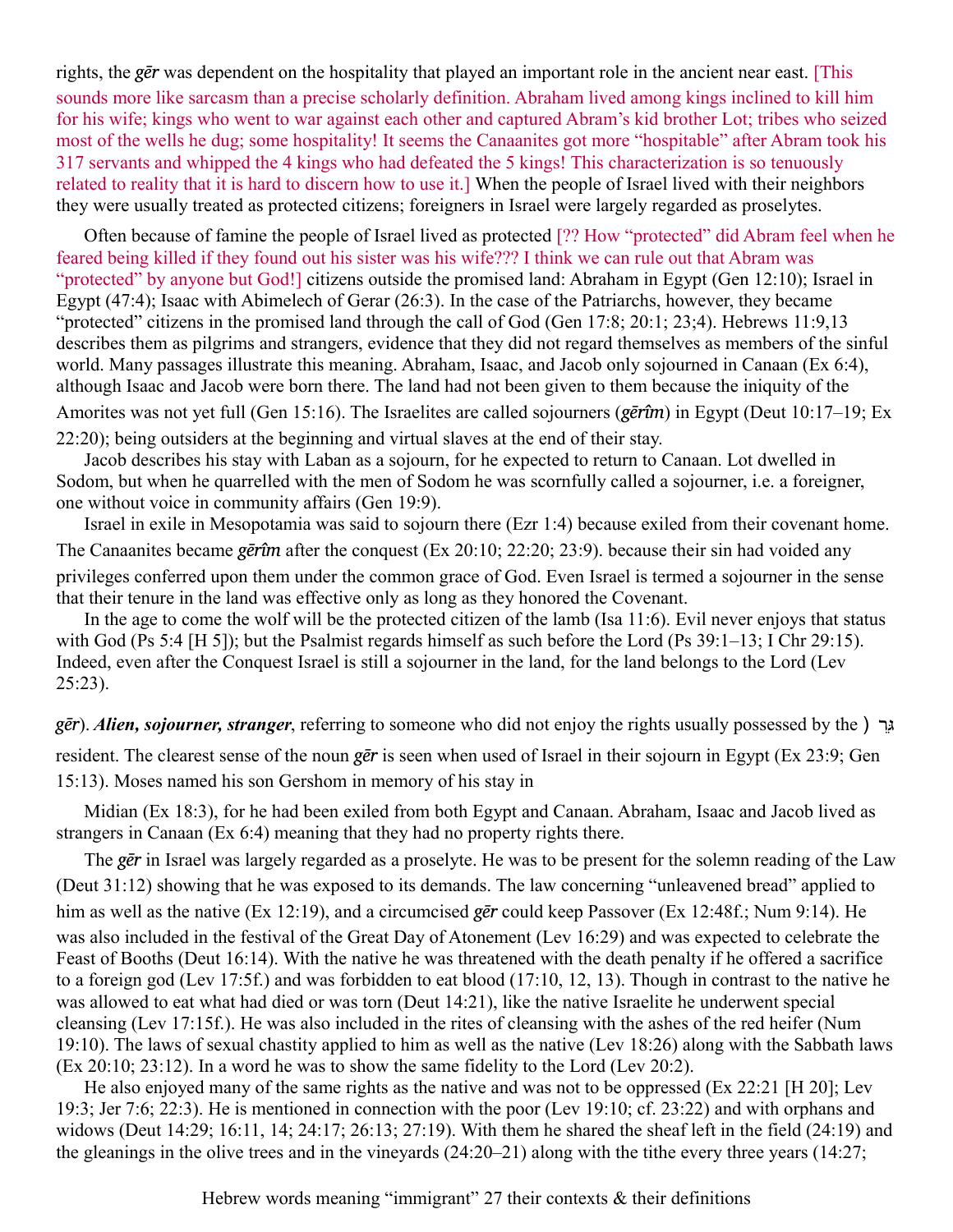26:12). He was to be treated righteously in judgment (1:16; 24:17; 27:19) and the six asylum cities were also cities of refuge for him (Num 35:15). In a word the LORD loves the *gēr* (Deut 10:18). Israel should not oppress him because they themselves were oppressed and know his soul (Ex 22:21 [H 20]; Deut 10:19). They were to love him as themselves (Lev 19:34).

David employed them as stonecutters (I Chr 22:2) and they served in the army (II Sam 1:13). Solomon made them stonecutters and burden-bearers (II Chr 2:17f [H 16f.]). In the curse formulae of Deut 27 it is predicted that the social order would be reversed and the *gēr* become the head, the Israel the tail.

# *māgôr*). *Dwelling, pilgrimage, where they sojourn, wherein one is a stranger*. It occurs only in the ) גור מכ

plural, *mĕgûrı̂m*. This is used of the places where Abraham, Isaac, and Jacob dwelled in their pilgrimage (Gen 36:7). Job's figure of an empty house as a judgment (Job 18:19) indicates it has become a place of pilgrimage, a temporary abode. Psalm 119:54 shows a similar usage. The point seems to be that wherever man lives, his existence is essentially transient, and dependent on the grace of God. But when he lives in obedience to the .(divine will, his life is full of expectancy and assurance of that eternal life to come (cf. Heb 11:9–10,13–14,16

Harris, R. L., Harris, R. L., Archer, G. L., & Waltke, B. K. (1999, c1980). *Theological Wordbook of the Old Testament* (electronic ed.) (155). Chicago: Moody Press.

*ger*, *or (fully)*, *geyr* /gare/] [n](#page-12-1) [m.](#page-12-0) From 1481; [TWOT](#page-13-3) 330a; [GK](#page-13-2) 1731; 92 occurrences; [AV](#page-13-1) translates ] ר כָג 1616 as "stranger" 87 times, "alien" once, "sojourner" once, "stranger + 376" once, "stranger + 4480" once, and "strangers + 582" once. **1** sojourner. 1A a temporary inhabitant, a newcomer lacking inherited rights. 1B of .foreigners in Israel, though conceded rights

[n](#page-2-1) **n**: noun [m](#page-2-0) m: masculine [TWOT T](#page-2-4)heological Wordbook of the Old Testament [GK G](#page-2-3)oodrick-Kohlenberger [AV A](#page-2-2)uthorized Version Strong, J. (1996). *The exhaustive concordance of the Bible : Showing every word of the text of the common English version of the canonical books, and every occurrence of each word in regular order.* (electronic ed.) (H1616). Ontario: Woodside Bible Fellowship.

*zuwr* /zoor/] *v.* A primitive root; [TWOT](#page-12-0) 541; [GK](#page-13-3) 2319 and 2320; 77 occurrences; [AV](#page-13-2) translates ] זור, זור 2114 as "stranger" 45 times, "strange" 18 times, "estranged" four times, "stranger + 376" three times, "another" twice, "strange woman" twice, "gone away" once, "fanners" once, and "another place" once. **1** to be strange, be a stranger. 1A (Qal). *1A1* to become estranged. *1A2* strange, another, stranger, foreigner, an enemy (participle). *1A3* loathsome (of breath) (participle). *1A4* strange woman, prostitute, harlot (meton). 1B (Niphal) to be .estranged. 1<sup>C</sup> (Hophal) to be a stranger, be one alienated

[v](#page-2-1) **v**: verb [TWOT T](#page-2-0)heological Wordbook of the Old Testament [GK G](#page-2-4)oodrick-Kohlenberger [AV A](#page-2-3)uthorized Version Strong, J. (1996). *The exhaustive concordance of the Bible : Showing every word of the text of the common English version of the canonical books, and every occurrence of each word in regular order.* (electronic ed.)

Hebrew words meaning "immigrant" 28 their contexts  $\&$  their definitions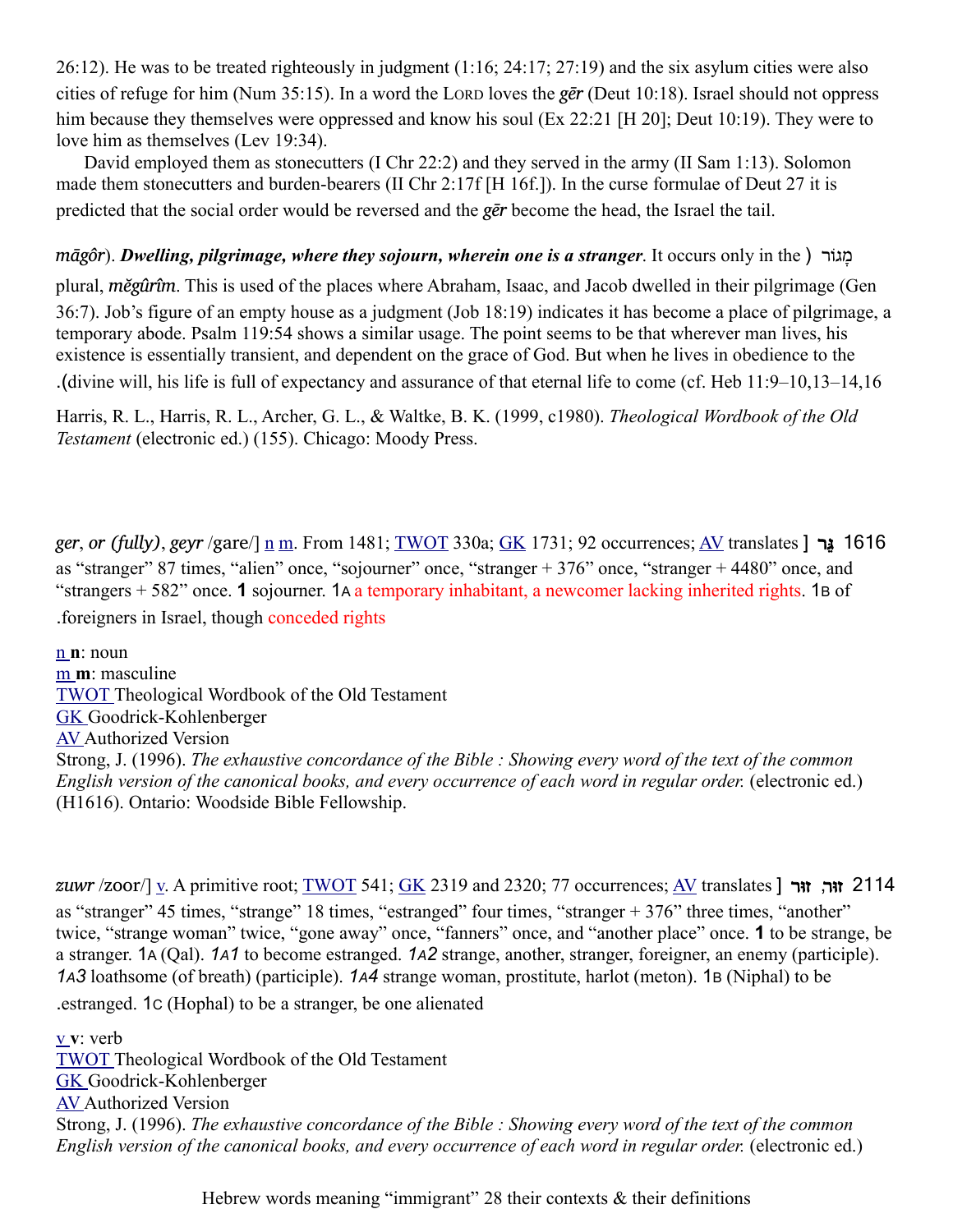(H2114). Ontario: Woodside Bible Fellowship.

**541** זור) *zûr*) **I,** *be a stranger*. [\(ASV](#page-12-1) and [RSV](#page-12-0) similar.)

[KB](#page-13-3) gives the basic meaning as "turn aside." [BDB](#page-13-2) cites the similar but apparently not related root *sr* that has this meaning.

Apart from its participial use, the word appears only four times in Qal, twice in Niphal, and once in Hophal. Typical is Job 19:13, where Job states that his former friends have become "estranged" from him. The Niphals and Hophals are passive.

*zûr* is principally used in the participial form, *zār*, appearing sixty-nine times. It carries the force of a noun, and is so listed by KB. It is used for some action strange to the law (Lev 10:1), and for one who is a stranger to another household (Deut 25:5), to another person (Prov 14:10), and to another land (Hos 7:9). The basic thought is of non-acquaintance or non-relatedness. The feminine form, "The Strange Woman," often in Prov is the adulteress.

Harris, R. L., Harris, R. L., Archer, G. L., & Waltke, B. K. (1999, c1980). *Theological Wordbook of the Old Testament* (electronic ed.) (238). Chicago: Moody Press.

[ASV A](#page-2-1)merican Standard Version of the Bible

[RSV R](#page-2-0)evised Standard Version of the Bible

[KB L](#page-2-4). Koehler and W. Baumgartner, *Lexicon in Veteris Testamenti Libros*, 2nd ed., Eng.-Ger., 1958

[BDB B](#page-2-3)rown, Driver, Briggs, *A Hebrew-English Lexicon of the Old Testament*, 1905

Harris, R. L., Harris, R. L., Archer, G. L., & Waltke, B. K. (1999, c1980). *Theological Wordbook of the Old Testament* (electronic ed.) (238). Chicago: Moody Press.

*neker*, *noker* /**neh**·ker/] [n](#page-12-1) [m.](#page-12-0) From 5234; [TWOT](#page-13-3) 1368a; [GK](#page-13-2) 5798; Two occurrences; [AV](#page-13-1) translates ] ר רכ כָנ 5235 as "strange" once, and "stranger" once. **1** calamity, disaster, misfortune

**1368** כרָנככ) *nākar*) *recognize, acknowkdge, know, respect, discern* (not in the Qal). **Derivatives**

**a1368** נר כר ר (31:3 Job (*calamity ,misfortune*) *neker*(.

.*nēkār*) *that which is foreign*) כככרָנ **1368b**

.*nokrı̂*) *foreign, strange*) נככרריי **1368c**

.*nākar*) *treat as foreign*. Demoninative verb) כרָנככ **1368d**

.*hakkārâ*) *look* (or expression?). Occurs only in Isa 3:9) ה רכ ככ כָה **1368e**

.(*makkār*) *acquaintance, friend* (II Kgs 12:6, 8) ר ככ כָמ **1368f**

The root *nkr* carries several different meanings. [\(BDB](#page-12-1) divides it into two verbs. [KB](#page-12-0) treats as one, as we do here.) First, it conveys the idea to "inspect" or "look over" something with the intention of recognizing it. Jacob invited Laban to "point out" (i.e. visually distinguish) his own possessions from those of Jacob (Gen 31:32). Likewise, personal items such as Joseph's robe (Gen 37:32) and Judah's signet, cord, and staff (Gen 38:25) are

Hebrew words meaning "immigrant" 29 their contexts  $\&$  their definitions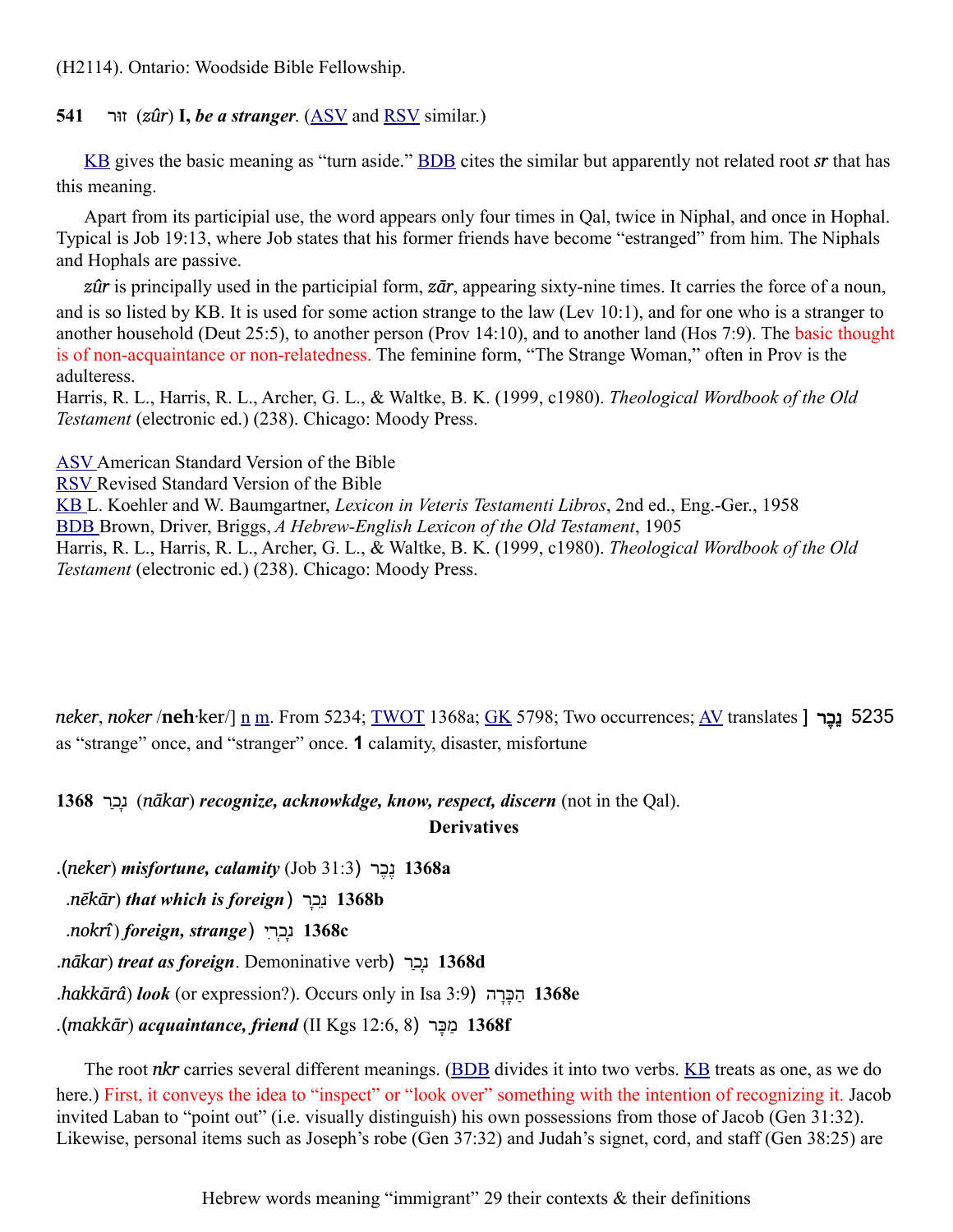inspected with a view to identifying the owner of each.

The verb also means to "pay attention to" or "take notice of" (someone). Ruth is surprised that Boaz "took notice" (*nkr*) of her when she was a foreigner (*nokrı̂yâ*; Ruth 2:10, 19; cf. II Sam 3:36). In a number of passages *nkr* carries the nuance of regarding someone with favor or for good. Such is God's regard for the exiles of Judah (Jer 24:5). The potential danger in "showing attention" to someone is that partiality may result. Proverbs 28:21 states, "To show partiality is not good." Hence judges are solemnly warned not to be partial (*nkr*) in their judging (Deut 1:17; 16:19; Prov 24:23).

A third use of *nkr* is in the sense of "to recognize" an object (which one formerly knew). A man might observe another person and "recognize" him (cf. I Kgs 18:7; 20:41), sometimes only by the tone of voice (I Sam 26:17). Jacob "recognized" the blood-dipped robe as belonging to his son Joseph (Gen 37:33). Judah "recognized" (i.e. acknowledged) his own signet, cord and staff which resulted in his incrimination (Gen 38:26). On the other hand, a person may fail to "recognize" someone because of darkness (Ruth 3:14). Job's comforters at first failed to "recognize" him because of his personal dishevelment (Job 2:12). The aged Isaac did not "recognize" Jacob because of the hairy animal skins on his hands (Gen 27:23). It should especially be noted that in Gen 42:7, *nkr* occurs with two opposite meanings: Joseph "knew" (*nkr*), i.e. "recognized" his brothers, but "he treated them like strangers" (Hithpael of *nkr*), i.e. "he kept his identity from them" (see *nkr* II).

The root *nkr* is further used in the sense of to "acknowledge" (with honor or recognition). A father must "acknowledge" the firstborn son by giving him a double portion (Deut 21:17). Levi failed to "acknowledge," i.e. "he disowned" his brothers (Deut 33:9). Prophetically, Daniel says of Antiochus, "Those who acknowledge him he shall magnify with honor" (Dan 11:39). Concerning Israel, Isaiah writes, "all who see them shall acknowledge them, that they are a people whom the lord has blessed" (Isa 61:9).

In several passages *nkr* carries the idea of to "distinguish" or "understand." When the people saw the foundation of the postexilic temple being laid, they could not "distinguish" the sound of joyful shouting from the sound of weeping (Ezra 3:13). An aparition appeared to Eliphaz in a vision but he could not "distinguish," i.e. "discern" its appearance (Job 4:16).

It is significant that *nkr* is not used in the ot as a euphemism for the act of sexual intercourse as the root,

*yāda*<sup> $\alpha$ </sup> (q.v.) is often used. In Ugaritic, however, *nkr* is used in the sense of "to know sexually." One text reads, "The newlywed burned to lie again with his wife, to know (his) beloved" (Keret IV. 28; I ii 49; cf. G. R. Driver, *Canaanite Myths and Legends*, pp. 31, 33, 156).

*nēkār*). *That which is foreign*. This derivative is usually rendered "strange" or "stranger" in the [KJV,](#page-13-3) but ) כככרָנ "foreign" or "foreigner" in the [RSV.](#page-13-2) It is used of a "foreign god" (Deut 32:12; Ps 81:9 [H 10]; Mal 2:11 et al.), of "foreign altars" (II Chr 14:3 [H 2]), a "foreign country" (Ps 137:4), and "everything foreign" (Neh 13:30). Of frequent occurrence is the nominal *ben (han-) nēkār* "foreigner" (Gen 17:12, 27; Ex 12:43 et al.), and  $b^e n\hat{e}$ .*(han-) nēkār* "foreigners" (II Sam 22:45–46; Isa 56:6; 60:10

*nokrı̂*). *Foreign, strange, alien*; often as a noun, "foreigner," "stranger." This term occurs over forty ) נככרריי times and has a variety of uses. The [LXX](#page-13-1) mainly employs άλλότριος for *nokrı̂*. Like *nēkār* above, *nokrı̂*is normally translated "strange" or "stranger" in the AV, but "foreign" or "foreigner" in the RSV. A non-Israelite is a "foreigner" (Jud 19:12; I Kgs 8:41 et al.). The term applies to a "foreign land" (Ex 2:22; 18:3) and "foreign (non-Israelite) women" (I Kgs 11:1, 8 et al.). In the book of Proverbs, "foreign (or strange) woman" (*nokrı̂yâ*) becomes a technical expression for a prostitute or adulteress (Prov 2:16; 5:20; 6:24 et al.). Sometimes *nokrı̂* carries the idea of "unknown," "unfamiliar" (Job 19:15; Ps 69:8 [H 9]), or even "odd" or "surprising" (Isa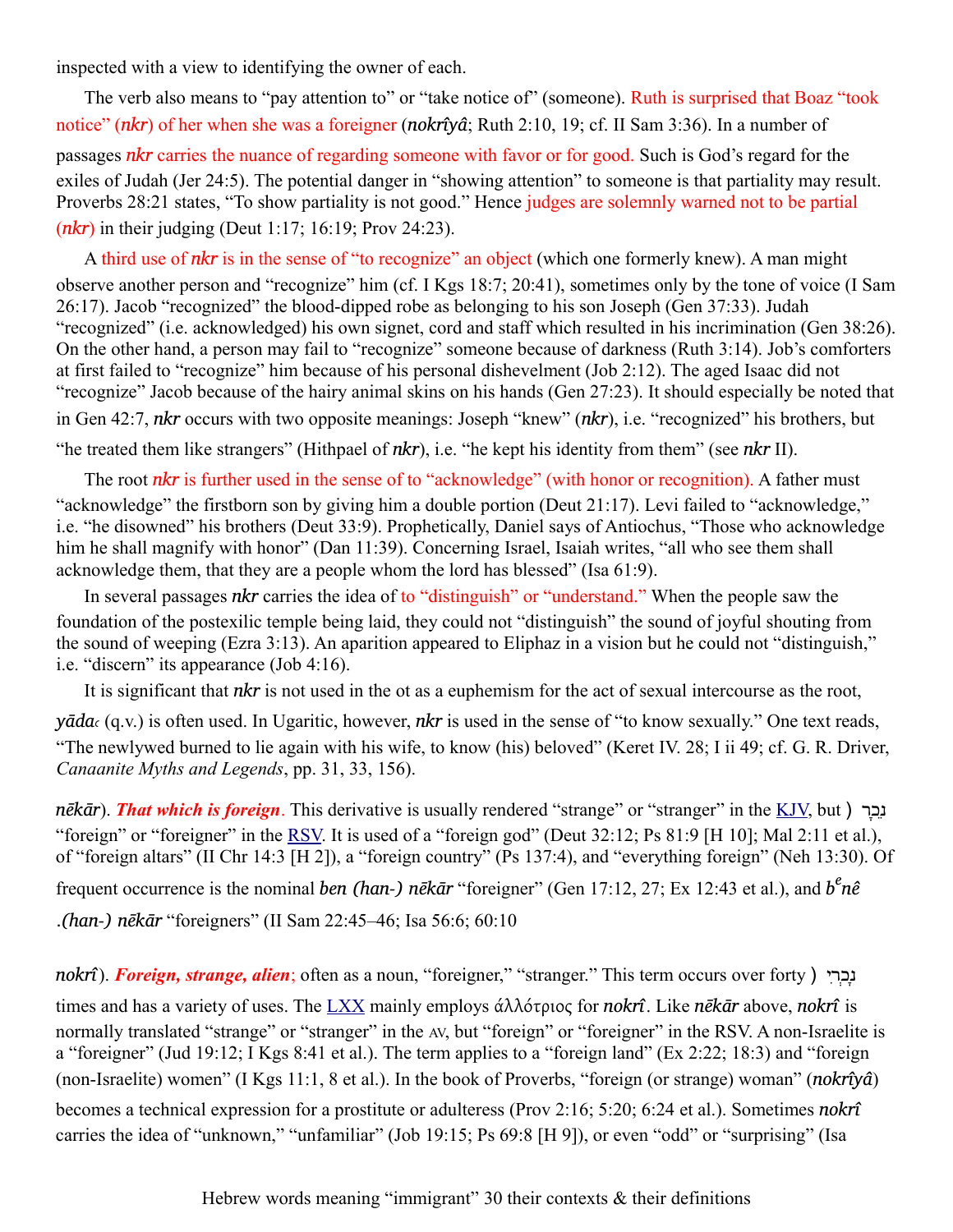*nākar*). *Act or treat as strange, foreign, new; misconstrue, disguise, make unrecognizable*. Although ) נָכַר BDB (pp. 648–49) lists this as a denominative verb under *nkr* II, this root is probably not to be distinguished from *nkr* I, "recognize, know." It is likely, as KB (p. 617) posits, that the original meaning of "be strange, new, ".conspicuous" developed to "be remarked, known

In several passages *nkr* carries the idea of shielding one's true identity from another. In Egypt, Joseph "acted as a stranger" to his brothers, pretending not to know them (Gen 42:7). Jeroboam's wife disguised herself, concealing her identity to Ahijah the prophet, thus "she pretended to be another woman" (I Kgs 14:5-6, RSV). Proverbs 26:24 says, "A man filled with hate disguises it in his words" (cf. Scott, *Proverbs*, in [AB,](#page-13-0) p. 158). Here is a different kind of disguise. It comes from the lips as a man speaks things "foreign" to his mind.

The root *nkr* may also be translated "misconstrue, misrepresent, judge amiss" as in Deut 32:27 (RSV), "Had I not feared provocation by the enemy, lest their adversaries should judge amiss."

This verb also may carry the idea of "disfiguring, making unrecognizable, treating (a place) as foreign or profane," a charge which Jeremiah makes of the valley of the son of Hinnom in Jerusalem (Jer 19:4). [BDB B](#page-2-1)rown, Driver, Briggs, *A Hebrew-English Lexicon of the Old Testament*, 1905 [KB L](#page-2-0). Koehler and W. Baumgartner, *Lexicon in Veteris Testamenti Libros*, 2nd ed., Eng.-Ger., 1958 [KJV K](#page-2-4)ing James Version of the Bible [RSV R](#page-2-3)evised Standard Version of the Bible [LXX T](#page-2-2)he Septuagint Version of the Old Testament in Greek [AB A](#page-1-0)nchor Bible (cited by author and book) Harris, R. L., Harris, R. L., Archer, G. L., & Waltke, B. K. (1999, c1980). *Theological Wordbook of the Old Testament* (electronic ed.) (579). Chicago: Moody Press.

*nekar* /nay·**kawr**/] n m. From 5234; TWOT 1368b; GK 5797; 35 occurrences; AV translates as ] ר ככ כָנ 5236 "strange" 17 times, "stranger + 1121" 10 times, "stranger" seven times, and "alien" once. **1** foreign, alien, .(foreignness, that which is foreign. 1<sup>A</sup> foreignness, foreign gods. 1<sup>B</sup> alien, foreigner. 1<sup>C</sup> foreign (vanities

*nokriy* /nok·**ree**/] [adj.](#page-13-0) From 5235 (second form); TWOT 1368c; GK 5799; 45 occurrences; AV ] י רי כר נכ 5237 translates as "stranger" 18 times, "strange" 17 times, "alien" four times, "strange woman" three times, "foreigner" twice, "outlandish" once, and "stranger + 376" once. **1** foreign, alien. 1A foreign. 1B foreigner .(.(subst). 1<sup>C</sup> foreign woman, harlot. 1<sup>D</sup> unknown, unfamiliar (fig

[n](#page-2-1) **n**: noun [m](#page-2-0) **m**: masculine [TWOT T](#page-2-4)heological Wordbook of the Old Testament

.

Hebrew words meaning "immigrant" 31 their contexts  $\&$  their definitions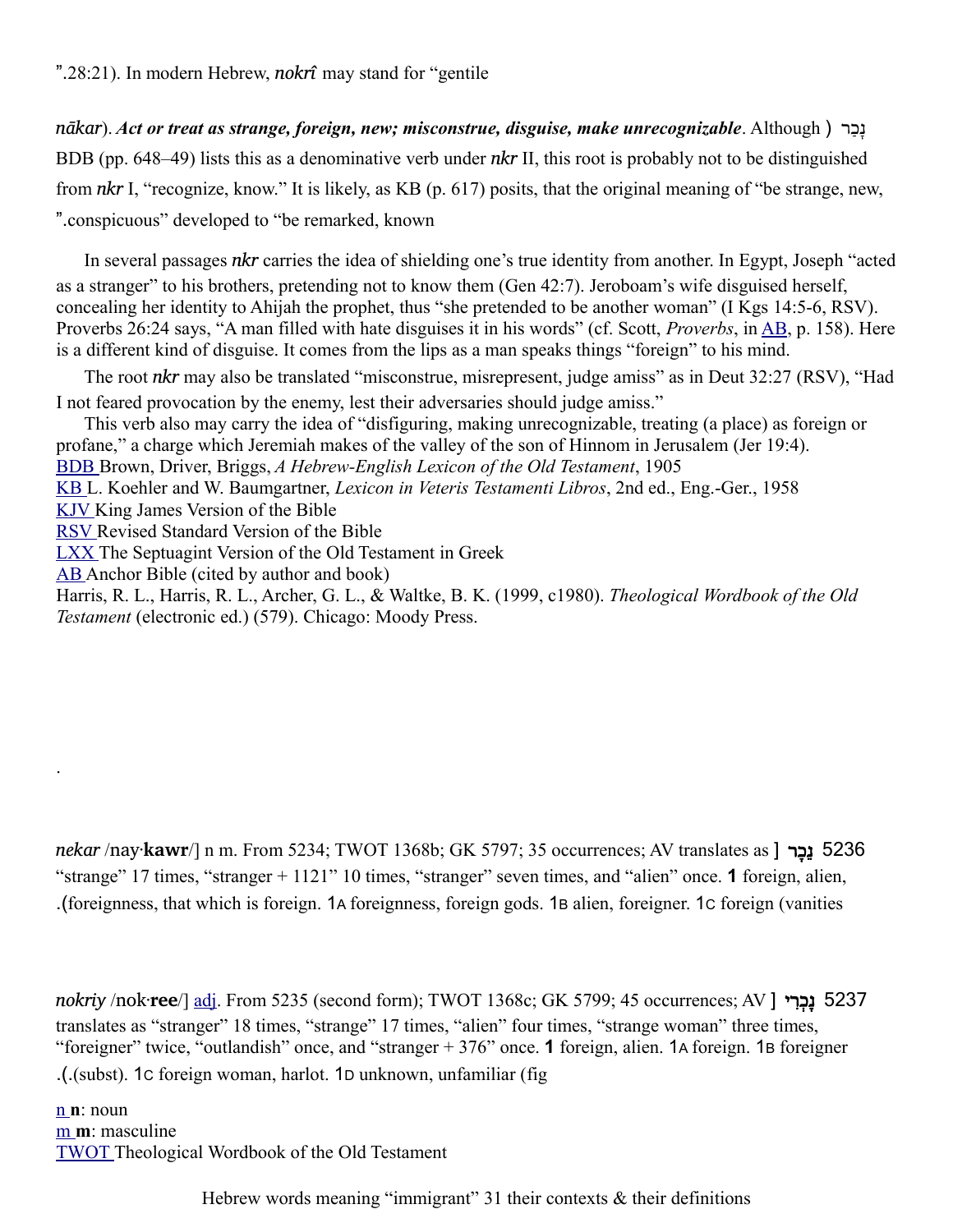[GK G](#page-2-3)oodrick-Kohlenberger [AV A](#page-2-2)uthorized Version [adj](#page-1-0) **adj**: adjective Strong, J. (1996). *The exhaustive concordance of the Bible : Showing every word of the text of the common English version of the canonical books, and every occurrence of each word in regular order.* (electronic ed.) (H5235). Ontario: Woodside Bible Fellowship.

*towshab*, *toshab* /to·**shawb**/] [n](#page-12-1) [m.](#page-12-0) From 3427; [TWOT](#page-13-3) 922d; [GK](#page-13-2) 9369; 14 occurrences; [AV](#page-13-1) ] ב תושכ 8453 .translates as "sojourner" nine times, "stranger" three times, and "foreigner". **1** sojourner, stranger Strong, J. (1996).

# **922c** מושכב) *môšāb*) *seat, assembly*. .*tôšāb*) *sojourner*) ב תושכ **922d**

This verb is used 1090 times. The root *yšb* appears in most Semitic languages, and now in Ugaritic *ytb* "to sit." One new development is that when *ytb* or Akkadian *wasābu* appear with *kssi* "throne," the verb yields the sense of "ascending the throne" (e.g. I Kgs 1:46).

Some have argued that this verb *yāšab* is never used of Yahweh "dwelling" on the earth or any appearance

of Yahweh to Israel. According to this view, the verb *šākan* and its derivatives are reserved for any concepts of the immanence of God or of his "tabernacling with the men" of the or. Usually the Lord is said to dwell in heaven (Ps 2:4; 9:7 [H 8]; 29:10; 55:20; 102:13; Lam 5:19) or is "enthroned with the cherubim" (I Sam 4:4; II Sam 6:2 = I Chr 13:6; II Kgs 19:15; Ps 99: I). In places where the Lord is said to dwell in heaven or in Zion, the thought is that he is enthroned. He is also "enthroned on the praises of Israel" (Ps 22:4), perhaps as a metonymy for the sanctuary where the Lord was praised. The idea of the cherubim must not be associated too closely with the ark of the tabernacle, since the verb does not mean "indwelling" and the cherubim elsewhere in Scripture are used in various self-manifestations of Yahweh (e.g. Ps 18:11, Ezk 1,10). According to M. Woudstra, this expression "served rather to direct the attention of the worshiper to the heavenly sanctuary with its heavenly Occupant, of which the earthly counterpart meant to be a faithful image" (M. Woudstra, *The Ark of the Covenant*, 1965, p. 70). *šākan* then would be a temporary indwelling on the earth, but as Solomon asks. "Will God indeed 'dwell' (*yēšēb*, permanently) on the earth'?" (I Kgs 8:27). The answer is clear. On the other hand, it may be argued that some verses refer to the Lord's dwelling above the ark on earth, e.g. Ps 9:11 [H 12] reads: "Sing praises to the Lord who dwells in Zion." Also the statements about his being enthroned with the cherubim may refer to the ark.

The verb *yāšab* is also used of men. The Qal stem can be divided into four categories:1. to sit on anything; 2. to remain, stay. linger:3. to dwell in a house, city, territory; and 4. of a place, city, or country being inhabited.

The first category includes some special situations such as the sitting of judges in judgment (Ps 9:4 [H 5]; Isa 10:13: Ex 18:14] and of kings on their thrones (I Kgs 1:35,46). The second is usually followed by an accusative of place, or a dative of person. Even inanimate objects such as a bow can "remain" strong (Gen 49:24). In the third semantic range, one of the key verses theologically is Isa 45;18. God formed the earth for dwelling, i.e. for men to inhabit it. It was not meant to be a desolation or a chaos. One of the most frequent forms here is the Qal active participle, dweller, inhabitant (215 times according to [BDB\)](#page-12-1). Therefore when the prophets predict the desolation and depopulation of an invader's land they speak of it as being "without inhabitant" (Isa 6:11: Jer 4;7; Zeph 2:8). The opposite of this depopulation is category four, a land, city, or country "abiding in its place" (Isa 13:20; Jer 17:6; Ezk 26:20; Zech 2:8).